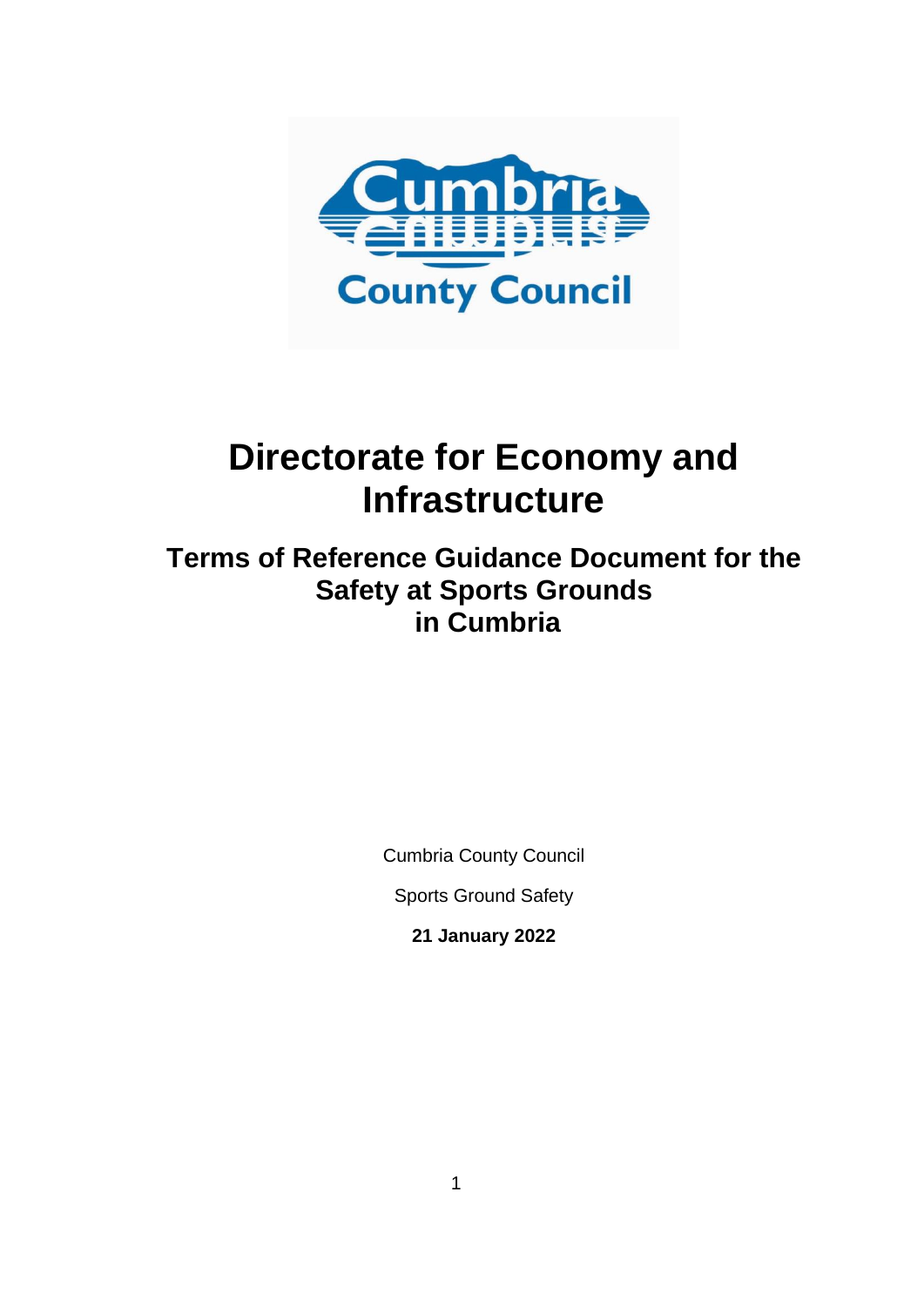# **Cumbria County Council**

# **Sports Ground Safety Policy**

| <b>List of Contents</b>                                         |                |
|-----------------------------------------------------------------|----------------|
|                                                                 | Page No        |
| Policy for the issue and review of a General Safety Certificate |                |
| 1. Introduction                                                 | 5              |
| <b>1.1 Definitions</b>                                          | 6              |
| 1.2 Legislation and guidance                                    | $\overline{7}$ |
| 1.3 Directorate Framework                                       | 10             |
| 1.4 Purpose                                                     | 11             |
| 1.5 Scope                                                       | 12             |
| 1.6 Delegated powers                                            | 12             |
| 1.7 Qualified person                                            | 12             |
| 1.8 Safety certificate applications and information required    | 13             |
| 1.9 Timetable                                                   | 14             |
| 1.10 Contents of a Safety Certificate.                          | 14             |
| 1.11 Ratification of the Certificate                            | 14             |
| 1.12 Rights of Appeal                                           | 15             |
| 1.13 Review of Safety Certificate                               | 15             |
| 1.14 Public access                                              | 15             |
| 1.14 Suitably trained and competent staff                       | 16             |
| 1.15 Revisions to this Document and Review                      | 16             |
|                                                                 |                |
| 2. Safety Advisory Group (SAG) Guidance                         |                |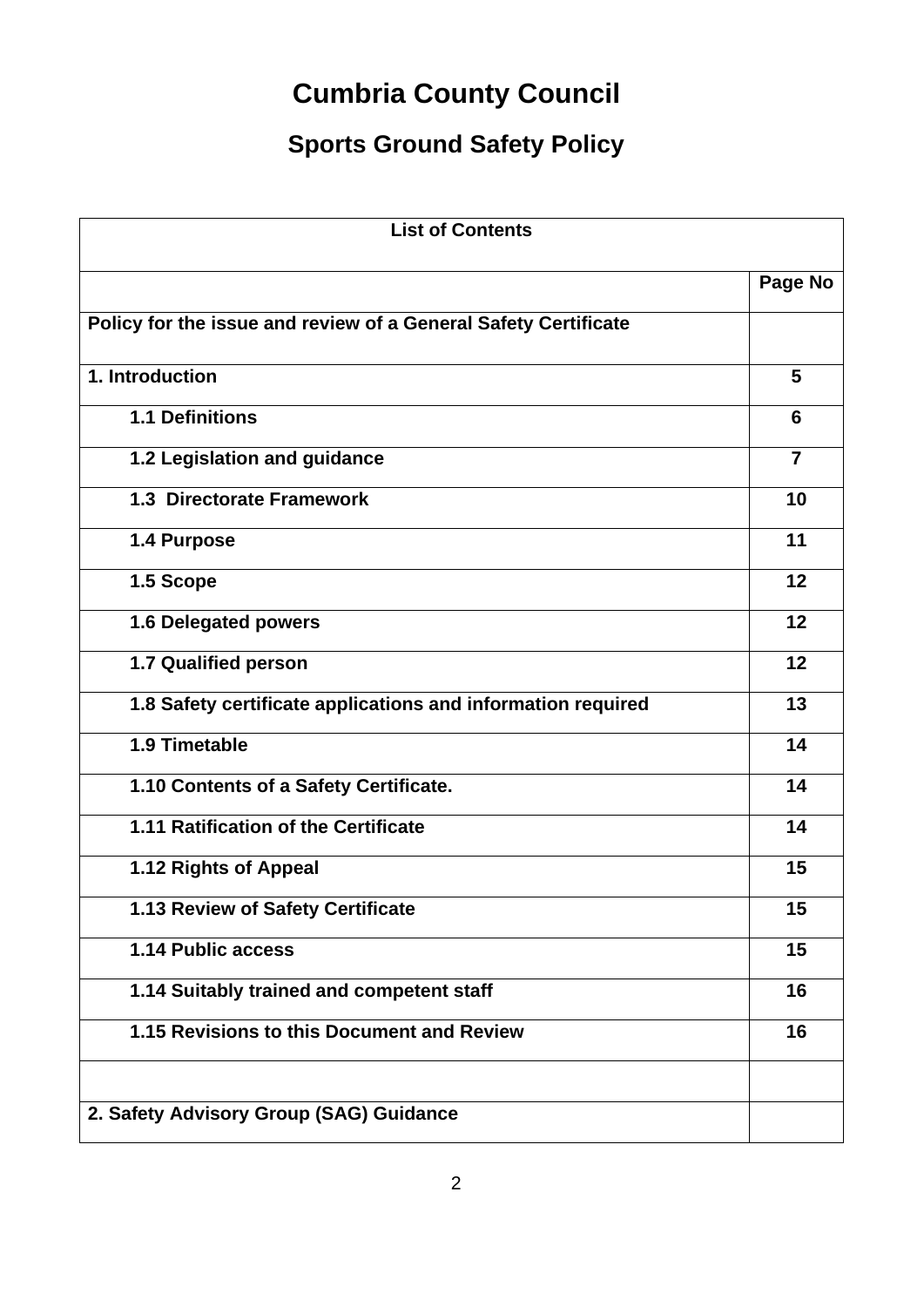| 2.1 Membership                             | 17 |
|--------------------------------------------|----|
| 2.2 Aim of SAG                             | 17 |
| 2.3 Objectives of SAG                      | 17 |
| <b>2.4 SAG Constitution</b>                | 19 |
| 2.5 Revisions to this Document and Review  | 20 |
| 3. Monitoring and inspections              |    |
| 3.1 Introduction                           | 21 |
| 3.2 Legislation and guidance               | 22 |
| 3.3 Scope of the monitoring and inspecting | 22 |
| 3.4 Consistency and accountability         | 23 |
| 3.5 Delegated powers                       | 24 |
| <b>3.6 Annual Inspection</b>               | 24 |
| 3.7 During Performance Inspection          | 26 |
| <b>3.8 Consultations</b>                   | 27 |
| 3.9 Minutes                                | 28 |
| 3.10 Suitably trained and competent staff  | 28 |
| 3.11 Revisions to this Document and Review | 29 |
| 4. Enforcement policy                      |    |
| 4.1 Introduction                           | 30 |
| <b>2.2 Definitions</b>                     | 30 |
| 4.3 Legislation and guidance               | 31 |
| 4.4 Purpose                                | 31 |
| 4.5 Scope                                  | 33 |
| <b>4.6 Delegated powers</b>                | 34 |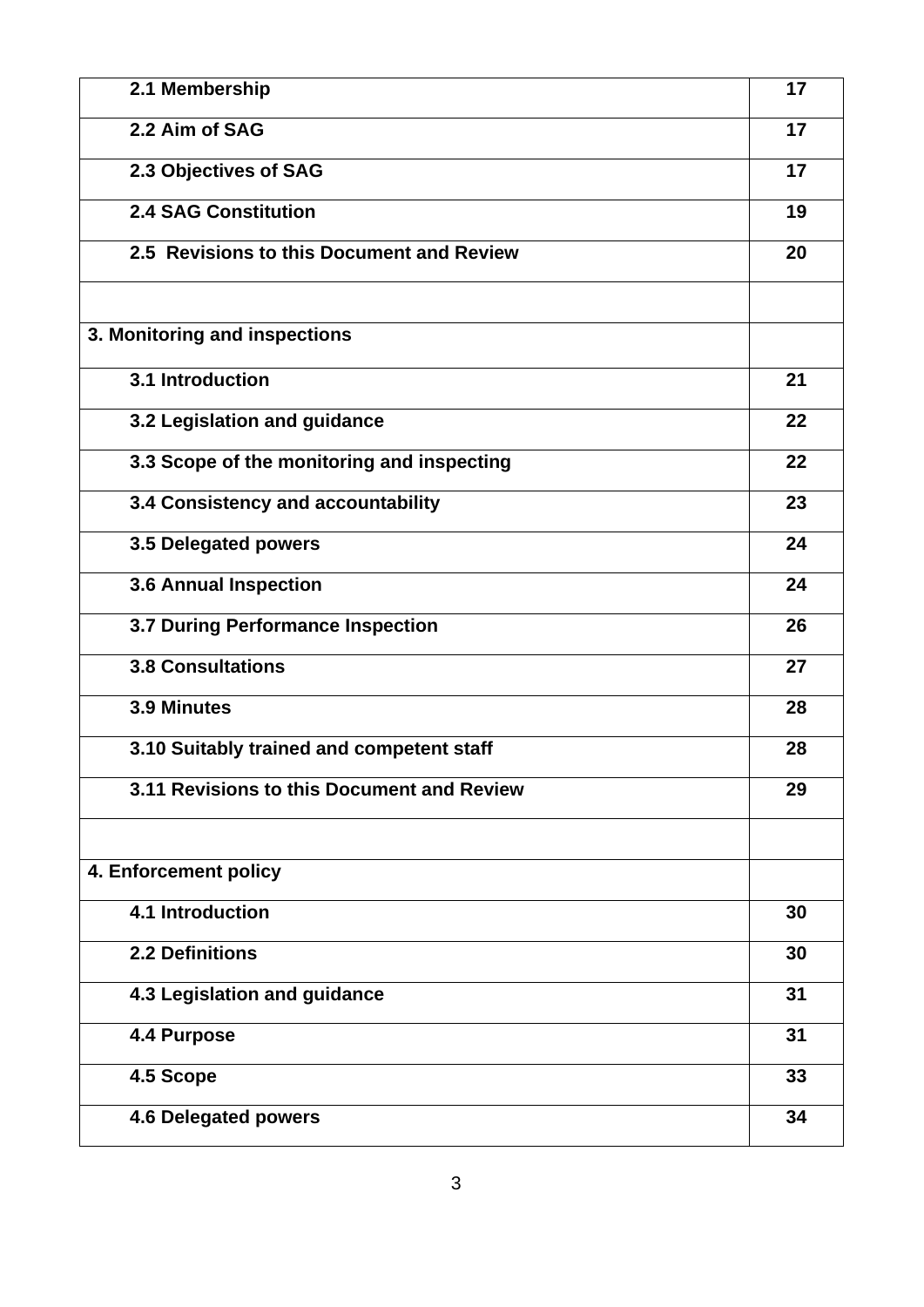| <b>4.7 Consistency</b>                                       |    |  |  |  |
|--------------------------------------------------------------|----|--|--|--|
| <b>4.8 Enforcement considerations</b>                        |    |  |  |  |
| 4.9 Choices of enforcement action                            |    |  |  |  |
| 4.10 Appeals                                                 |    |  |  |  |
| <b>4.11 Penalties</b>                                        | 39 |  |  |  |
| 4.12 Suitably trained and competent staff                    |    |  |  |  |
| 4.13 Revisions to this Document and Review                   | 40 |  |  |  |
|                                                              |    |  |  |  |
| 5. DCR and Scheme of Delegation Procedures                   | 41 |  |  |  |
| 5.1 Revisions to this Document and Review                    | 42 |  |  |  |
|                                                              |    |  |  |  |
| 6. Internal Policy Review Procedures                         |    |  |  |  |
| <b>6.1 Council</b>                                           | 43 |  |  |  |
| 6.2 Safety Advisory Group                                    |    |  |  |  |
| 6.3 Revisions to this Document and Review                    |    |  |  |  |
| 7.0 Summary                                                  | 44 |  |  |  |
| 7.1 Revisions to this Document and Review                    | 45 |  |  |  |
|                                                              |    |  |  |  |
|                                                              |    |  |  |  |
| Appendix A.<br>The Constitution of the Safety Advisory Group |    |  |  |  |
| <b>Club policies list</b><br>Appendix B.                     |    |  |  |  |
| <b>Appendix C.</b><br><b>Club records list</b>               |    |  |  |  |
| <b>Club certificates list</b><br><b>Appendix D.</b>          |    |  |  |  |
| <b>Appendix E.</b><br><b>Club operations manual</b>          |    |  |  |  |
| <b>Appendix F.</b><br>P factor indicative questions          |    |  |  |  |
| <b>S</b> factor indicative questions<br><b>Appendix G.</b>   |    |  |  |  |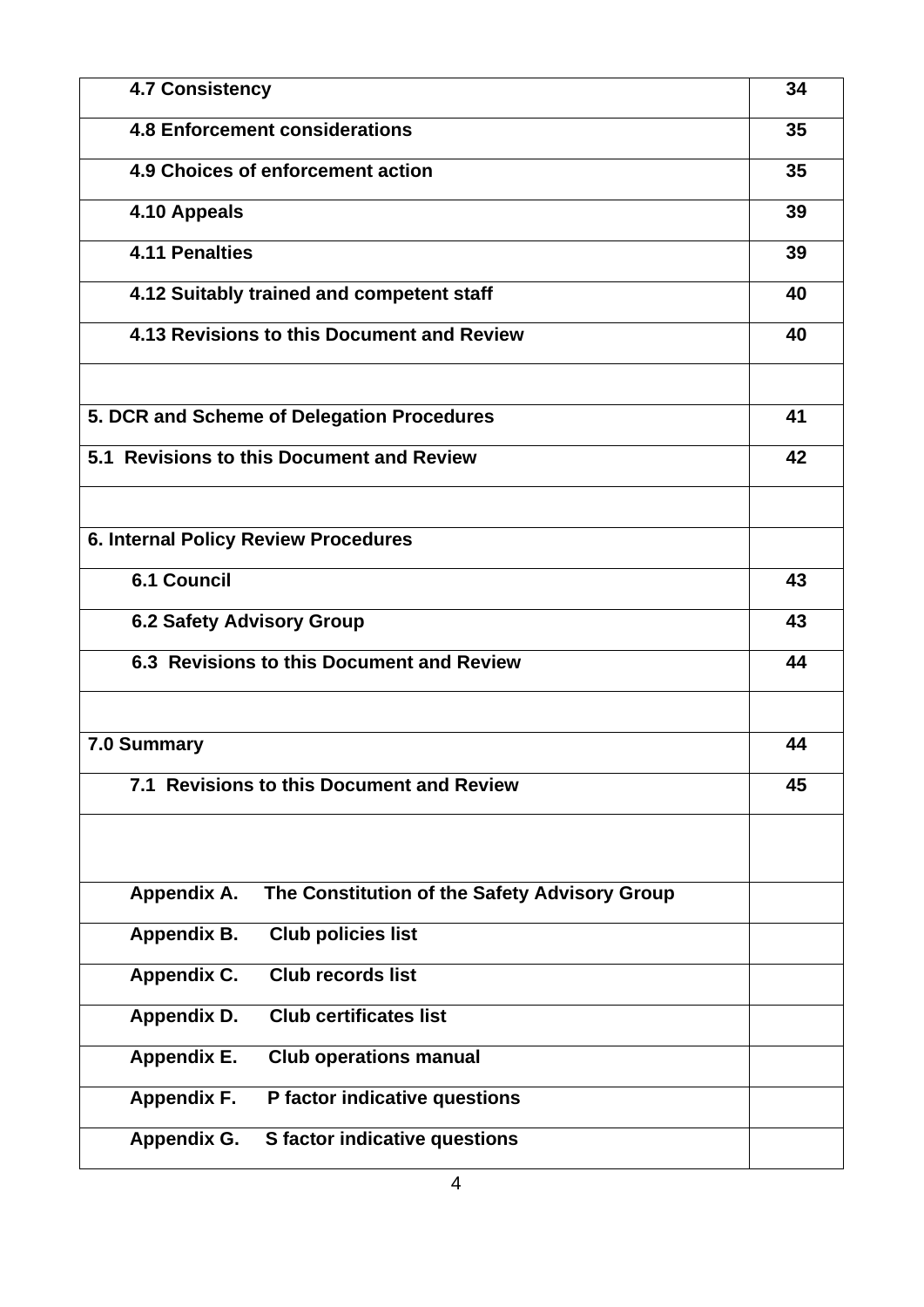# **Policy for the issue and review of General Safety Certificate**

# **1. Introduction**

Cumbria County Council recognises its statutory duty for the safety certification of sports grounds under Safety of Sports Grounds Act 1975 (as amended) (1975 Act) and the Fire Safety and Safety of Places of Sport Act 1987(1987 Act), and also recognises its responsibilities for the safety of those present at all sports grounds within its boundary. In undertaking this role the Council will:

- delegate its power to take and implement decisions on safety certification to a designated Council officer;
- appoint a designated Council officer to chair the Safety Advisory Group (SAG) for each sports ground subject to a safety certificate;
- provide for adequate resources and appoint appropriate Council officers and/or engage competent specialist agencies/external consultants as necessary, to assist the Council in carrying out its statutory duties relating to the safety at sports grounds under the 1975 and 1987 Acts;
- convene regular SAG meetings to assist in its statutory duty to sports grounds, whose membership will include representatives of the police, fire service, ambulance service, building control, the relevant certificate holder and invite the Sports Grounds Safety Authority, any relevant organisation or individual where applicable;
- determine if any sports grounds contain regulated stands and will expediently process and issue safety certificates in respect of those stands and/or any sports ground designated by the secretary of state under the provisions of the 1975 Act;
- put in place policies and procedures for monitoring by inspection/audit compliance with the terms and conditions of any safety certificate issued and taking appropriate and proportional action in response to any identified defect or incident compromising the safety of those present at the ground;
- provide prompt advice on the safety of those present at the ground on request from sports ground venue operators, and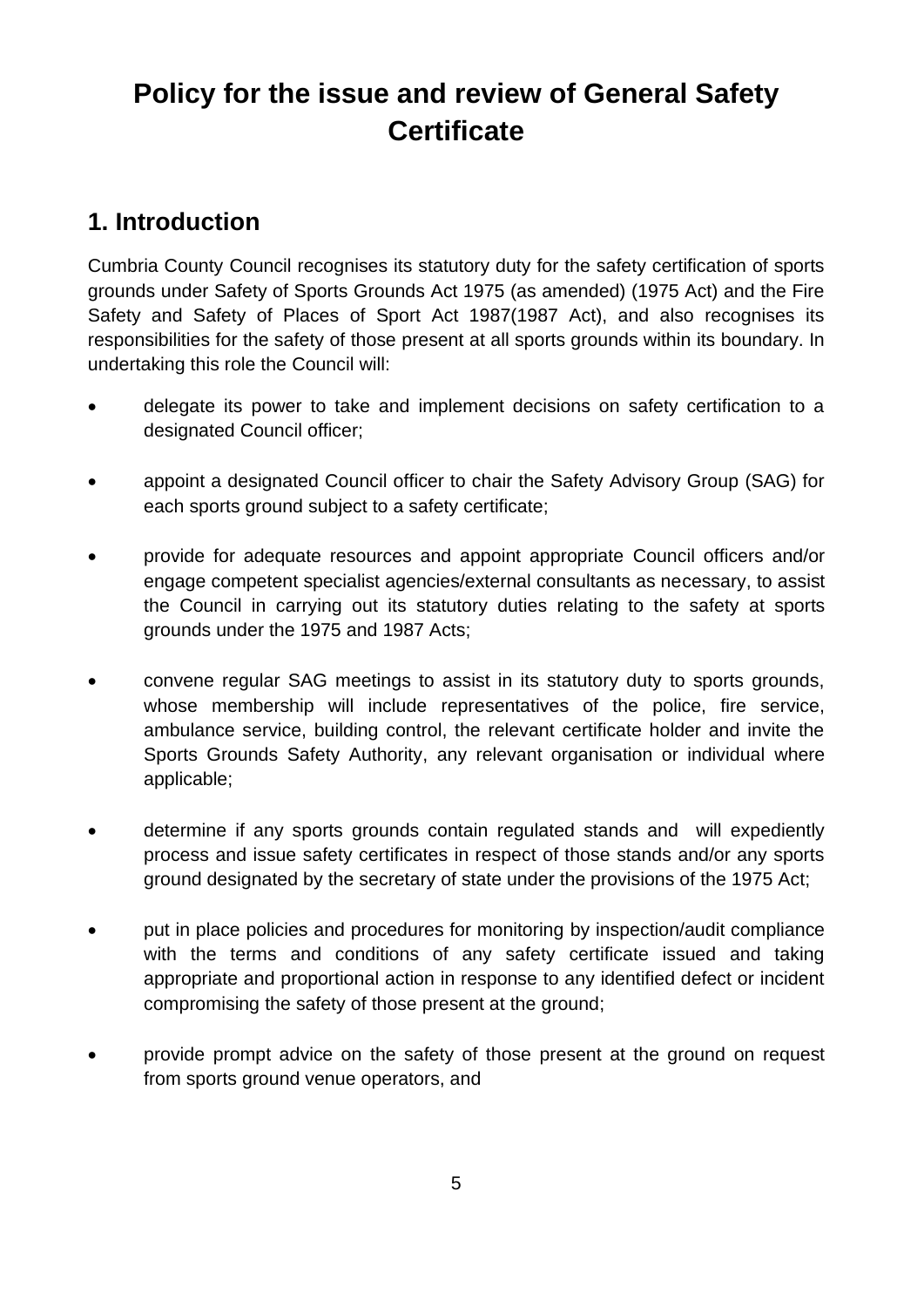• keep under review its procedures and arrangements in pursuit of ensuring the reasonable safety of those at sports grounds within its responsibility.

#### **The Sports Ground management/event promoter or other Responsible Person is ultimately responsible for the safety of those present during an event.**

To ensure that any decision taken by the SAG is reasonable and justifiable, this document should be used in conjunction with:

- a) Cumbria County Council Safety Advisory Group Constitution;
- b) SAG 10 event checklist sheet;
- c) Safety Management Guide (SGSG4);
- d) audit documents for policies, records and certificates;
- e) the relevant Sports Grounds guides;
- f) the relevant sporting body's governing rules;
- g) Sports Grounds Safety Authority's guidance on *Developing Policies & Procedures* and *Safety Advisory Groups*;
- h) Stadium Watch Scheme.

# **1.1 Definitions**

"Assistant Director" means the Assistant Director – Economy and Infrastructure

"Authorised Officer" means a person authorised in writing by the Council to enforce safety of those present at the sports ground on its behalf as the Enforcing Authority.

"Conditions of Licence" means such terms and conditions as the Enforcing Authority considers necessary or expedient to include within a safety certificate to secure reasonable safety at the Sports Ground/Stadium when it is in use for a specified activity.

"Corporate Director" means the Corporate Director – Economy and Infrastructure

"Council" means the relevant Enforcing Authority for Sports Grounds legislation, and in this case has the meaning Cumbria County Council.

"Covered" means covered by the roof or other part of the structure which constitutes the Stand.

"Enforcing Authority" means Cumbria County Council.

"Holder" means the Responsible Person who has authority to ensure that all conditions of the safety certificate are complied with. The Holder should be in a position of authority within the management of the Sports Ground and could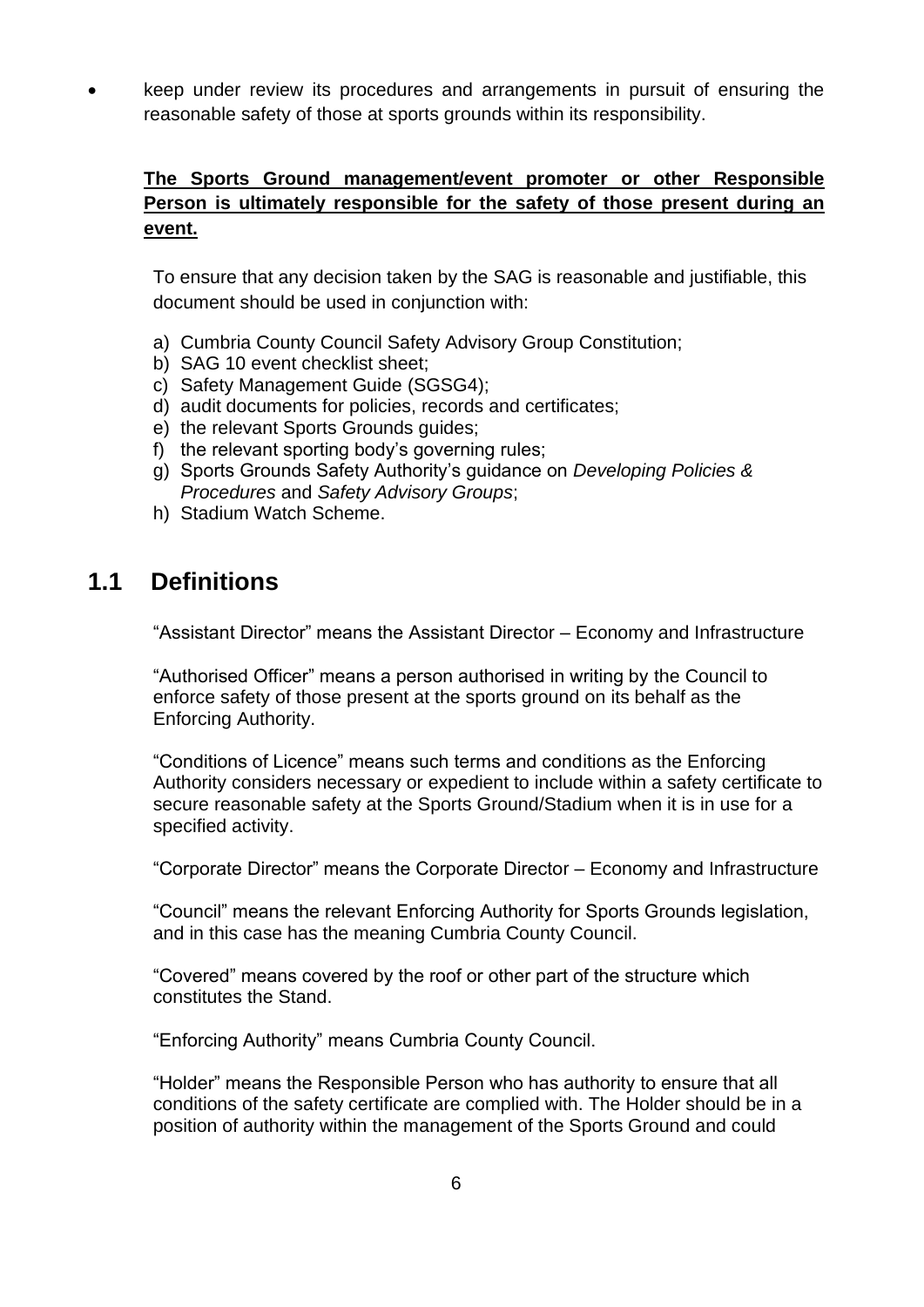include the chairman, chief executive, club secretary, ground manager, safety officer or a director.

"Qualified Person" is defined in the 1975 Act as a person who is likely to be in a position to prevent any contravention of the terms and conditions of the safety certificate. This person will be known as the Holder. Under the 1987 Act, the definition of a person qualified to hold the safety certificate for a regulated stand is more tightly drawn. In the case of a general safety certificate, it is the person responsible for the management of the Sports Ground; for a special safety certificate, it is the person responsible for organising the activity being watched by those present during an event.

"Responsible Person" means any person who is responsible for managing a Sports Ground/Stadium or has control over a specified event at a Sports Ground/ Stadium e.g. director, safety officer, promoter.

"Sports Ground" means any place where sports or other competitive activities take place in the open air and where accommodation has been provided for spectators, consisting of artificial structures or of natural structures artificially modified for the purpose.

"Sports Grounds Licensing Officer" means an officer authorised in writing by the Corporate Director to undertake the day to day administration and enforcement of safety of those present at the sports ground and includes the nominated deputy.

"Stand", in relation to a Sports Ground, means an artificial structure (not merely temporary) which provides accommodation for those present during an event and is wholly or partly covered by a roof.

"the 1975 Act" means the Safety of Sports Grounds Act 1975 (as amended).

"the 1987 Act" means the Fire Safety and Safety of Places of Sport Act 1987.

### **1.2 Enforcement Legislation and Guidance**

This policy and procedures should be read in conjunction with the following legislation that applies to safety at sports grounds:

#### *The Safety of Sports Grounds Act 1975*

This imposes a duty on an Enforcing Authority to issue a general safety certificate to a large Sports Ground/Stadia which has a designated sport therein (football/rugby/cricket) and provides accommodation for more than 10000 present during an event (5000 at Football League). This general safety certificate states the Conditions of Licence which the Sports Ground management must operate to, and covers a specified number of activities for an indefinite period. Although safety of those present during an event is the responsibility of ground management, the enforcement of the Conditions of Licence lies with the issuing authority.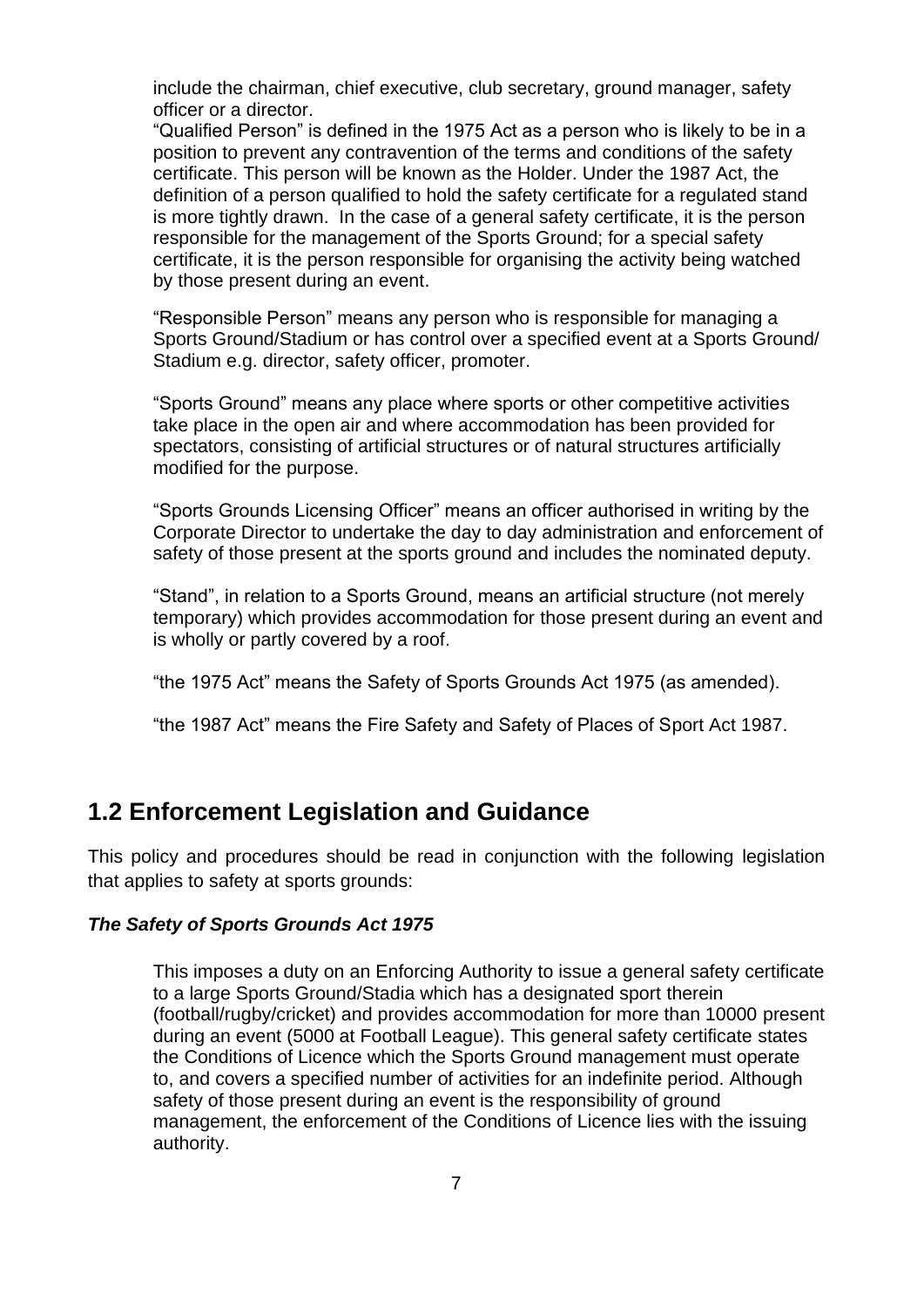A special safety certificate can be issued to the Sports Ground/event promoter where a general safety certificate is in force for the holding of a one off, or series of one off activities such as a pop concert, firework display, etc. not covered by the general safety certificate. This special safety certificate alters some parts of the conditions of the general safety certificate to allow the event to go ahead safely.

Application for a safety certificate can be found on the Council's website at [http://www.cumbria.gov.uk/events\\_calendar/sportsgroundsafety.asp](http://www.cumbria.gov.uk/events_calendar/sportsgroundsafety.asp) The Enforcing Authority can serve a Prohibition Notice on any sporting event Responsible Person, whether the Sports Ground is certificated or not, if they are of the opinion that those present during an event would be at so serious a risk.

#### *The Fire Safety and Safety of Places of Sport Act 1987*

This imposes a duty on an Enforcing Authority to issue a general safety certificate to any sports grounds containing regulated Stands, which provides Covered accommodation for 500 or more people present during an event for which there is a general safety certificate in force covering a specified number of activities for an indefinite period. This general safety certificate states the Conditions of Licence which the Sports Ground management must operate to, and covers a specified number of activities for an indefinite period. Although safety of those present during an event is the responsibility of ground management, the enforcement of the Conditions of Licence lies with the issuing authority.

A special safety certificate can be issued to the Sports Ground/event promoter where a general safety certificate is in force for the holding of a one off, or series of one off activities such as a pop concert, firework display, etc. not covered by the general safety certificate. This special safety certificate alters some parts of the conditions of the general safety certificate to allow the event to go ahead safely.

Application for a safety certificate can be found on the Council's website at [http://www.cumbria.gov.uk/events\\_calendar/sportsgroundsafety.asp](http://www.cumbria.gov.uk/events_calendar/sportsgroundsafety.asp) The Enforcing Authority can serve a Prohibition Notice on any sporting event Responsible Person, whether the Sports Ground is certificated or not, if they are of the opinion that those present during an event would be at so serious a risk.

#### *The Licensing Act 2003*

This applies to the six district licensing authorities in Cumbria responsible for the issuing of a licence for the sale of alcohol, provision of entertainment, or the provision of late night refreshment. In consideration of whether to issue a licence and safety of an event, the licensing authority may form a SAG to take consultation from all interested parties.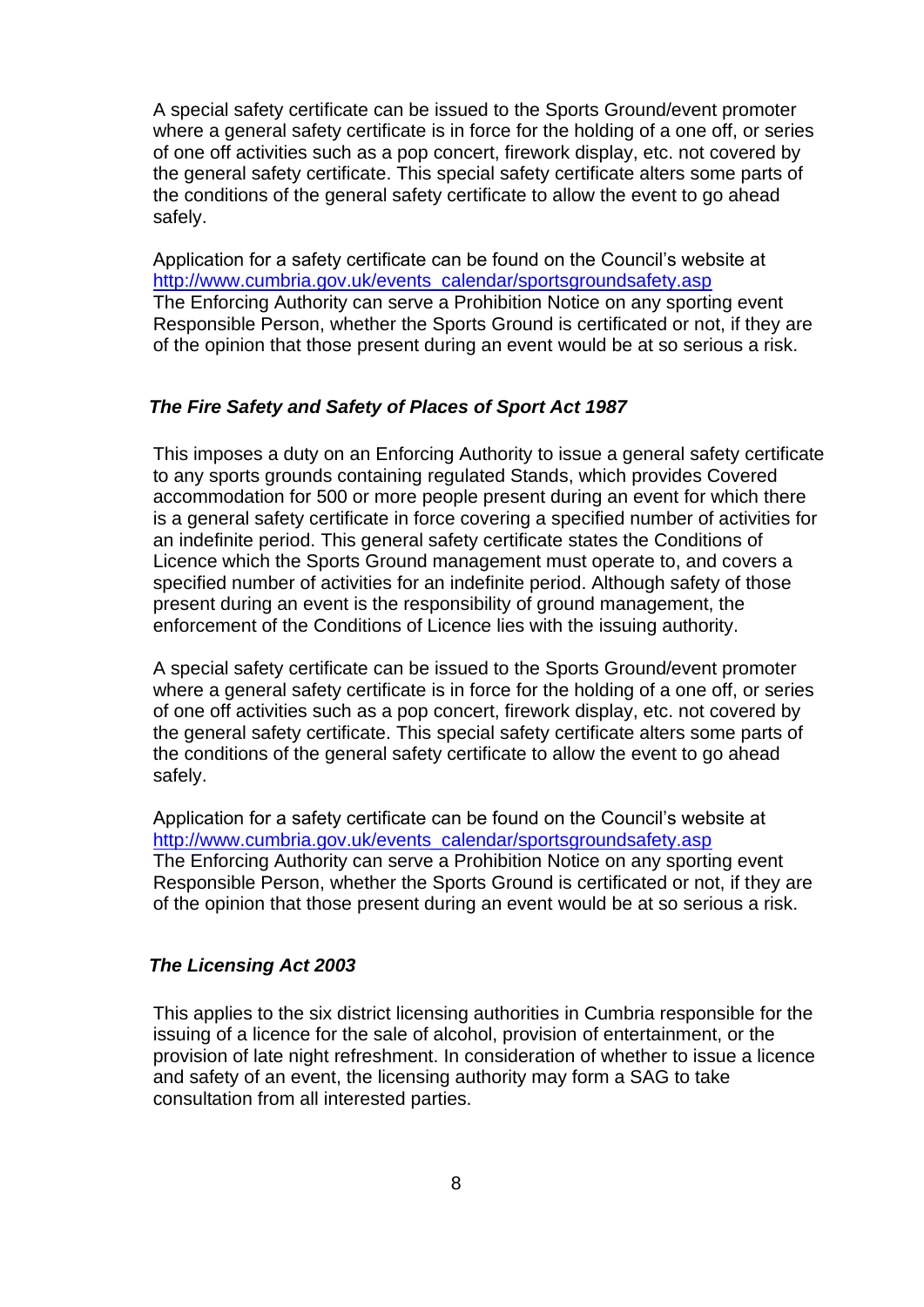#### *The Environmental Health Acts 1974, 1975 and 1990*

This applies to the local environmental health department from the district councils who primarily look at the enforcement of environmental issues such as noise and pollution from the holding of an event. The environmental health officers are part of the SAG and make recommendations as appropriate within their field of expertise and enforcement.

#### *The Health and Safety at Work Act 1974*

This applies whether there is a licence in force for the event or not and is aimed at the event promoter and/or landowner/Sports Ground nominated Responsible Person/certificate Holder.

Here the "local authority" is defined in the Health and Safety (Enforcing Authority) Regulations 1998 for sporting/cultural/entertainment purposes, usually enforced by the local environmental health officers who are a part of the SAG, if the land being intended for the event is not council owned. Where this is council land, the enforcement is by the Health and Safety Executive.

Under this legislation, the local authority will enforce all the statutory provisions regarding the health, safety and welfare of persons attending the event – public, employees, contractors, visitors, etc. in relation to the event. Whether there is a safety certificate in force or not, this primary Act and all associated legislation, places a duty of care on any event organiser, landowner, Sports Ground certificate Holder or any other Responsible Person to ensure that the event is safe to proceed.

#### *Safety of Sports Grounds Regulations 1987*

#### *Safety of Places of Sport Regulations 1988*

Guidance on the application of the legislation referenced above can be found in the following Home Office Circulars-

**Home Office Circular No 7/1986** – Annex C of which provides guidance on the procedure regarding applications for general safety certificates under the provisions of the Safety at Sports Grounds Act 1975.

**Home Office Circular No 96/1988** – Which includes advice on the issue of safety certificates for regulated stands**.** 

**Home Office Circular No 97/1988** – Which includes statutory guidance to local authorities under section 26 (8) of the 1987 Act on the methodology that must be applied in determining whether a stand at a sports ground is a "regulated" stand.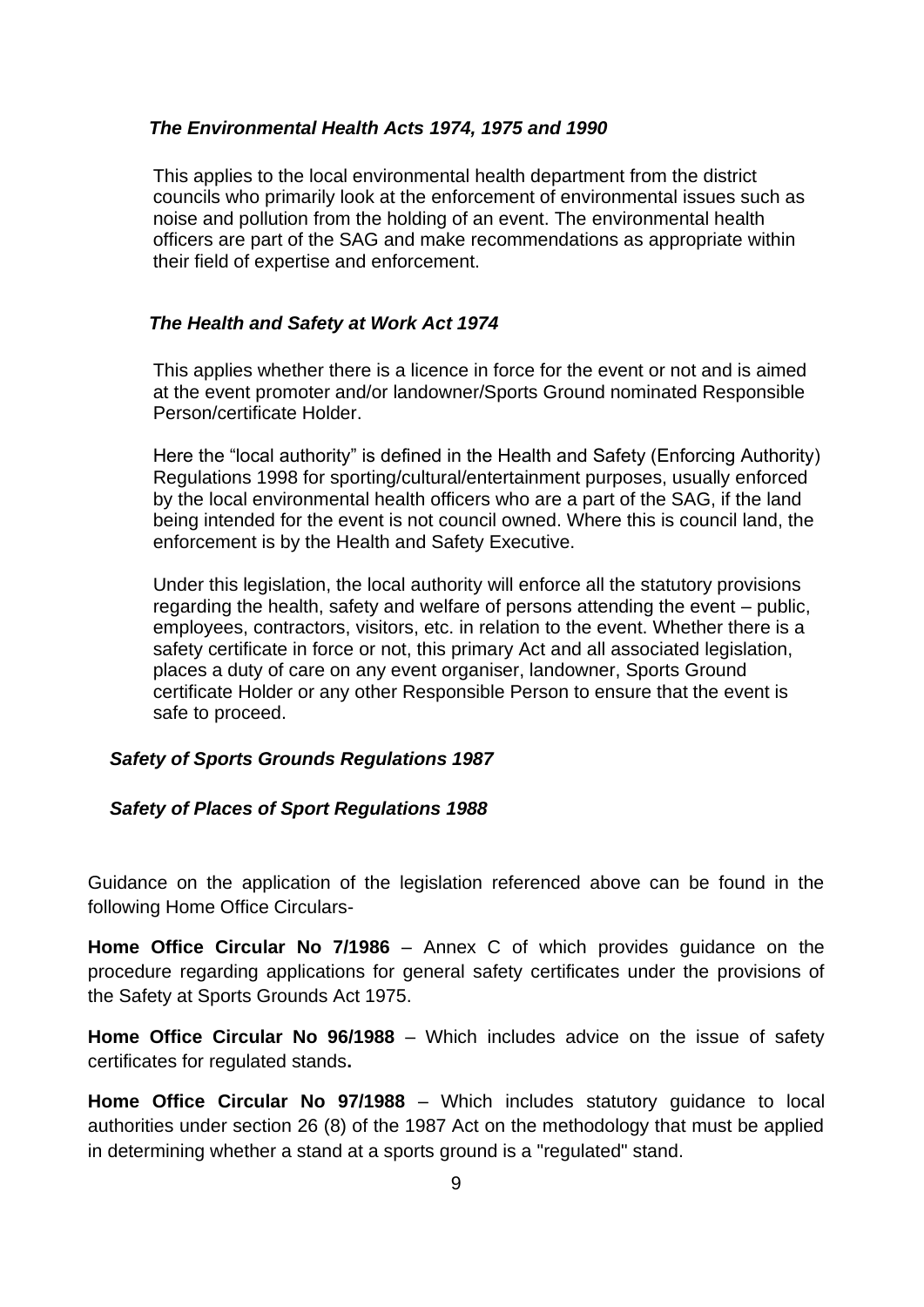Further advice is contained in "Guide to safety certification of sports grounds" published by the Sports Grounds Safety Authority.

#### **Compliance guidance applicable:**

- a) Guide to Safety at Sports Grounds;
- b) Event Safety Guide;
- c) SGSA Safety Management Guide;
- d) SGSA Guidance on LA developing Policies and Procedures
- e) Fire Safety Risk Assessment Guides;
- f) Home Office Circulars;
- g) Health & Safety Executive Risk Assessment Guides;
- h) Good Practice Safety Guide;
- i) LACORS Managing Large Events Guide;
- j) Regulators Compliance Code;
- k) Other compliance documents and guidance mentioned in the guidance.

# **1.3 Directorate Framework**

The Corporate Director has overall responsibility on behalf of the Council for the enforcement of safety of those present during an event at Sports Grounds, and in his/her absence, the Assistant Director/Trading Standards Manager.

The Sports Grounds Licensing Officers will undertake the day to day administration and enforcement of safety of sports grounds on behalf of the Corporate Director as per the Council's Constitution, Scheme of Delegation Part 11 E: Sections 4 – 9, and in his/her absence, the nominated deputy. The Sports Grounds Licensing Officers will ensure that all relevant meetings, discussions, inspections, alterations and decisions etc. are properly recorded and form a clear audit trail (subject to 3.3).

The Lead Officer for Sports Ground safety will also report on a regular basis to the Corporate Director/Assistant Director/Trading Standards Manager.

The Council recognises its statutory duty for the safety certification of Sports Grounds under the 1975 Act and the 1987 Act, and also recognises its responsibilities for the safety of those present during an event at all Sports Grounds within its boundary. In undertaking this role the Council will:

• Appoint a Sports Grounds Licensing Officer to Chair the Safety Advisory Group (SAG) for each Sports Ground, subject to a safety certificate as per the Safety Advisory Group Constitution detailed in Section **2** below;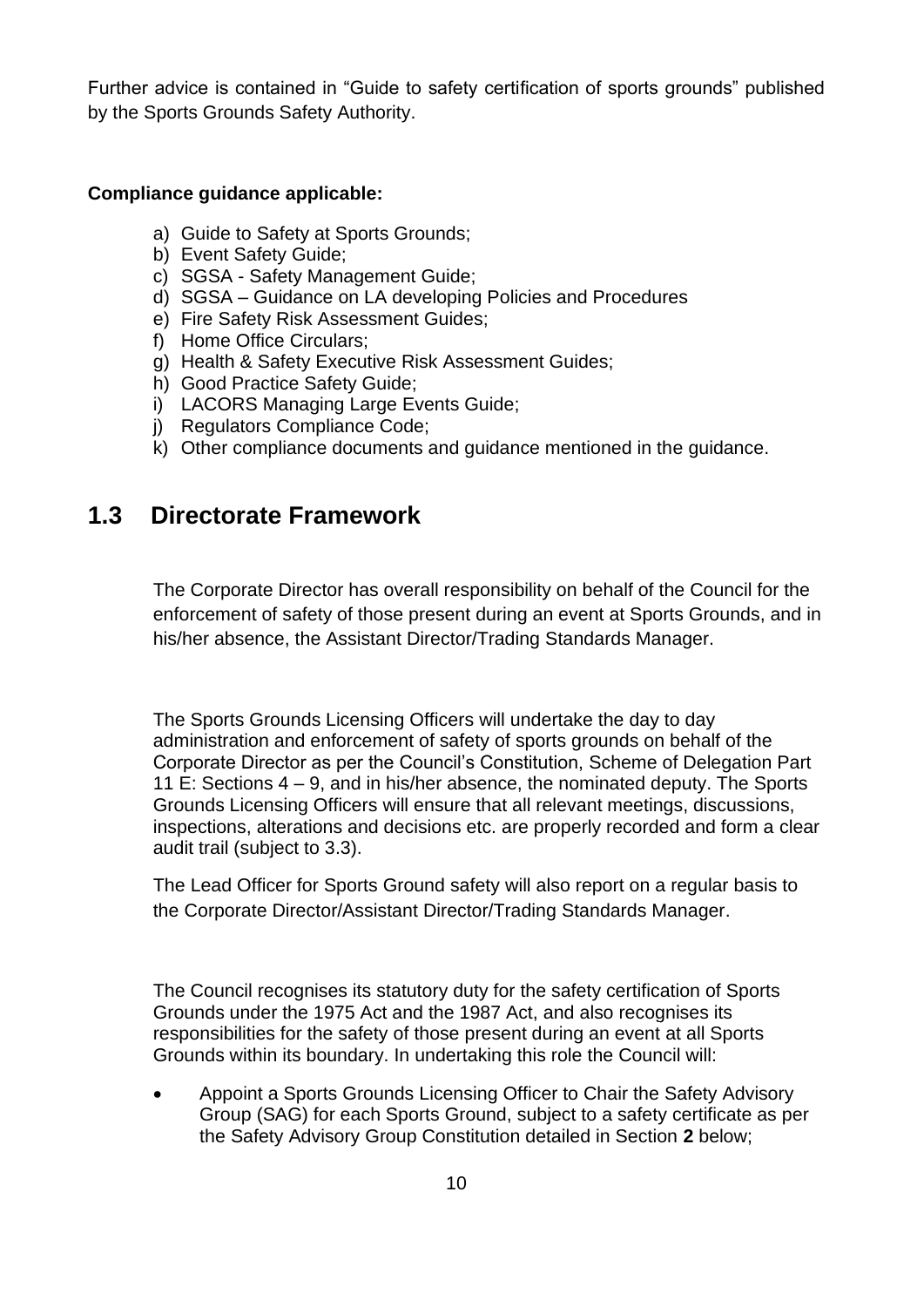- provide for adequate resources and appoint appropriate Council officers and/or engage competent specialist agencies/external consultants as necessary, to assist the Council in carrying out its statutory duties relating to the safety of those present during events at Sports Grounds under the 1975 and 1987 Acts;
- convene regular SAG meetings to assist in its statutory duty to Sports Grounds, whose membership will include representatives of the police, fire service, ambulance service, building control, the relevant certificate Holder and invite other relevant parties, including the Sports Grounds Safety Authority where applicable;
- determine if any Sports Ground is a designated ground and/or contains regulated Stands, and will expediently process and issue safety certificates in respect of those Sports Grounds designated by the Secretary of State under the provisions of the 1975 Act, and/or any regulated Stands under the 1987 Act. This will also include the issuing of any special safety certificates;
- undertake procedures for monitoring by auditing and inspecting for compliance with the terms and conditions of any safety certificate issued and taking appropriate and proportional action in response to any identified defect or incident compromising the safety of those present during an event;
- provide prompt advice on the safety of those present during an event on request from Sports Ground venue operators, and
- carry out a review of procedures and arrangements over the previous 12 months in enforcement of the safety of those present during an event at Sports Grounds within Cumbria, in December each year (see Section 6).

The Enforcing Authority will ensure that the Sports Grounds Licensing Officers are competent to undertake all of the duties required for their role.

#### **1.4 Purpose**

This document sets out Cumbria County Council's approach to discharging its powers and responsibilities in respect of the issue and review of safety certificates for sports grounds.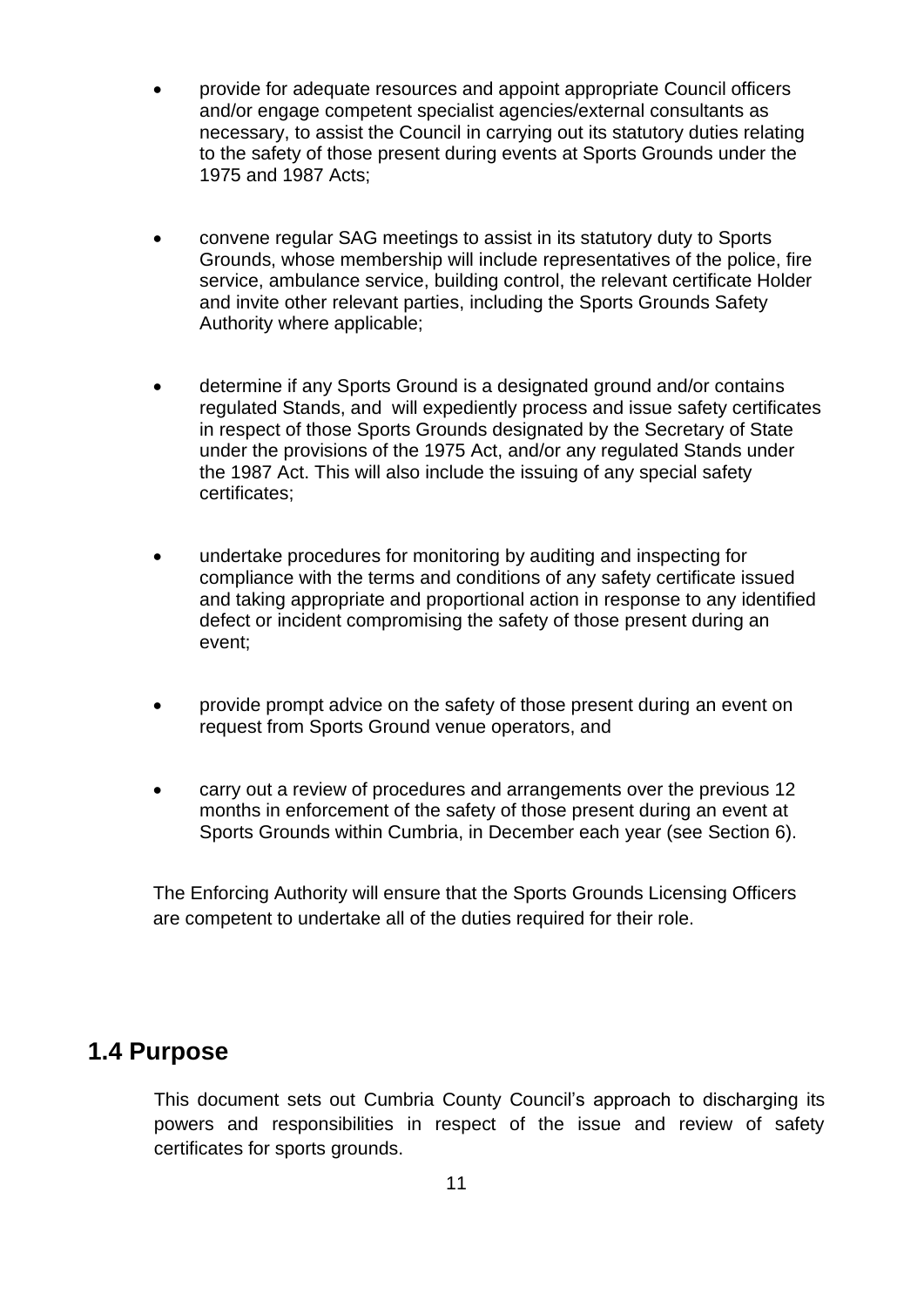# **1.5 Scope**

The grounds covered by these arrangements are:

#### Designated stadia:

- Carlisle United Football Club
- Holker Street, Barrow Association FC

#### Regulated stands:

- Carlisle Racecourse
- Borough Park, Workington Reds Association FC
- Recreation Ground, Whitehaven Rugby League Football Club
- Craven Park, Barrow Raiders Rugby League Football Club
- Workington Town Rugby League Football Club

The powers of issue and review of the safety certificate are vested solely in Cumbria County Council's officers with delegated authority for this activity.

## **1.6 Delegated Powers**

The Council has delegated its powers for the safety certification of sports grounds under the 1975 Act and the 1987 Act to:

The Corporate Director/Assistant Director/Trading Standards Manager and Sports Ground Licensing Officers

The delegated powers allow for the designated Council officer to issue and amend safety certificates.

# **1.7 Qualified person**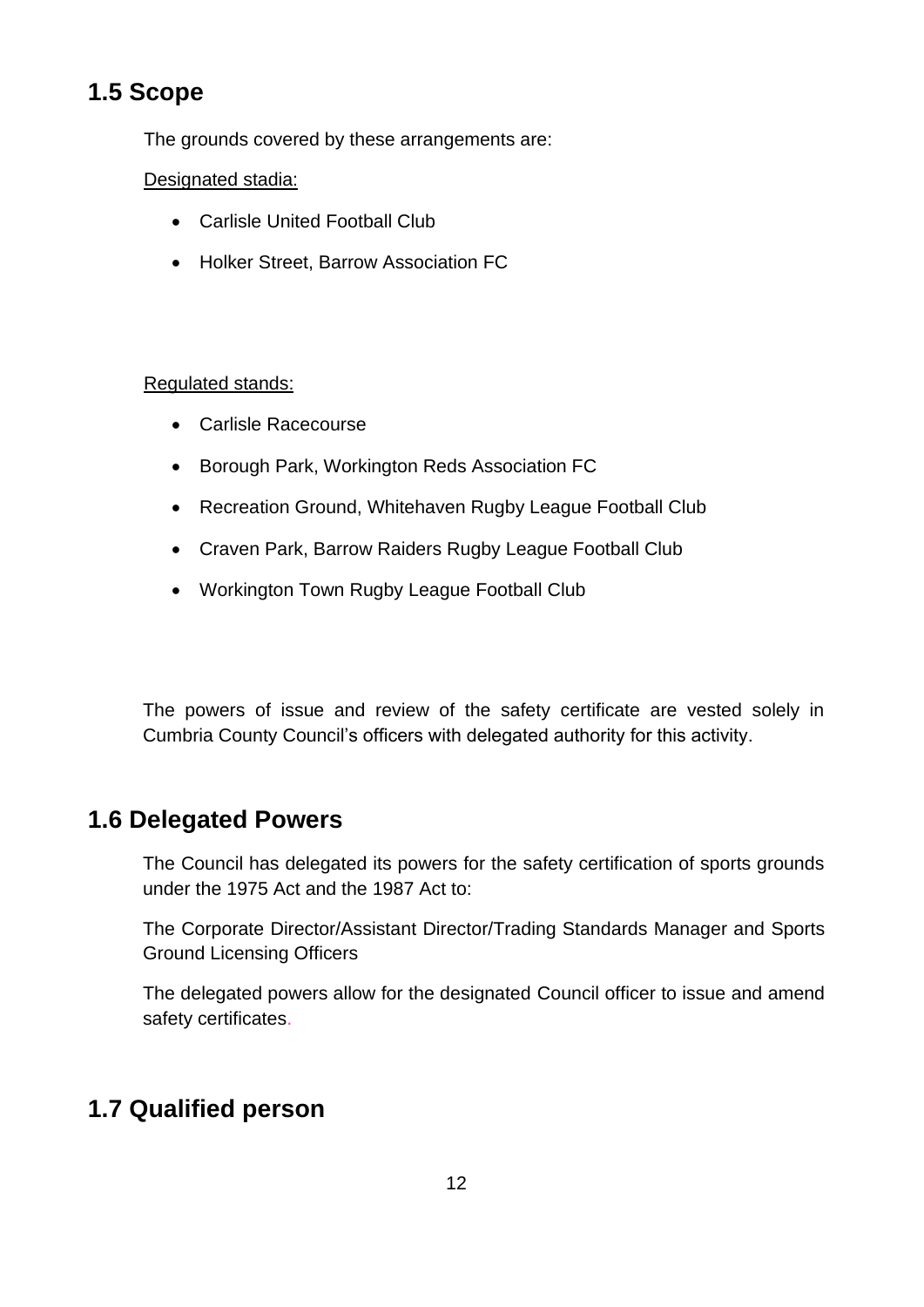Upon receipt of an application for a safety certificate the Council must determine if the applicant is a "qualified person" This is defined in the 1975 Act as a person who is likely to be in a position to prevent any contravention of the terms and conditions of the safety certificate. The certificate holder should be in a position of authority within the management of the sports ground and could include the chairman, chief executive, club secretary, ground manager, safety officer or a director, depending on the sports ground/club.

Under the 1987 Act, the definition of a person qualified to hold the safety certificate for a regulated stand is more tightly drawn. In the case of a general safety certificate, it is the person responsible for the management of the sports ground; for a special safety certificate, it is the person responsible for organising the activity being watched by those at the sports ground. This apart, the procedure mirrors that for the issue of the safety certificate for a designated sports ground.

If the Council determines the applicant is not a qualified person, it must notify him/her in writing. The applicant may then appeal against this determination to a magistrate's court within 28 days, or 7 days in the case of a special safety certificate.

## **1.8 Safety certificate applications and information required**

The format of an application for a safety certificate for a designated ground and for a regulated stand is set out in the Safety of Sports Grounds Regulations 1987 and Safety of Places of Sport Regulations 1988 respectively. In accordance with the European Services Directive of December 2006 the Council is required to make provision for online safety certificate applications. Application forms for a safety certificate under either the 1975 Act or 1987 Act are accessible on the Council's web site at:

http://www.cumbria.gov.uk/events\_calendar/sportsgroundsafety.asp

or application only via Gov.uk at:

[https://www.gov.uk/apply-for-a-licence/safety-certificates-for-sports](https://www.gov.uk/apply-for-a-licence/safety-certificates-for-sports-grounds/cumbria/apply-1)[grounds/cumbria/apply-1.](https://www.gov.uk/apply-for-a-licence/safety-certificates-for-sports-grounds/cumbria/apply-1)

Applications are processed through the Sports Grounds Licensing Officers. The Council must supply the chief officer of police and the building authority with a copy of any application received. It will also formally consult them about the terms and conditions of the certificate. The normal forum for this consultation will be through the SAG.

The application should be accompanied by detailed information as to structure, capacity and safety management systems. The Council may, by writing, require the applicant to submit within a reasonable period such additional information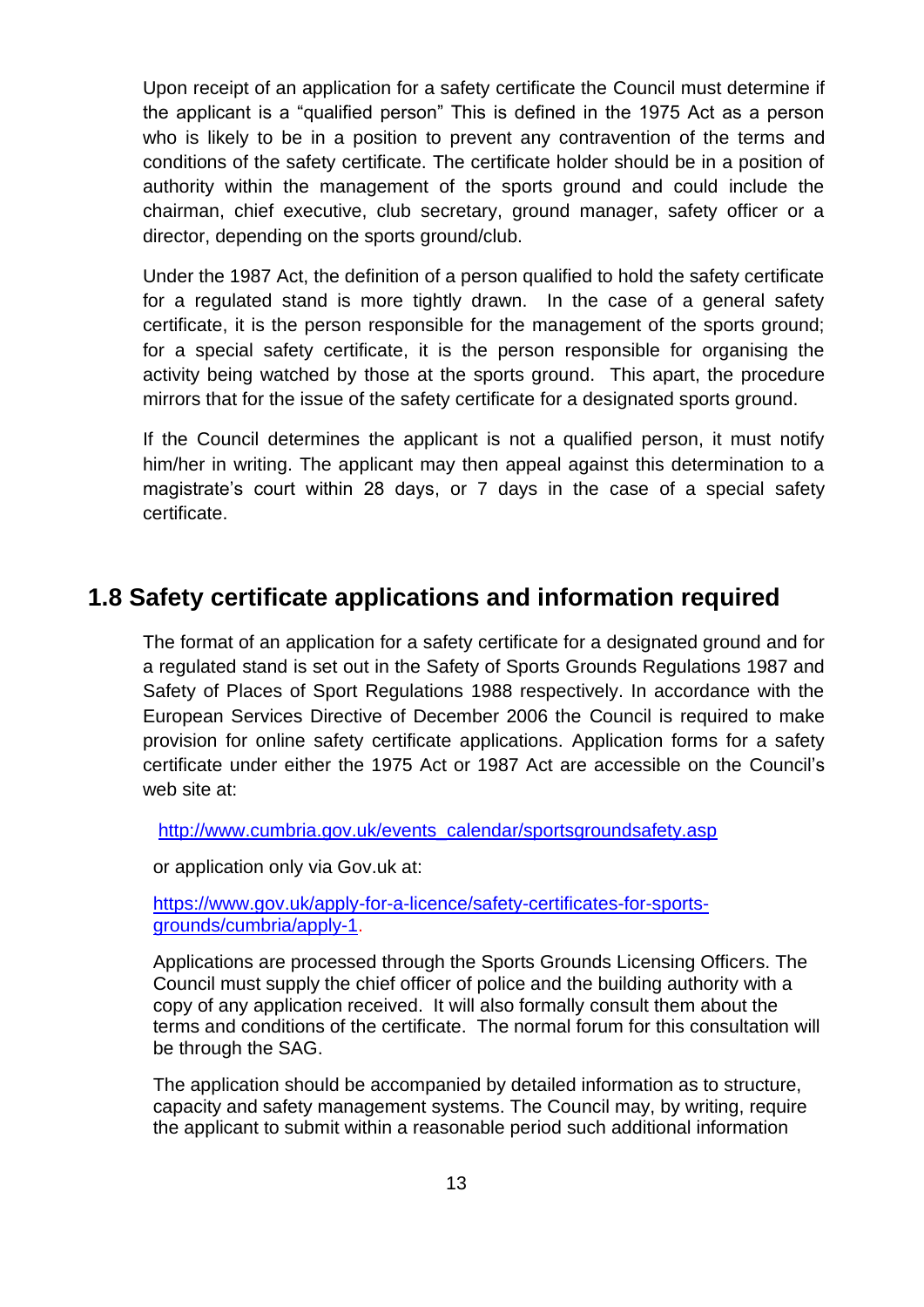and plans it considers necessary to enable it to determine what terms and conditions to include in the safety certificate.

#### **1.9 Timetable**

Following receipt of the completed application form, the applicant will receive an acknowledgement within 15 working days. This acknowledgement is the start of the application process and does not indicate automatic issue of the licence, which will only be issued subject to final approval by the Enforcing Authority. It is in the public interest that the Enforcing Authority must process the application before it can be granted.

Prior to issue, application details will be confirmed through dialogue and discussion with the applicant, meeting(s) or on-site inspections where applicable.

Following verification of the above to the satisfaction of the Enforcing Authority, a licence, in the form of a safety certificate, will be issued to the applicant. This licence will contain such terms and conditions that the applicant will have to abide by in order to meet the requirements of the licence.

### **1.10 Contents of a Safety Certificate**

In accordance with section 2 of the 1975 Act and section 27 of the 1987 Act the Council is required to include in the safety certificate such terms and conditions it considers necessary or expedient to secure the reasonable safety of those present at the ground. Safety certificates issued by the Council will include the capacity of the designated ground, or regulated stand, as well as capacities for each part thereof. The certificate will also include the terms and conditions with which the holder must comply to maintain that capacity. In determining the contents of a safety certificate the Council will take account of the advice of the safety advisory group and the guidance contained in the Guide to Safety at Sports Grounds and that published by the Sports Grounds Safety Authority in its "Guide to the safety certification of sports grounds" and any other relevant statutory and non-statutory guidance.

#### **1.11 Ratification of the Certificate**

When the Enforcing Authority is satisfied that all the Conditions of Licence will be met by the applicant, the Corporate Director/Assistant Director/Trading Standards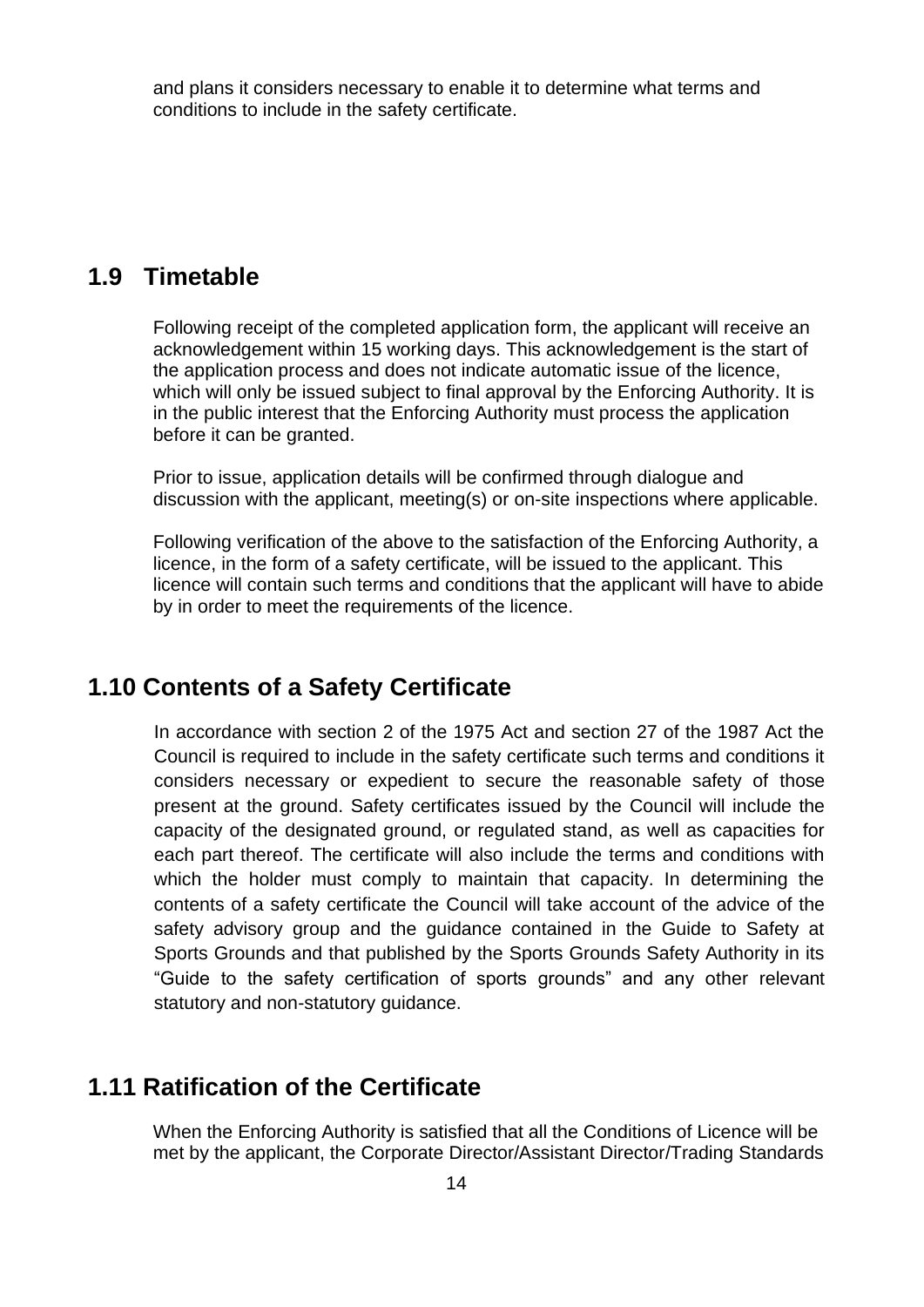Manager, will issue the safety certificate, with or without any amendments, to the applicant.

## **1.12 Rights of Appeal**

The 1975 and 1987 Acts both provide a right of appeal to the magistrates' court to:

- any person against a determination by the Enforcing Authority that he/she is not qualified to hold a safety certificate;
- any interested party against the inclusion of anything in or omission of anything from a safety certificate
- the refusal of the Enforcing Authority to amend or replace the safety certificate; or
- any person upon whom the Enforcing Authority has served a notice of a determination, which is or has become a final determination that any Stand at a Sports Ground is a regulated Stand may appeal against that determination.

Appeals must be lodged within 28 days if they relate to a general safety certificate (or 7 days in the case of a special safety certificate).

## **1.13 Review of safety certificate**

The Council will undertake a review of issued safety certificates on an annual basis or earlier in response to physical changes at Sports Grounds, incidents or 'near misses' brought to their notice, changes in safety management performance or in response to changes to legislation or safety guidance for those present during an event.

This review will occur during the annual audit in May/June each year and cover the sections detailed in Section **3.7** below. The review will be undertaken by the Safety Advisory Group and outcomes and recommendations reported to the Development Control and Review Committee in the annual July report from the Corporate Director.

Following this, each General Safety Certificate will be re-issued, if necessary, with amended conditions by the Corporate Director.

### **1.14 Public access**

The safety certificate is a public document, to which any person who is either responsible for applying it or likely to be affected by it should have access. The Safety of Sports Grounds Regulations 1987 and The Safety of Places of Sport Regulations 1988 require the Council to notify every interested party, in writing, of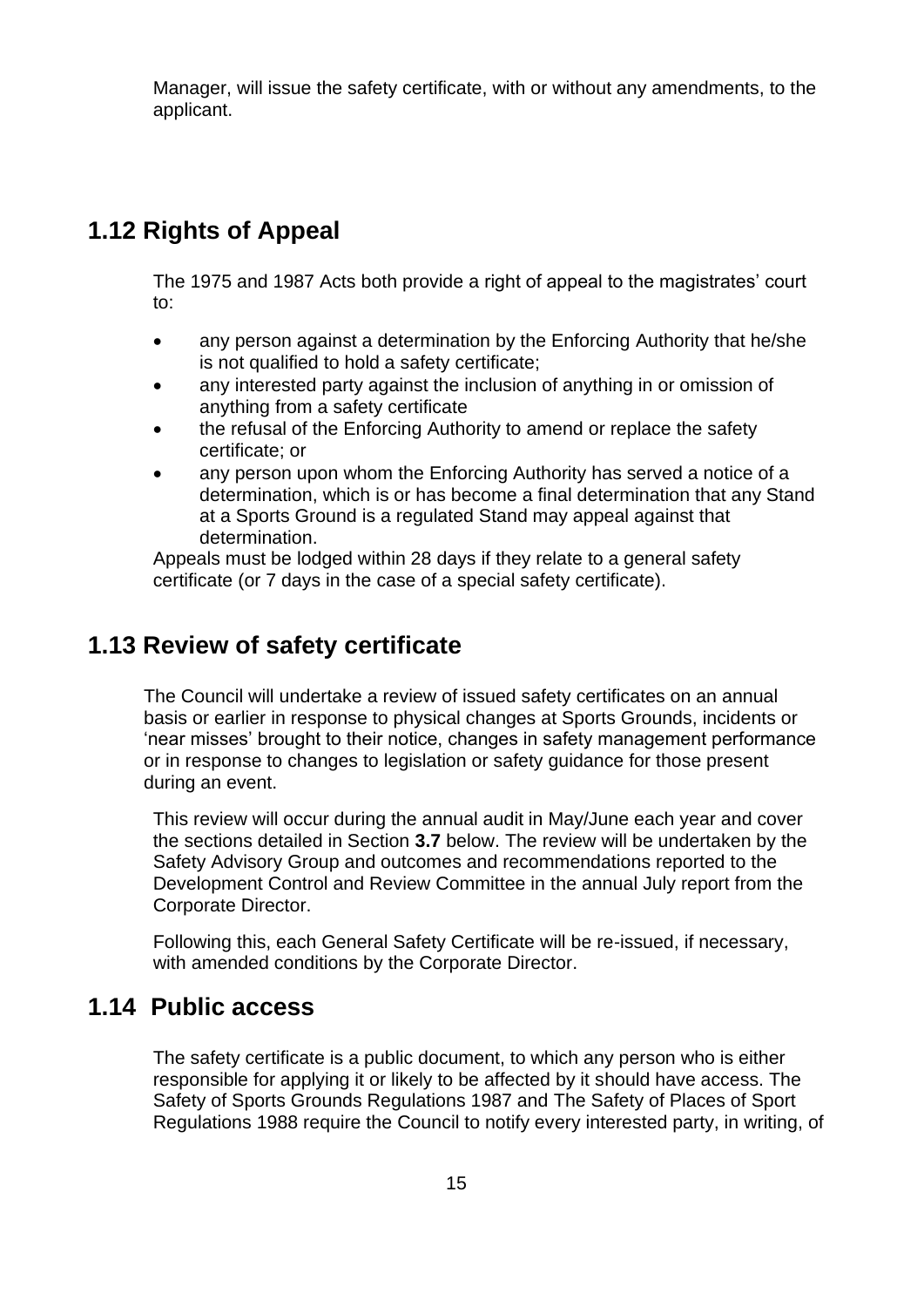its decision to issue, amend, replace or refuse a safety certificate as defined by the Regulations as:

- the Holder of a safety certificate;
- any other person who is or may be concerned in ensuring compliance with the terms and conditions of a safety certificate;
- the chief officer of police; and
- the building authority.

The regulations also require the council to ensure publication in a local newspaper of the council's decision to issue, amend, replace or refuse a safety certificate, and state where and when that certificate can be inspected.

# **1.15 Suitably trained and competent staff**

Individual officers who are responsible for the issue and review of safety certificates under the 1975 and 1987 Acts will be suitably trained and qualified to ensure their competency.

The Council will ensure that:

- duties are specified in job descriptions and experience is built-up over time with provision made in individual appraisal for monitoring progress;
- all advisers have professional qualifications, experience in other sectors and are on CPD cycles as well a regular participation in sports grounds work and SAGs; and
- appropriate succession planning is in place to ensure that staff have the necessary training and experience to undertake the roles they may be expected to undertake.

## **1.16 Revisions to this Document and Review**

This policy and procedures will be reviewed at intervals not exceeding 12 months and amended at any stage to reflect any changes that may occur in operation procedure or to current legislation.

Following any amendment a complete replacement will be distributed.

Date of Issue –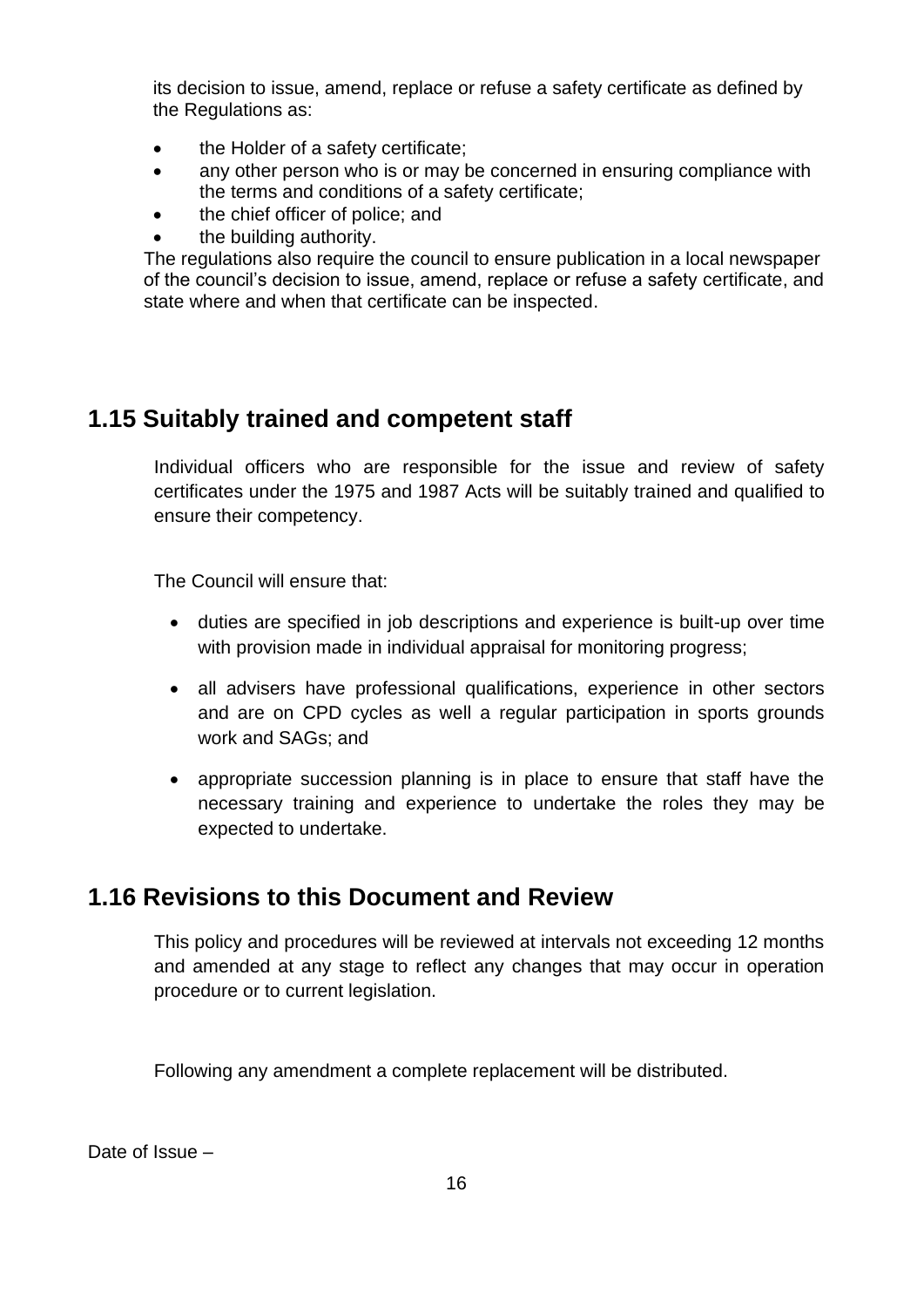Date of last review –

Reviewed by –

# **2. Safety Advisory Group (SAG) Guidance**

Following on from previous tragedies such as Bradford, Ibrox Stadium and Hillsborough, part of Lord Justice Taylor's recommendations to ensure that disasters like these could be prevented in the future was the establishment of Safety Advisory Groups to assist local authorities in exercising their function as the responsible authority for safety at sports grounds. All Enforcing Authorities should ensure that this has occurred within their responsible area. The Safety Advisory Group should consist of the following representatives:

# **2.1 Membership**

#### **Core Members**

- a) Council members of staff (senior licensing/departmental officer, structural engineer, or any other department representative deemed by the Council to be on the Group);
- b) senior police officer;
- c) senior fire service officer;
- d) senior ambulance officer;
- e) senior building control officer

#### **Invited Members**

- f) Police Counter Terrorism Officer
- g) Environmental Health
- h) Health and Safety Executive
- i) club members;
- j) supporters groups;
- k) St. John, Red Cross or other first aid personnel;
- l) Sports Grounds Safety Authority (where applicable);
- m) any other organisation relative to the meeting e.g. promoter of a special event.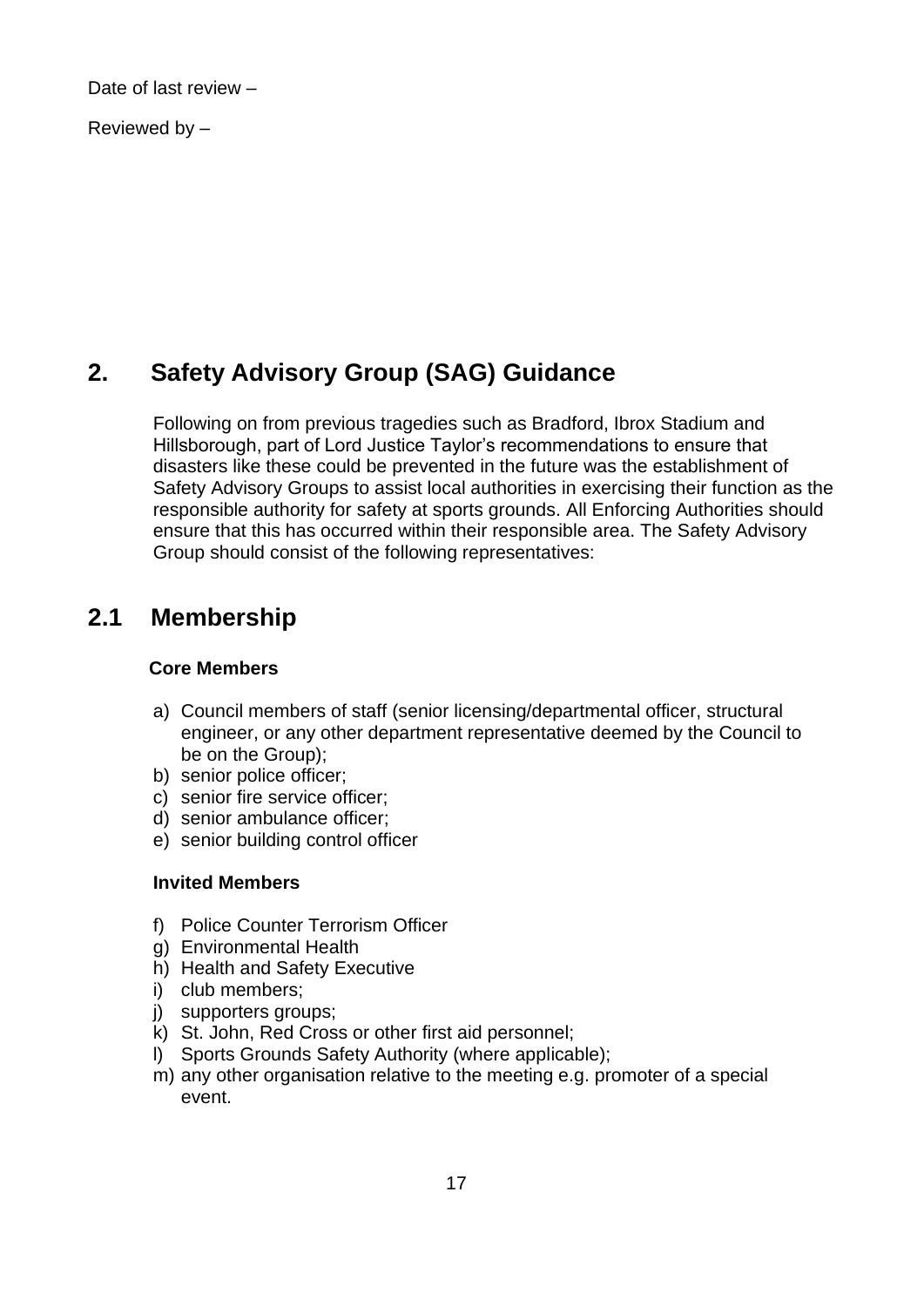# **2.2 Aim of the SAG**

To assist the Council in the exercise of its powers as the Enforcing Authority under the Safety of Sports Grounds Act 1975 and the Fire Safety and Safety of Places of Sport Act 1987 in respect of the safety certification of designated Sports Grounds and regulated Stands within Cumbria**.**

# **2.3 Objectives of SAG**

- a) to encompass all matters concerned with crowd safety;
- b) to provide specialist advice to the Councillors on the DCR Committee so that they may effectively discharge their powers and duties on behalf of the Council as required under the 1975 and/or 1987 acts;
- c) to provide a forum within which the Council and other agencies may develop a corporate approach to the safety of those present during an event;
- d) to continually review and react to advice published in legislative and other guidance documents;
- e) to assist the Corporate Director in enforcement of the above legislation and all other associated guidance on behalf of the Council;
- f) any other relevant objective to meet particular requirements of the Enforcing Authority.
- g) to provide advice and assistance to sports grounds certificate holders and event planners on public safety related issues.
- h) to provide a forum within which the Local Authority and other agencies may develop a co-ordinated approach to sports ground safety.
- i) to receive and discuss all proposals for new sports grounds, alterations to existing designated Sports Grounds.
- j) Monitor that any matters raised by the Group that have been reported to the Local Authority, other relevant Authority, certificate holders or, event licence holder and that these matters are reported back to the Group.
- k) to receive notification of the issue of any prohibition notice and any prosecutions under sports grounds legislation.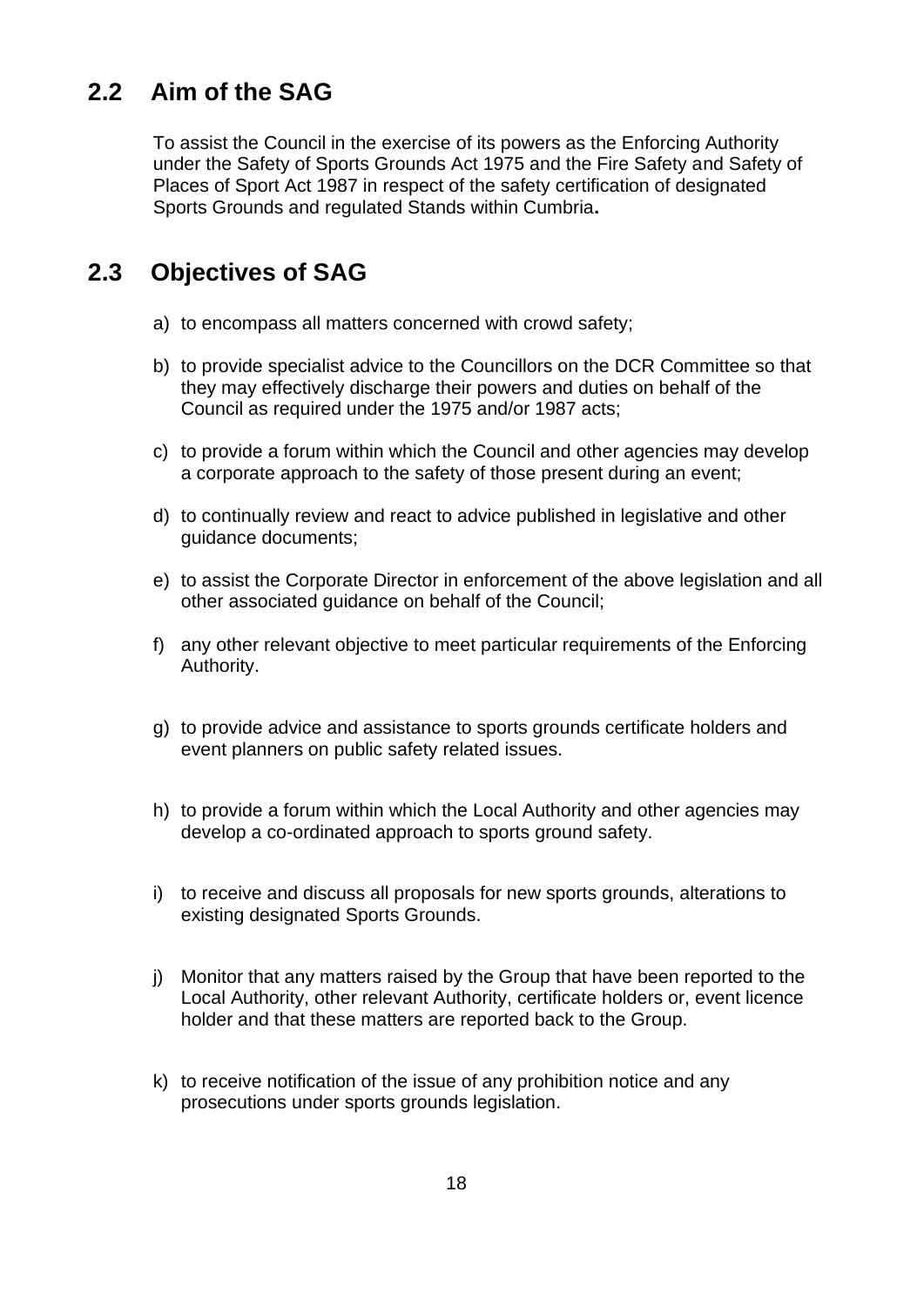l) to consider the advice published in all available guidance documents.

The Chair of the Safety Advisory Group is normally one of the Sports Grounds Licensing Officers who is responsible for the following in his/her role:

- a) to ensure that the Safety Advisory Group properly discharges the responsibilities delegated to it by the Council;
- b) to ensure that decisions taken by the Safety Advisory Group are implemented as soon as possible;
- c) to act as liaison officer to the DCR Committee on behalf of the Safety Advisory Group;
- d) to report to the DCR Committee on an annual basis, where enforcement action has taken place or a matter could bring the Council into disrepute;
- e) to ensure that decisions made by the Safety Advisory Group reflect the policies of the Council;
- f) to ensure that the membership of the Safety Advisory Group reflect the interests of all parties in accordance with the final recommendations in the Taylor Report;
- g) to enforce on behalf of the Council all matters relating to safety of Sports Grounds as required under the Safety of Sports Grounds Act 1975, Fire Safety and Safety of Places of Sports Act 1987 and all other associated legislation and guidance;
- h) to serve Prohibition/Enforcement Notices on behalf of the Council to Sports Grounds that place people present during an event at serious risk;
- i) to act on behalf of the DCR Committee with full authority in cases of urgency in connection with any safety of Sports Grounds issues regarding the safety of people present at an event;
- j) to attend the Stadium Watch panel meetings and act as consultee and advisor to the panel on legislative and procedural matters at those Sports Grounds where the Stadium Watch Protocol is effected;
- k) any other role required that is particular to that Group e.g. to attend meetings of a regional group on behalf of the local Safety Advisory Group and report back.

## **2.4 SAG Constitution**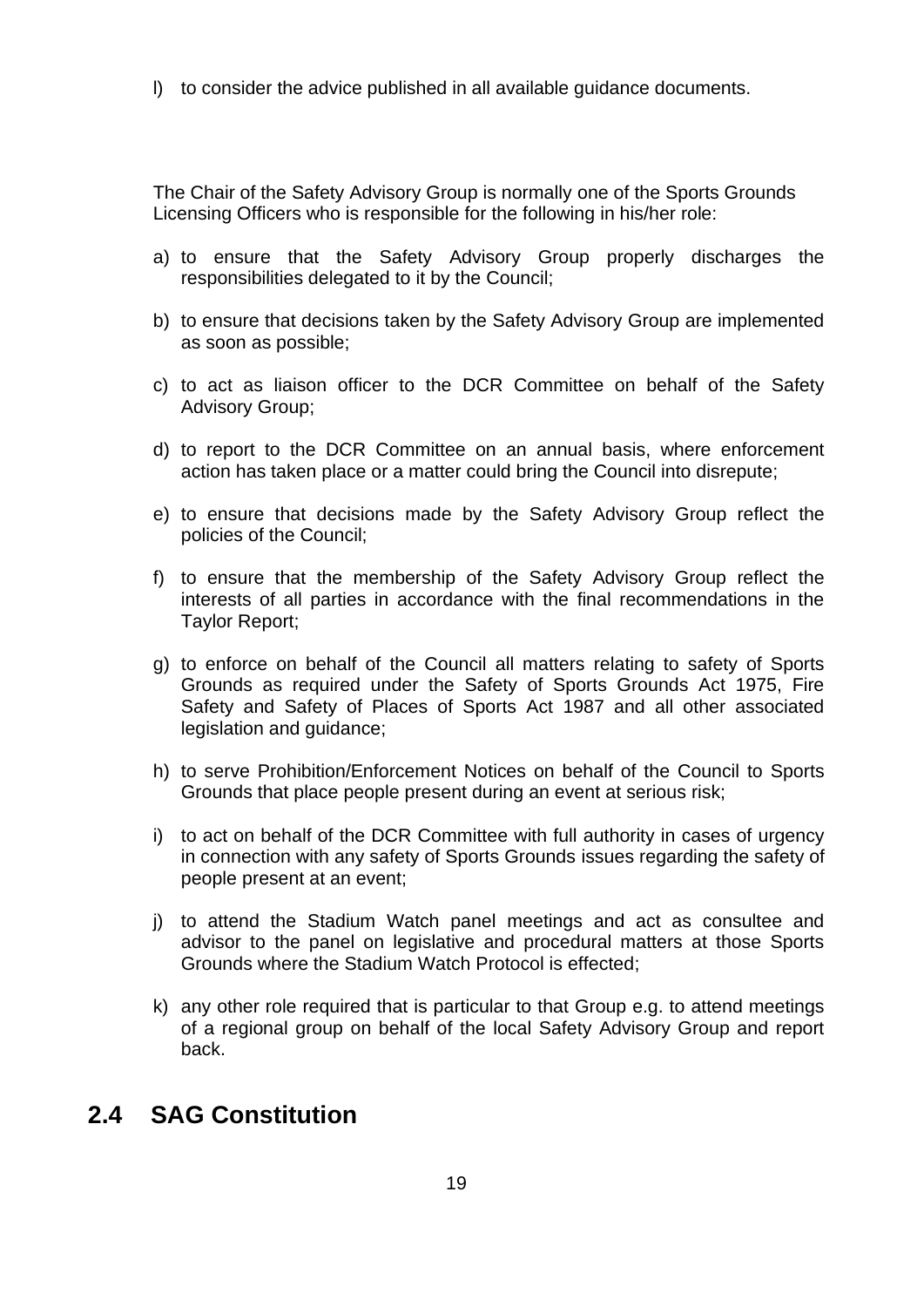To achieve the above, SAG should work under a **Safety Advisory Group Constitution** (appendix A), which clearly states how the group functions. This document has been adopted by the Enforcing Authority and covers the following:

- a) aim of the Group;
- b) objectives of the Group;
- c) membership;
- d) how the meetings are conducted and remits of smaller working parties;
- e) Appendix 1 of Constitution showing the roles of the Chair of SAG, building control, police, fire service, ambulance service, specialist council department representative;
- f) Appendix 2 of Constitution naming the designated Sports Grounds and/or regulated Stands that the Enforcing Authority certify within their area.

The SAG should meet at least once a year at smaller Sports Grounds but more frequently at larger Sports Grounds. On top of that there will be the need to visit, meet or inspect a Sports Ground for a specific reason e.g. an injury of someone present during an event, building works, policy changes, etc.

With regard to the workings of the SAG, smaller parties relevant to matters arising at Sports Grounds may, with the full knowledge and approval of the Chair of SAG constitute into a working party and make decisions on behalf of the Group, those decisions to be fed back to the Chair who reports to the Council and make recommendations on behalf of the Safety Advisory Group. The Safety Advisory Group can make decisions relative to their own Sports Grounds of reference, but cannot make decisions on behalf of the relevant Enforcing Authority, only recommendations.

It is important to note that for the Group to work effectively, with the Chair of SAG carrying out the decision of the Group, he/she must be given 'definitive and relevant' advice from the other members of the Group.

## **2.5 Revisions to this Document and Review**

This policy and procedures will be reviewed at intervals not exceeding 12 months and amended at any stage to reflect any changes that may occur in operation procedure or to current legislation.

Following any amendment a complete replacement will be distributed.

Date of Issue –

Date of last review –

Reviewed by –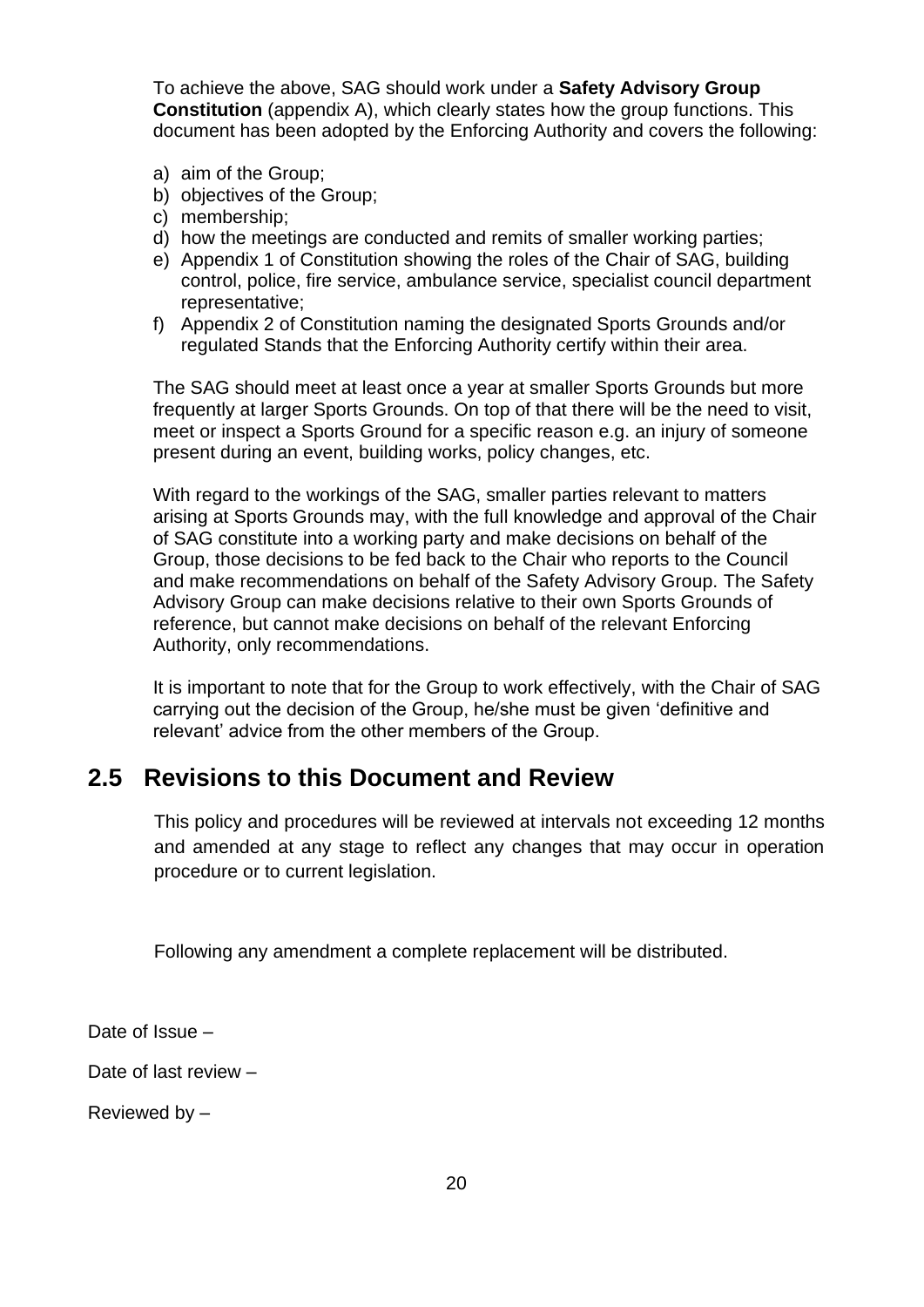# **3.0 Monitoring and Inspections**

# **3.1 Introduction**

Under current legislation, the Enforcing Authority is required to "*make arrangements for the periodical inspection of designated grounds/regulated stands*" within their area. For the purposes of the 1975 and 1987 Acts, periodical means every 12 months. However, this does not detract from the Enforcing Authority or members of the SAG from inspecting the Sports Ground, or relevant parts of the Sports Ground, should physical alterations occur, such as building works during a closed season, or where concerns regarding safety of those present at the ground arise at any other time.

The achievement of 'reasonable' safety is a continuous process that does not end with the issue of a safety certificate. Enforcing Authorities must monitor the Holder's compliance with the certificate's terms and conditions and should have a clearly set out policy and procedure which identifies who will be responsible for undertaking that monitoring, frequency of that monitoring and how it is undertaken.

In Cumbria this is carried out through inspections, meetings and auditing (see Section **3.0** below).

The Chair of the SAG (if the authorised Sports Grounds Licensing Officer) can at any reasonable time, and on production of his/her written authority if required, enter any Sports Ground at a reasonable time, whether certificated or not, to:

- a) carry out an inspection;
- b) examine any attendance records and take copies;
- c) examine maintenance records and take copies.

The above would only occur at smaller non-certified Sports Grounds if safety matters were brought to his/her attention via either a complaint made against the club regarding a safety matter, or an incident occurred which resulted in a someone present during an event being injured. It is to note that where Sports Grounds are non-certificated, failure to comply with safety matters, especially where an injury to persons present at the sports ground has occurred, can still lead to prosecution by the Enforcing Authority.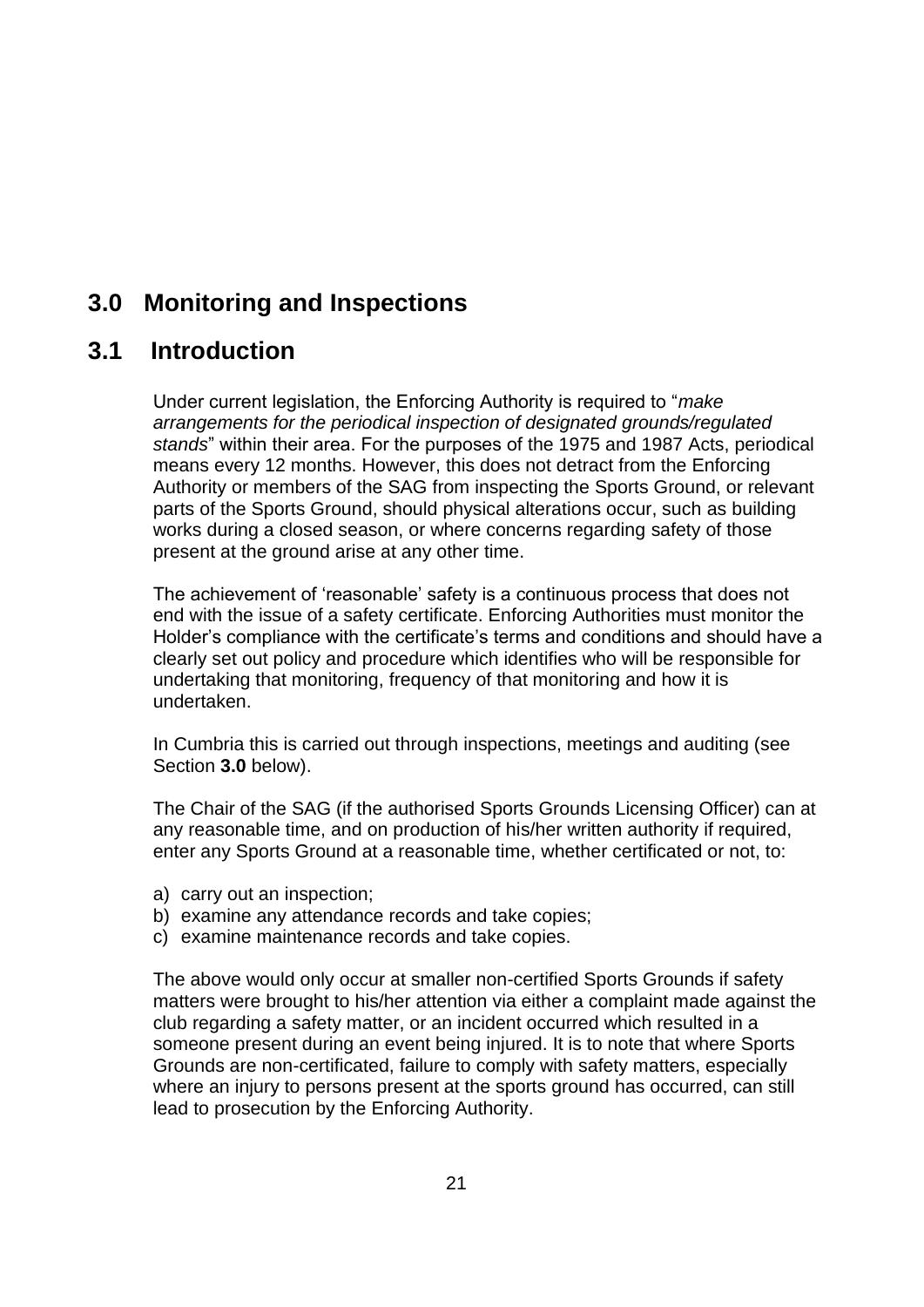Authority for entering a Sports Ground and undertaking an inspection or investigation comes from section 11 of the [1975 Act](http://www.legislation.gov.uk/ukpga/1975/52) and/or section 35 of the 1987 Act. The Enforcing Authority must ensure that the Authorised Officer is competent to undertake these inspections.

## **3.2 Legislation and guidance**

Section 10 B of the 1975 Act provides that:

"*It shall be the duty of every local authority to enforce within their area the provision of this Act and of regulations made under it and for that purpose to arrange for the periodical inspection of designated sports grounds………..*"

That section also explains that 'periodical' means at least once in every 12 months and that in undertaking any inspections the Enforcing Authority shall act in accordance with such statutory guidance as the Secretary of State may give them. Statutory guidance on inspections is given in Home Office Circular 72/1987.

Section 34 of the 1987 Act includes the same provision in respect of the periodical inspection of Sports Grounds which contain regulated Stands, but does not define what is meant by 'periodical'. However, statutory guidance contained in Home Office Circular 97/1988 requires Enforcing Authorities to carry out inspections at least once every calendar year following the date of the last inspection, at a Sports Ground containing a regulated Stand with Covered accommodation for more than 2000 persons present during an event, including the inspection of any other regulated Stands within that Sports Ground. For any other regulated Stands at Sports Grounds, it requires Enforcing Authorities to carry out inspections at least once every alternate calendar year following the date of the last inspection.

Although the timescales for inspections in the statutory guidance apply to regulated Stands, the notes accompanying the guidance remind Enforcing Authorities that the provisions in respect of inspections set out in section 34(1) of the 1987 Act apply to the whole Sports Ground, not just the regulated Stand.

In Cumbria, these inspections will be carried out annually during the audit period or, where deemed necessary due to the condition of the Sports Ground or Stand. The extent and frequency of any inspection of parts of the Sports Ground outside the area of the safety certificate, whether inside the Sports Ground curtilage or outside of it, should it affect the safety of those present during an event, will be determined by the Enforcing Authority.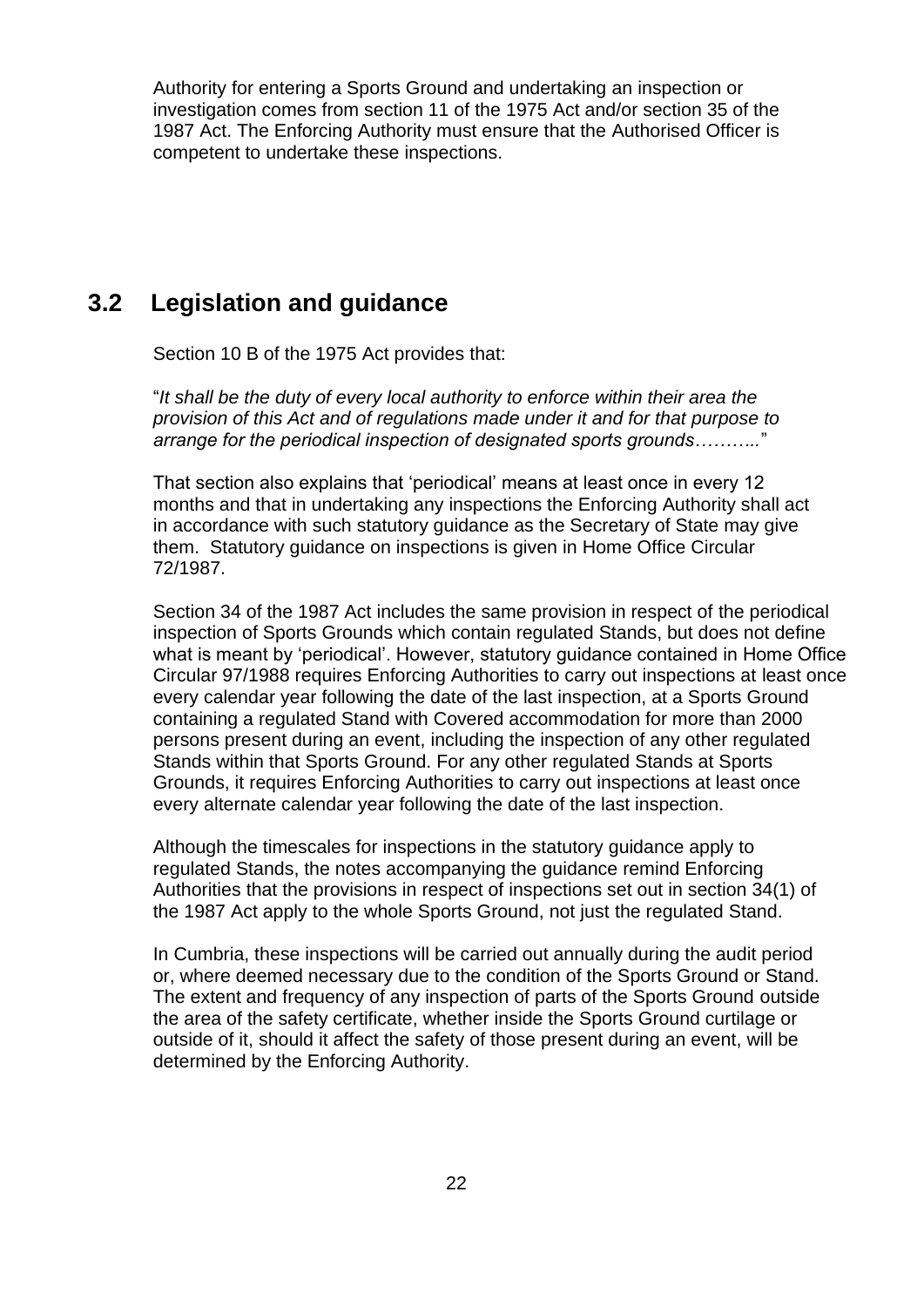# **3.3 Scope of the monitoring and inspecting**

Types of monitoring and inspections to be carried out are:

- a) annual audit;
- b) ground inspection;
- c) stewards annual performance inspection;
- d) regular meetings;
- e) unannounced monitoring inspections;
- f) inspections/meetings for specific issues arising;
- g) incidents/injuries occurring to those present during an event;
- h) DCR Safety Panel Members inspection.

Home Office Circular 72/1987 gives further advice on the types of inspections, frequency and how to conduct the inspections for designated Sports Grounds and Home Office 97/1988 prescribes similar for regulated Stands. Areas covered are included during the SAG audit in section **3.6** below.

An audit of any inspection or investigation shall be recorded and form part of an audit trail. This shall include any findings and recommendations as appropriate.

Any written papers relating to confidential counter terrorism information and/or intelligence shall be marked according to the Government Security Classification Policy (GSCP).The minutes of meetings will be adapted to ensure that, in relation to counter terrorism information and/or intelligence, the aims of the GSCP are not compromised.

Where a meeting will discuss confidential counter terrorism information and/or intelligence, only the following people/representatives shall be present for those discussions:

SAG core members, club representatives and a Police counter terrorism officer.

# **3.4 Consistency and accountability**

The enforcement and inspections of sports grounds will adhere to the principles of the Enforcement Concordat and the Regulators Compliance Code (in line with the Hampton principles) by ensuring:

- a) proportionality in applying Sports Grounds law in ensuring compliance;
- b) consistency of approach between all Sports Grounds;
- c) targeted enforcement action;
- d) transparency in how the Enforcing Authority operates and what those regulated may expect;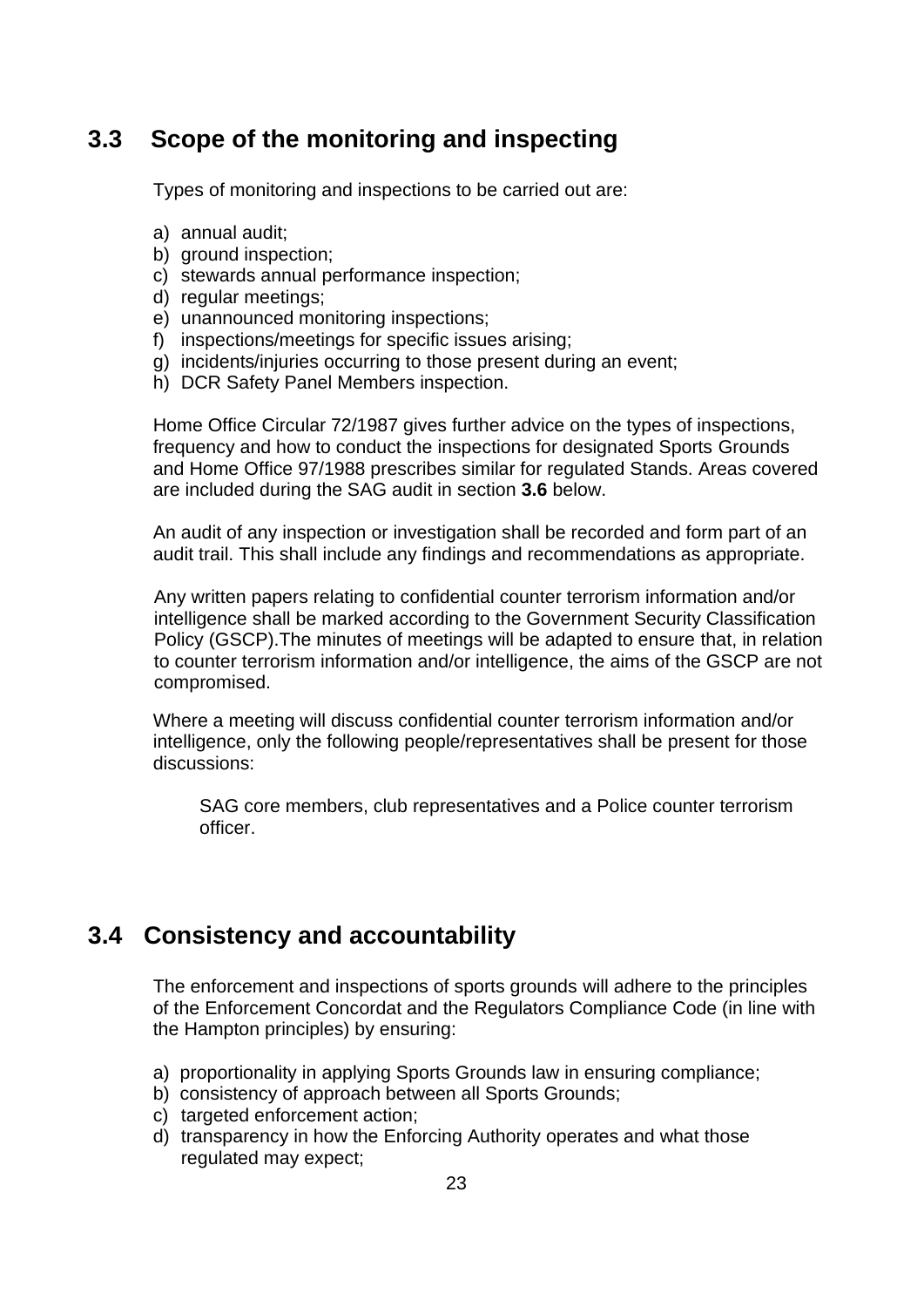e) accountability for any actions carried out on behalf of the Enforcing Authority.

Any actions taken by the Enforcing Authority and resultant outcomes for Sports Ground management will be considered within the above principles regarding justifiable actions, non-compliance, financial impacts and public interests.

## **3.5 Delegated powers**

The Council has delegated its powers for the monitoring and inspection of sports grounds under the 1975 Act and the 1987 Act to:

Sports Ground Licensing Officers

# **3.6 Audit/annual inspection**

It is the responsibility of the Sports Ground management to carry out an internal audit of its policies and procedures within the ground and the findings shared with the Enforcing Authority. These findings should be verified to the Council through SAG undertaking an audit of the club's findings for each certificated Sports Ground within their area. The audit should involve the core members of SAG and Sports Ground management and will take place in May and June each year.

This relates to good enforcement for the following reasons:

- a) ensures liaison maintained between local authority, SAG and club;
- b) displays to the Enforcing Authority competence of management;
- c) identifies any shortcomings in management that has to be rectified;
- d) identifies any ground or structural deficiencies that have to be rectified;
- e) is the only suitable and accurate method for setting fair and consistent (P) and (S) factors in line with the audit findings.

Prior to the audit commencing, the following suggested agenda format should be sent to the clubs:

- 1. Approve the minutes of the previous audit and matters arising;
- 2. Review the Conditions of Licence (*this is to review the licence to ensure that the conditions therein are still applicable only to each ground*);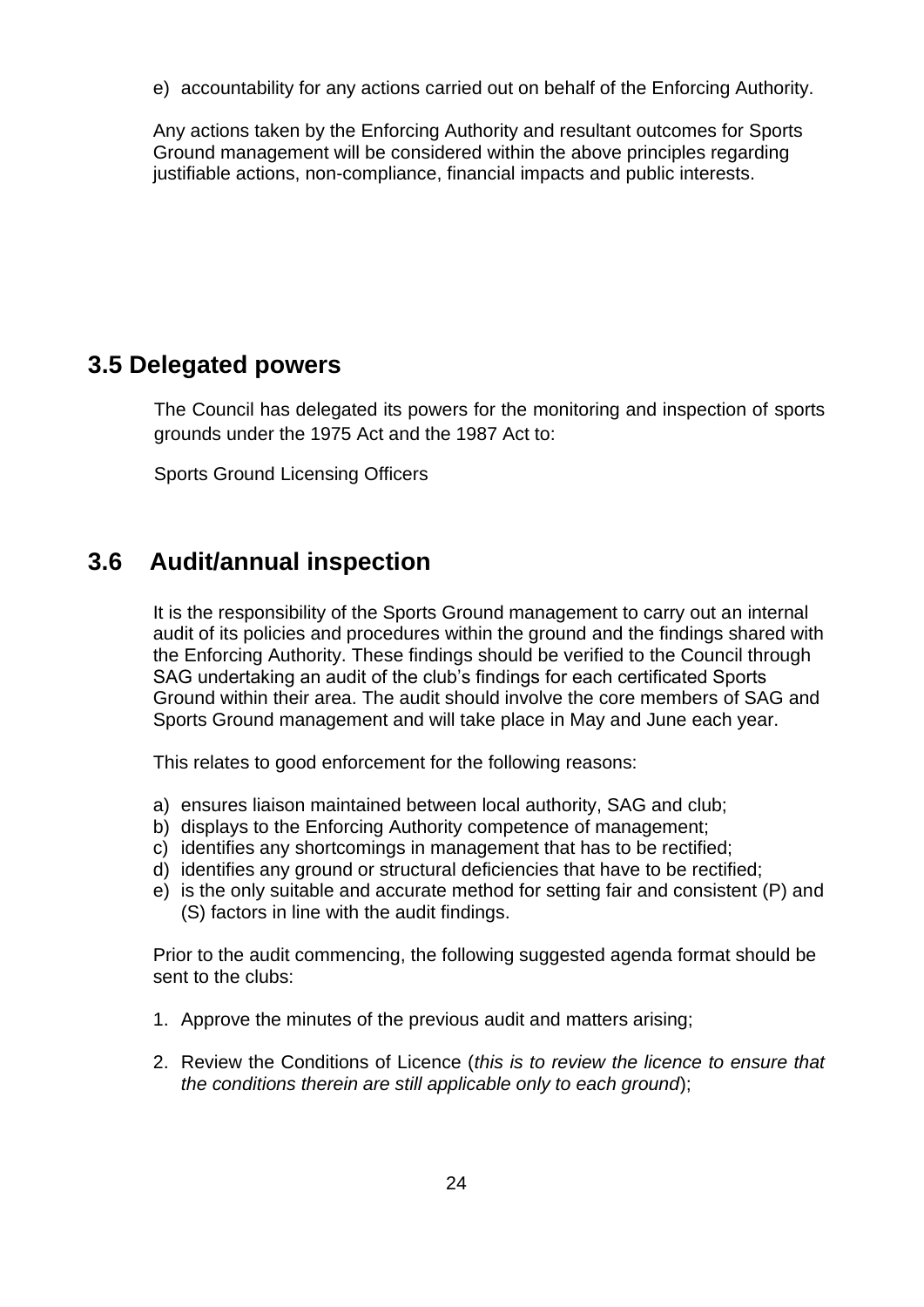- 3. Review Management's Safety Policies. These will include (*where applicable to each ground*) all the items in the **Ground Safety Policies** list (appendix B), including risk assessments, statement of intent and emergency procedures;
- 4. Review the Club's Records. These will include (*where applicable to each ground*) all the items in the **Ground Records** list (appendix C);
- 5. Review the Club's Certificates (*including Safety Officers records*). These will include (*where applicable to the ground*) all the items in the **Ground Certificates** list (appendix D);
- 6. Review the club's operational manual. This will include (where applicable to the ground) all the items in the **Operations Manual** (appendix E).
- 7. Discuss Chapter 3/4/5 *Management Chapters of Responsibility* of the Guide to Safety at Sports Grounds to ensure that the ground management understand their duties and role towards the safety of those present during an event;
- 8. Review the audit findings, management's and safety officer's previous 12 months performance, stewarding competency, and assess the results against the existing 'S' factor (c*lub representatives to vacate while SAG members deliberate their findings and resultant recommendation*. *Return and informed upon deliberation and conclusion*);
- 9. Any other urgent business;
- 10.Carry out an on-site inspection.

The following areas should be covered by the audit (where applicable to an individual ground):

#### **GROUND SAFETY POLICIES GROUND RECORDS (recommended to be kept for 6 years) GROUND CERTIFICATES OPERATIONS MANUAL**

It is recommended that the SAG audit team split the workload evenly between 3 groups to cover policies, records, certificates and operations manual, with the Chair of SAG reviewing policies. This will ensure a consistent approach across the authority's area towards all the Sports Grounds being audited.

Following on from the above documentation and findings, the club management representatives should be verbally questioned as to their responsibilities under Chapters 3, 4 or 5 of this Guide so the audit team can ascertain if management **understand** their duties and responsibilities towards the safety of those present during an event. The outcome of this will also form part of the audit findings.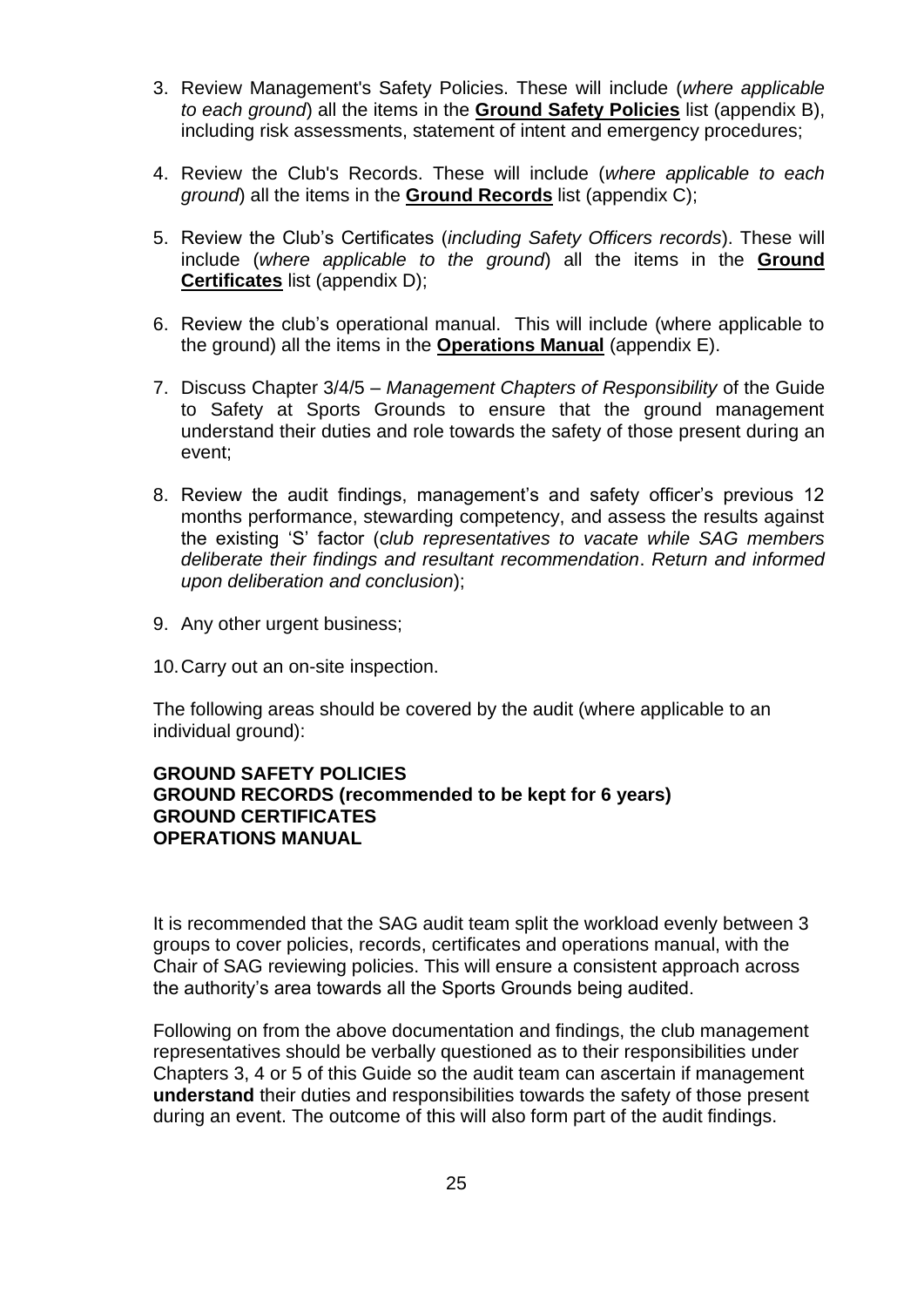To complete the audit, SAG should finally carry out an inspection to ascertain if the physical state of the Sports Ground concurs with the to the documentation and existing 'P' factor. Any matters arising should be conveyed to the club management for rectification, the timescale of which is dependent upon the nature of the defects found and their effect on the safety of those present at the next event.

The audit findings, including a review of the previous 12 months feedback of Sports Ground operation (stewards competency inspection findings, safety officer's competency level, incidents, management's overall attitude towards the safety of those present during an event, etc.), should form the basis for any concluding recommendations such as remedial work to be carried out by the club or altering the 'S' factor, which should be relayed to the club management, with any urgent matters arising to be dealt with within a given timescale.

Where an event organiser approaches the Sports Ground management or SAG regarding the holding of an event, the same method of verifying the safety of the event can be used through the SAG 10 checklist sheet. This would cover such areas as contingency planning, risk assessments, first aid and stewarding provision, catering and toilets, traffic management, etc.

## **3.7 Stewards During Performance Inspections**

As part of the Enforcing Authority's assessment of competency at a Sports Ground, the knowledge, ability and competency of stewards to be effective in dealing with incidents at a Sports Ground is essential towards determining the overall 'S' factor for that Sports Ground or regulated Stand.

To asses this, the SAG should carry out an annual 'During Performance' inspection of the stewards, arriving in plenty of time prior to the event (about 1 – 2 hours before the start), observe any briefing and interviewing stewards around the Sports Ground on key factors that they should be aware of.

Areas that should be covered are:

- a) their specific duties on that event day;
- b) what their job is prior to the event starting;
- c) what their responsibilities are during and after an event;
- d) basic duties of a steward;
- e) how stewards should conduct themselves during an event;
- f) communications systems within the ground;
- g) powers of search, ejection and arrest;
- h) actions if someone present during an event breaches the ground regulations:
- i) how to recognize crowd behavioural problems and alleviate them;
- j) racist/abusive person present during an event;
- k) disabled rights;
- l) child protection;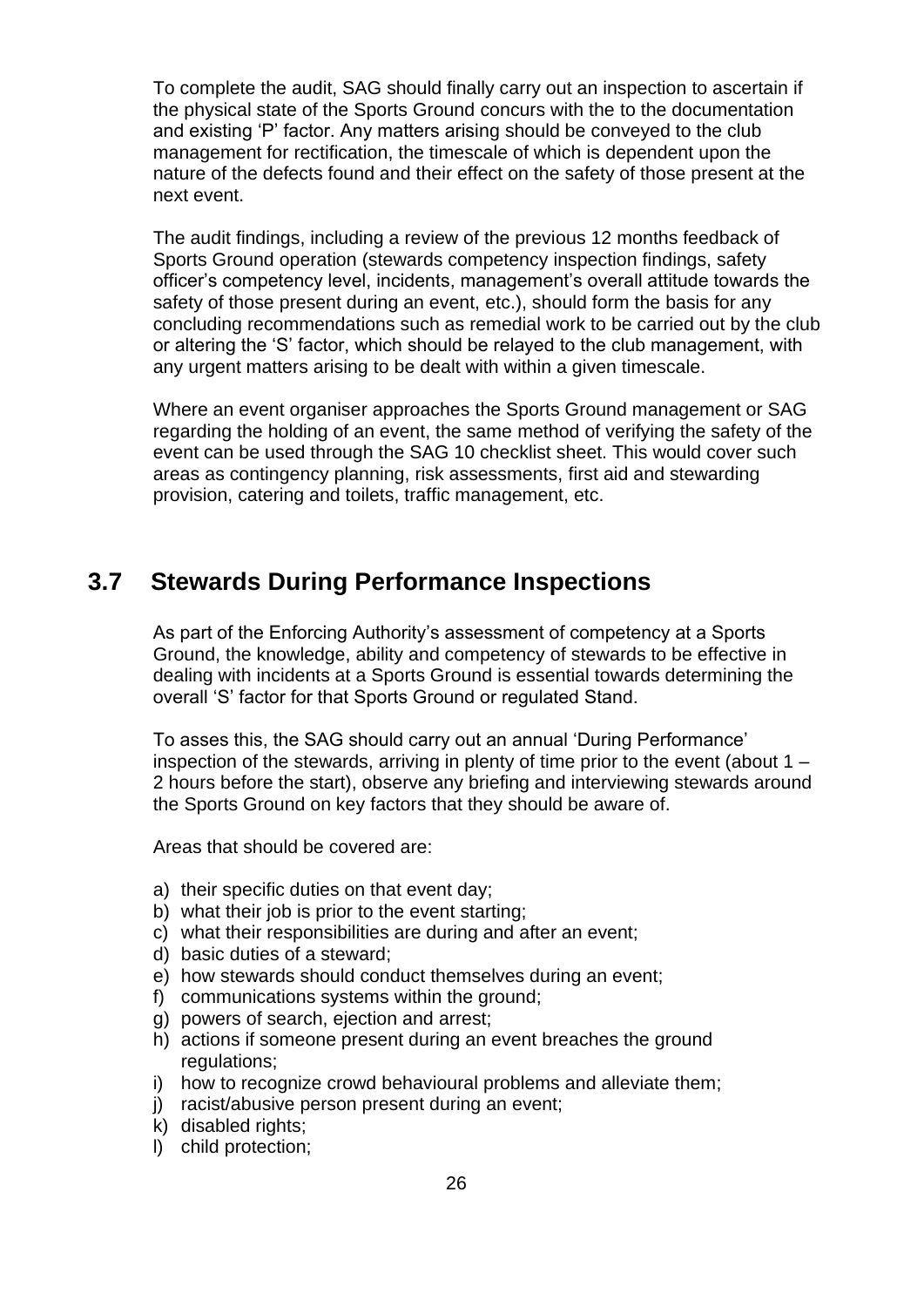- m) alcohol/pyrotechnic policies;
- n) nearest access and egress points, including emergency exits;
- o) chain of command;
- p) safety officer's briefing what did it cover;
- q) steward's procedures for reporting an incident;
- r) ground regulations;
- s) actions for 2 or 3 of the following scenarios, which should be on a rotational basis, covering - pitch invasion, first aid, safety equipment failure, bomb threat/suspect package, fire/explosion, emergency evacuation of the ground (including code words), crowd control, casualty handling, assisting emergency services, services failure, structural collapse, emergency rendezvous points, etc.

The findings of the above should be fed back to the safety officer orally at completion of the inspection and followed up later in writing to the Sports Ground/event management. Where there have been deficiencies in steward competencies identified, management should take steps to rectify and maintain the standards required by the certificate as soon as possible.

Where it is severe, management should be given 3 months to rectify the problem areas, followed by another SAG 'During Performance' inspection. If after this, the deficiencies have still not been rectified satisfactorily, the Enforcing Authority should consider reducing the 'S' factor (capacity) at the Sports Ground/Stand/event until the club management/promoter have remedied the outstanding matters and confidence has been restored that the Sports Ground/event management can deal safely and effectively with the maximum capacities expected therein.

### **3.8 Consultations**

Different statutory enforcing authorities have a duty to consult with each other over safety matters at Sports Grounds. Following on from Lord Justice Taylor's report, it was recommended that this would be best achieved through these authorities coordinating their approach to Sports Ground management jointly, with one agreed recommendation being made. This would avoid differing authorities making their own recommendations to a Sports Ground which may conflict and result in confusion for the club management.

The best way to achieve this is by the Safety Advisory Group working as a single entity in agreement, those joint decisions being enforced and conveyed to club management through the Chair of the SAG.

Consultations are therefore important and should be carried out between:

- a) all core members of SAG confidential to SAG only;
- b) members and Chair of SAG Chair to decide who else to inform;
- c) members and Sports Ground management with full knowledge of Chair of SAG;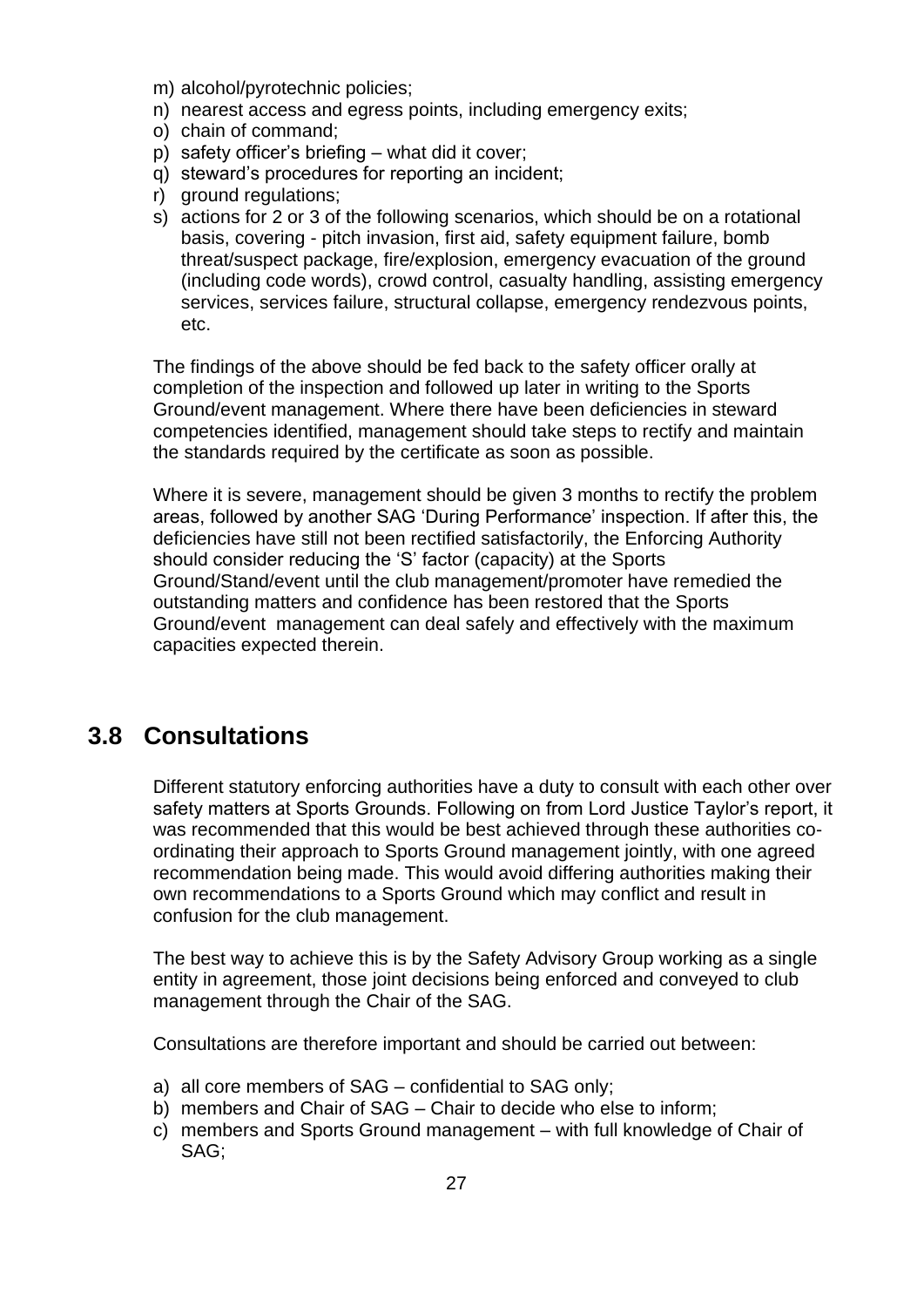- d) Chair of SAG and club management to involve other relevant core SAG members if and where appropriate.
- NB remember that where the SAG makes decisions which affect Sports Grounds or events, minutes must be produced and these minutes can be available for public scrutiny to ensure transparency and fairness.

As the key to a successful working relationship between all parties involved lies in communicating and consulting with each other, SAG must look to working with club management in partnership rather than enforcement.

Where advice is sought by club management due to a problem arising within the Sports Ground, SAG's professional advice should form a plan of action for the club, the end result being achieved through this approach, rather than through enforcement. Where clubs openly approach the SAG to discuss any problems, SAG should support management.

Where this does not work with club management, or the club fails to comply with a recommended plan of action, then enforcement action should be considered by the Enforcing Authority. This approach should also apply for other events.

Also, club management should not be afraid to talk openly to the SAG for advice as their professionalism is key to achieving the safety of those present during an event. Further guidance on this can be found on the Sports Grounds Safety Authority website *SGSA Safety Certification*.

#### **3.9 Minutes**

Each meeting of the Safety Advisory group will be prearranged to an agenda published in advance of the meeting with minutes recorded in accordance with the Local Authority's set procedures.

The minutes of the meetings will be circulated to all Group members, and such other parties as may be determined by the Chair.

## **3.10 Suitably trained and competent staff**

Individual officers who undertake inspection duties under the 1975 and 1987 Acts will be suitably trained and qualified to ensure their competency.

The Council will ensure that:

• duties are specified in job descriptions and experience is built-up over time with provision made in individual appraisal for monitoring progress;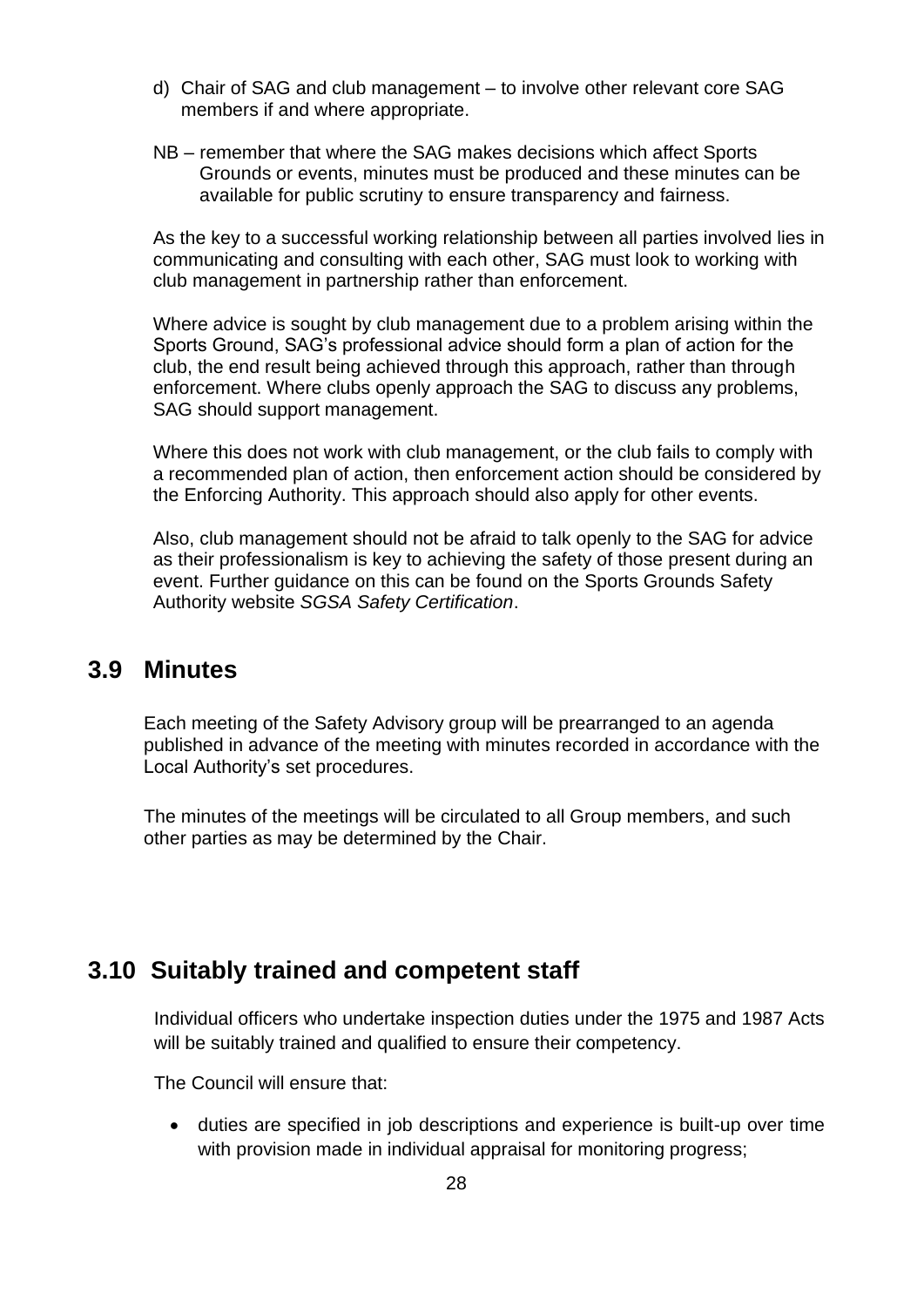- all advisers have professional qualifications, experience in other sectors and are on CPD cycles as well a regular participation in sports grounds work and SAGs; and
- appropriate succession planning is in place to ensure that staff have the necessary training and experience to undertake the roles they may be expected to undertake.

# **3.11 Review and revisions to this document**

This policy and procedures will be reviewed at intervals not exceeding 12 months and amended at any stage to reflect any changes that may occur in operation procedure or current legislation.

Following any amendment a complete replacement will be distributed.

Date of Issue –

Date of last review –

Reviewed by –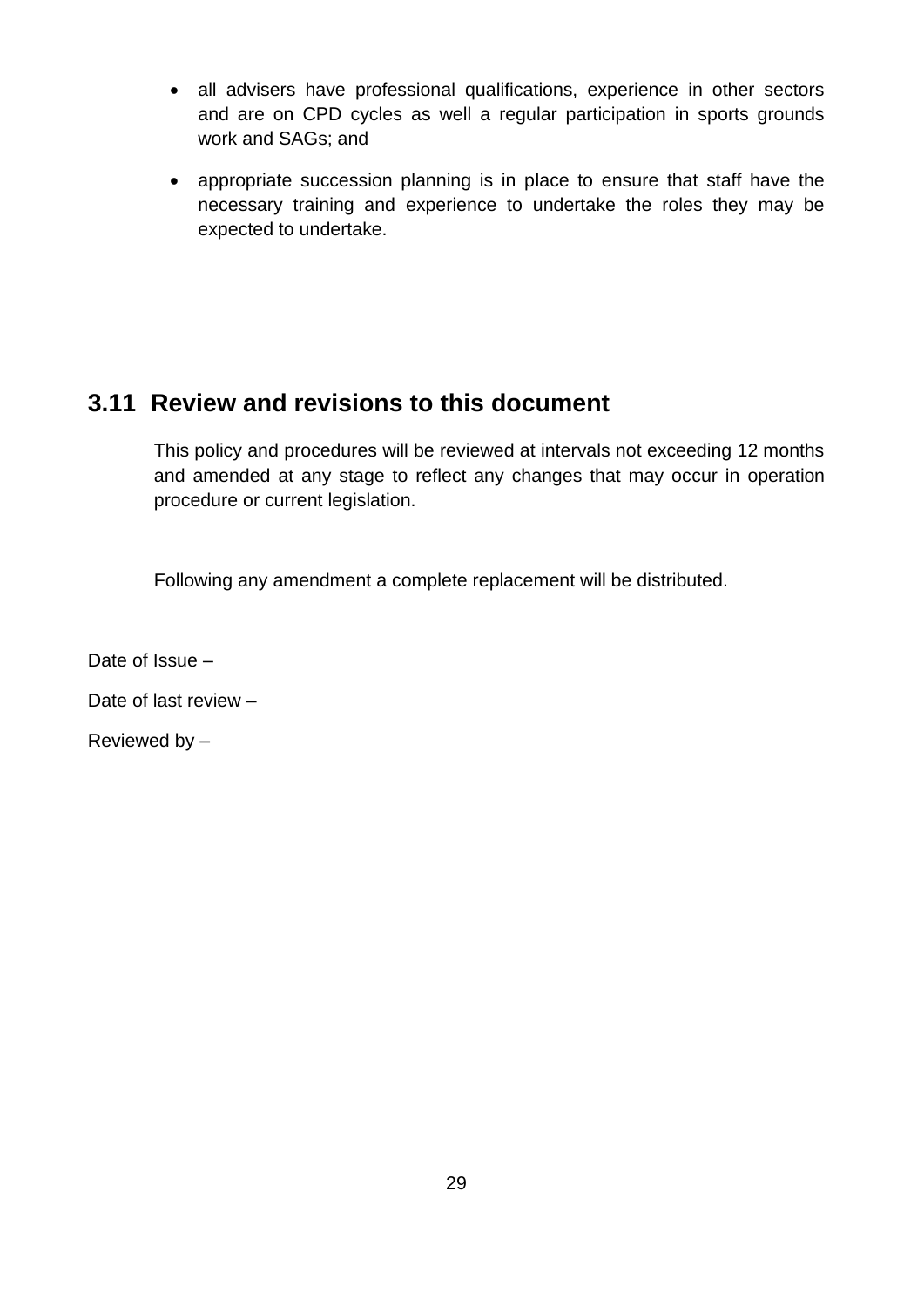# **4. Enforcement policy**

# **4.1 Introduction**

This enforcement policy sets out the arrangements that Cumbria County Council has put in place for ensuring compliance with the relevant safety at sports grounds legislation. It explains the Council's powers and approach to enforcement activity, how the Council deals with businesses and the approach to be taken when infringements of the law are established. In applying this policy the Council's aim is to ensure that any enforcement action taken is proportionate, open, consistent and clear.

Where enforcement actions are taken, the Safety Advisory Group can agree a course of action collectively which is implemented through the Chair of SAG, or agree to take action through one of the Group members e.g. building control notice, fire service enforcement notice, etc., whichever course of action is best suited to the given circumstances.

In choosing whichever course of enforcement action to take, consideration should be given by SAG to the speed of achieving a safe outcome due to the relatively short period between occupancies of those present during an event in a Sports Ground or at an event due to either sporting events usually occurring every week or fortnight, or the shortness in timing of the special event, and thereby minimise or prevent the discomfort and upset of those present during an event

Whether a Sports Ground is certificated or not, the Sports Ground Licensing Officer for the Enforcing Authority (normally the Chair of SAG) has a legal duty under both the 1975 and 1987 Acts to enter any Sports Ground at any reasonable time to investigate any incident, look at any documentation appertaining to the reason for the visit, and carry out appropriate enforcement action.

# **4.2 Definitions**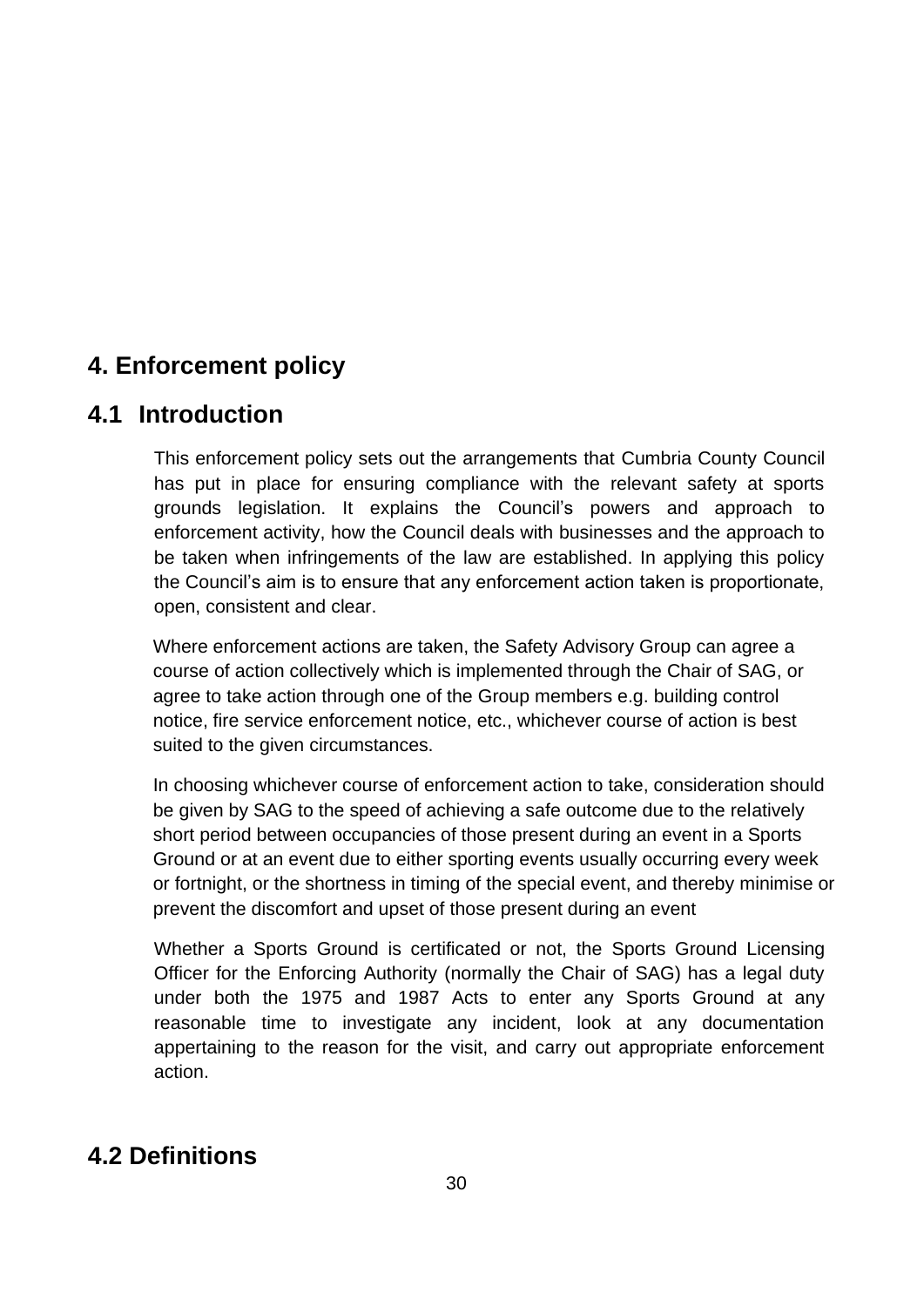The 1975 Act defines a sports ground as a place where sports and other competitive activities take place in the open air, where accommodation has been provided for spectators, consisting of artificial structures or natural structures artificially modified for the purpose.

Under the provisions of section 1 of the 1975 Act the Secretary of state for Culture, Media and Sport may designate as requiring a safety certificate any sports ground that has accommodation for more than 10,000 people or 5,000 in the case of Premier League and Football League grounds in England and Wales. These sports grounds are referred to as designated grounds.

A Regulated Stand is defined in the Fire Safety and Safety of Places of Sport Act 1987 as any covered stand at a sports ground with accommodation for 500 or more people, whether seated or standing.

# **4.3 Legislation and guidance**

The relevant legislation that applies to sports grounds safety enforcement and which should be read in conjunction with this policy are as follows -

**Safety of Sports Grounds Act 1975 – Section 10B Enforcement** - The duty of every local authority to enforce within their area the Act and regulations made under it and to arrange periodical inspection of designated sports grounds.

**Fire Safety and Safety of Places of Sport Act 1987 – Section 25 Enforcement** - It shall be the duty of every local authority to enforce within their area the provisions of this Act and of regulations made under it for designated grounds.

Detailed guidance on prohibition notices is contained in the DCMS Circular of 16 November 1995.

It is an offence for any responsible person, not merely the certificate holder, to contravene the terms and conditions of a safety certificate or a prohibition notice. The penalties for contraventions of the safety certificate are listed in section 12 of the 1975 Act and section 36 of the 1987 Act.

Further advice is contained in "Guide to Safety Certification of Sports Grounds" published by the Sports Grounds Safety Authority.

## **4.4 Purpose**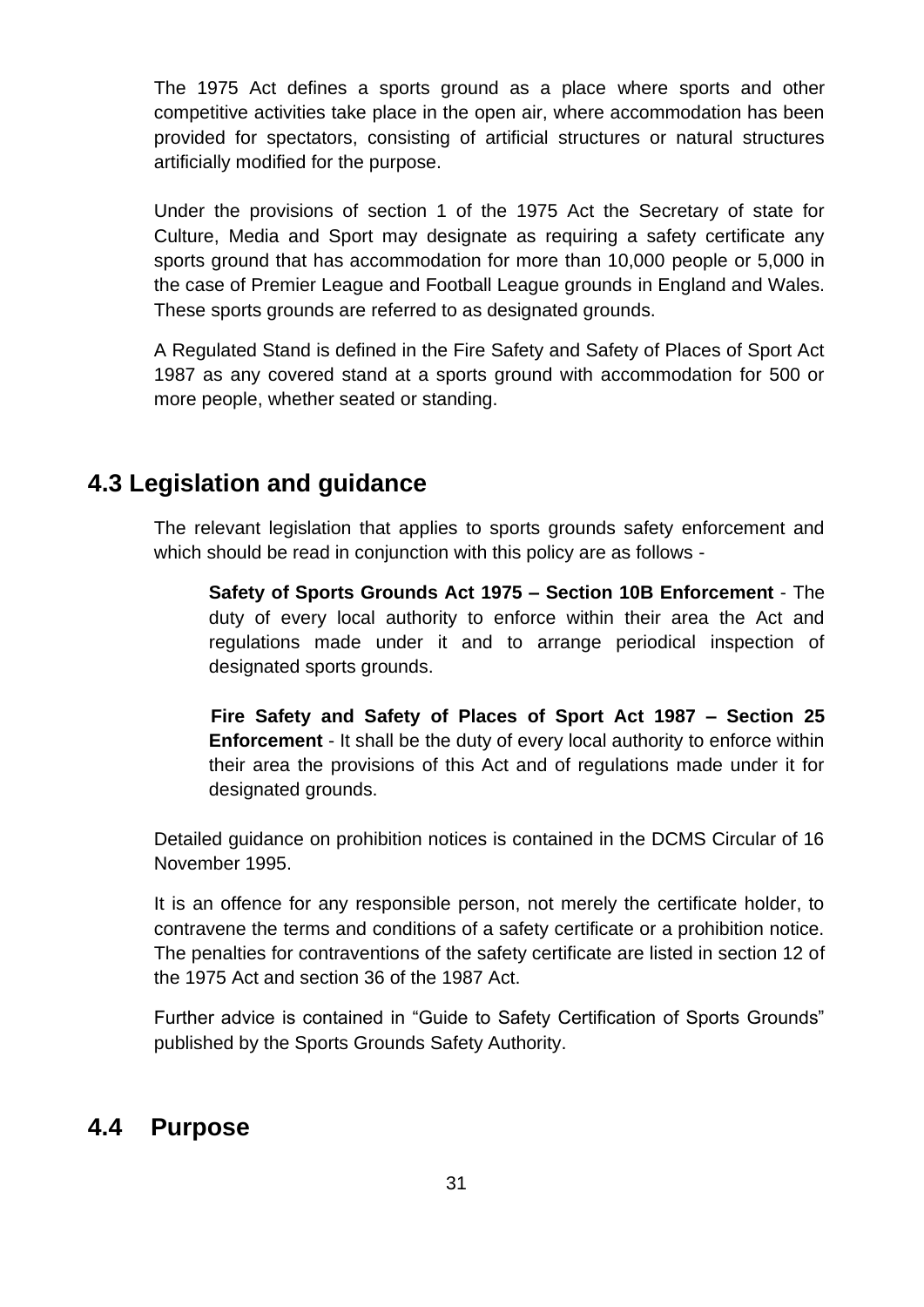The Council seeks to ensure that in enforcement and regulation, the interests of the public are protected.

The purpose of this policy is to ensure that the law is applied in a fair, equitable and consistent manner and to guide officers into taking the appropriate action.

In general and where appropriate, consideration will be given to alternatives to prosecution, for example giving advice and assistance, or obtaining assurances about future conduct.

Before formal action is taken, officers will normally provide an opportunity to discuss the circumstances of the case and, if possible, resolve points of difference, unless immediate action is required (for example, in the interests of the safety of those present at the ground, health and safety or to prevent evidence being destroyed.)

All decisions will be impartial and will not be influenced by race, politics, gender, sexual orientation, religious beliefs or any other belief or status of the alleged offender.

Officers will have due regard to the principles contained within the Enforcement Concordat, and any other published and relevant guidance, including:

- Public Health Act 1961
- Health & Safety at Work Act 1974
- Sex Discrimination Act 1975 (and Amendment Order 1988)
- Race Relations Act 1976 (and Amendment Act 2000)
- Local Government (Misc. Prov.) Act 1982
- Occupiers Liability Act 1984
- Public Order Act 1986
- Equal Opportunities Act 1991
- Workplace (HSW) Regs. 1992
- Manual Handling Regs. 1992
- Personal Protective Equipment Regs. 1992
- Provision & use of Work Equipment Regs. 1992
- Control of Substances Hazardous to Health Regs. 1994
- Disability Discrimination Act 1995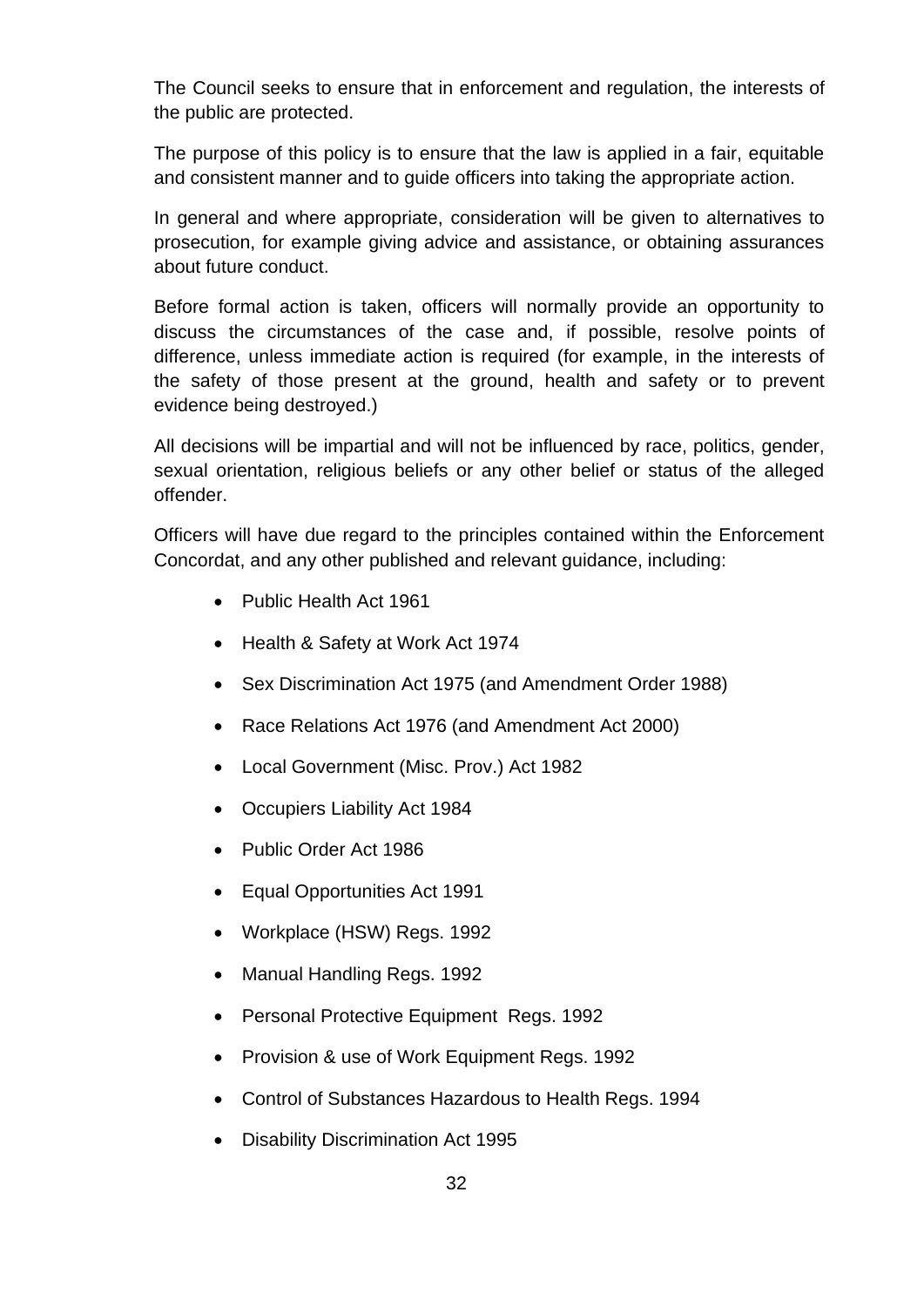- Human Rights Act 1998
- Data Protection Act 1998 & 2018
- Management of H & S at Work Regs. 1999
- Child Protection Act 1999
- Building Regs. 2010
- Freedom of Information Act 2000
- Private Security Industry Act 2001
- Employment Equalities (age, religion, sex, gender) Regs. 2003 -2007
- Licensing Act 2003
- Fireworks Act 2003
- Fireworks Reas, 2004
- Regulatory Reform (Fire Safety) Order 2005
- Violent Crime Reduction Act 2006
- Health Act 2006
- Smoke-free (Premises and Enforcement) Regulations 2006.

The Council will take into account the comments of any victim, injured party or other relevant person to establish:

- his or her views about the circumstances in which enforcement action is deemed appropriate; and
- the nature and extent of any harm or loss, and its significance relative to the individual circumstances.

Cumbria County Council is a public authority for the purposes of the Human Rights Act 1998. Officers will therefore apply the principles of the European Convention for the Protection of Human Rights and Fundamental Freedoms.

## **4.5 Scope**

All sports grounds located in Cumbria are covered by these arrangements.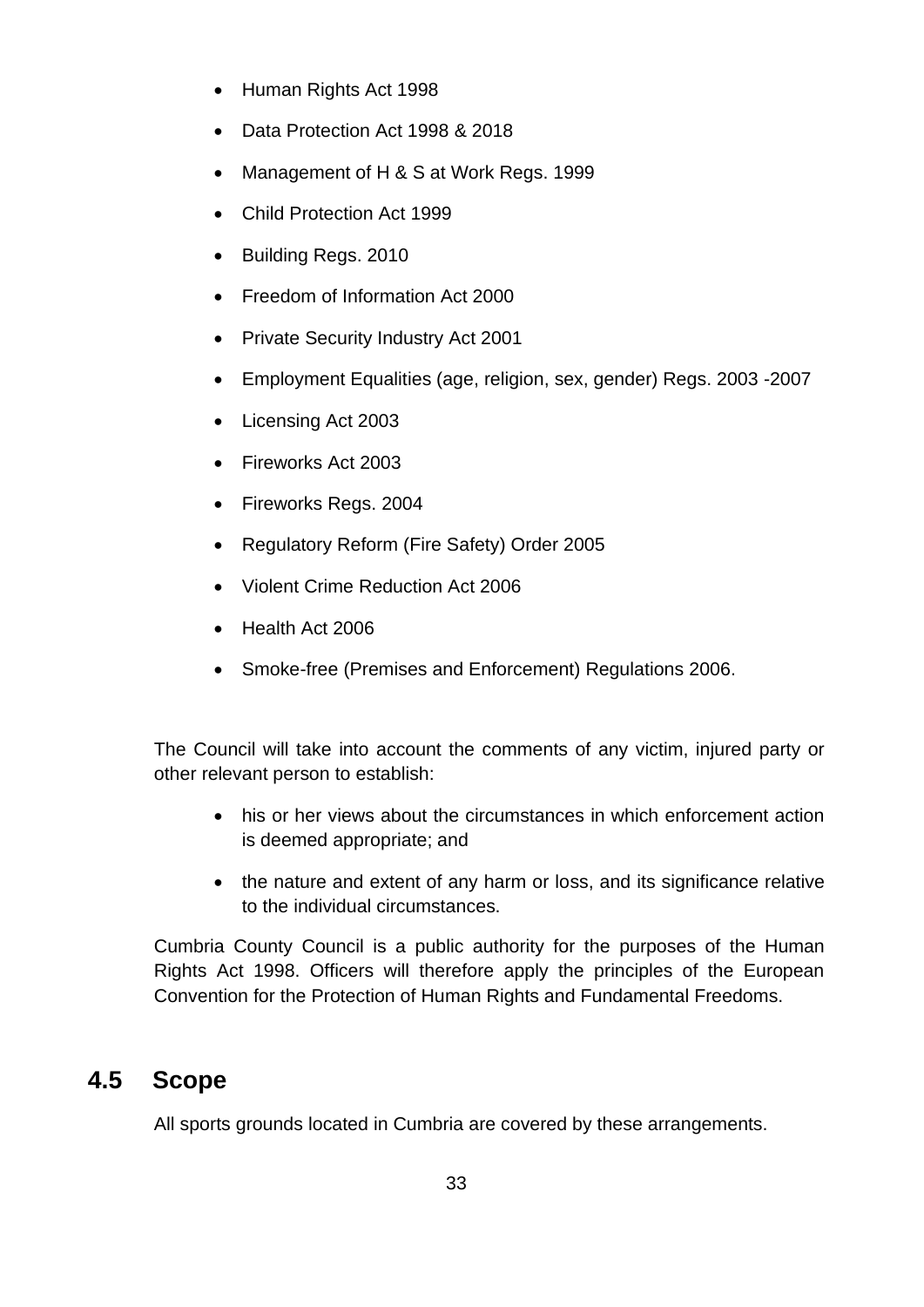Under the provisions of section 10 of the Safety of Sports Grounds Act 1975 the Council has the power to issue a prohibition notice to limit the capacity, or totally prohibit the admittance of people to any sports ground within Cumbria.

## **4.6 Delegated powers**

The Council has delegated its powers for the enforcement of the Safety of Sports Grounds Act 1975 (as amended) and the Fire Safety and Safety of Places of Sport Act 1987 to:

Sports Ground Safety Officers.

# **4.7 Consistency**

The Council will seek to ensure that enforcement is fairly applied by committing to the following principles of fairness:

**Proportionate** -. Any action taken by the Council, to achieve compliance or to bring regulated entities to account for non-compliance, will be proportionate to the risk to public safety, or to the severity of non-compliance, which includes any actual or potential harm arising from the failure under the law. We will seek to minimise the costs of compliance by ensuring that any action we require is in proportion to the risk.

**Consistency** –There will be a consistent approach from the Council in relation to any advice given, enforcement action, prosecutions and in response to incidents and complaints. The Council will discuss and compare enforcement decisions and policies amongst our own officers and, where appropriate, with other authorities and enforcement bodies.

**Targeted** – By adopting a risk based system for prioritising regulatory action the Council aims to make sure, through targeting, that the direction of regulatory effort takes into account the level of risk and ensure action will be targeted at those situations that give rise to the more serious risks or the least well controlled risks.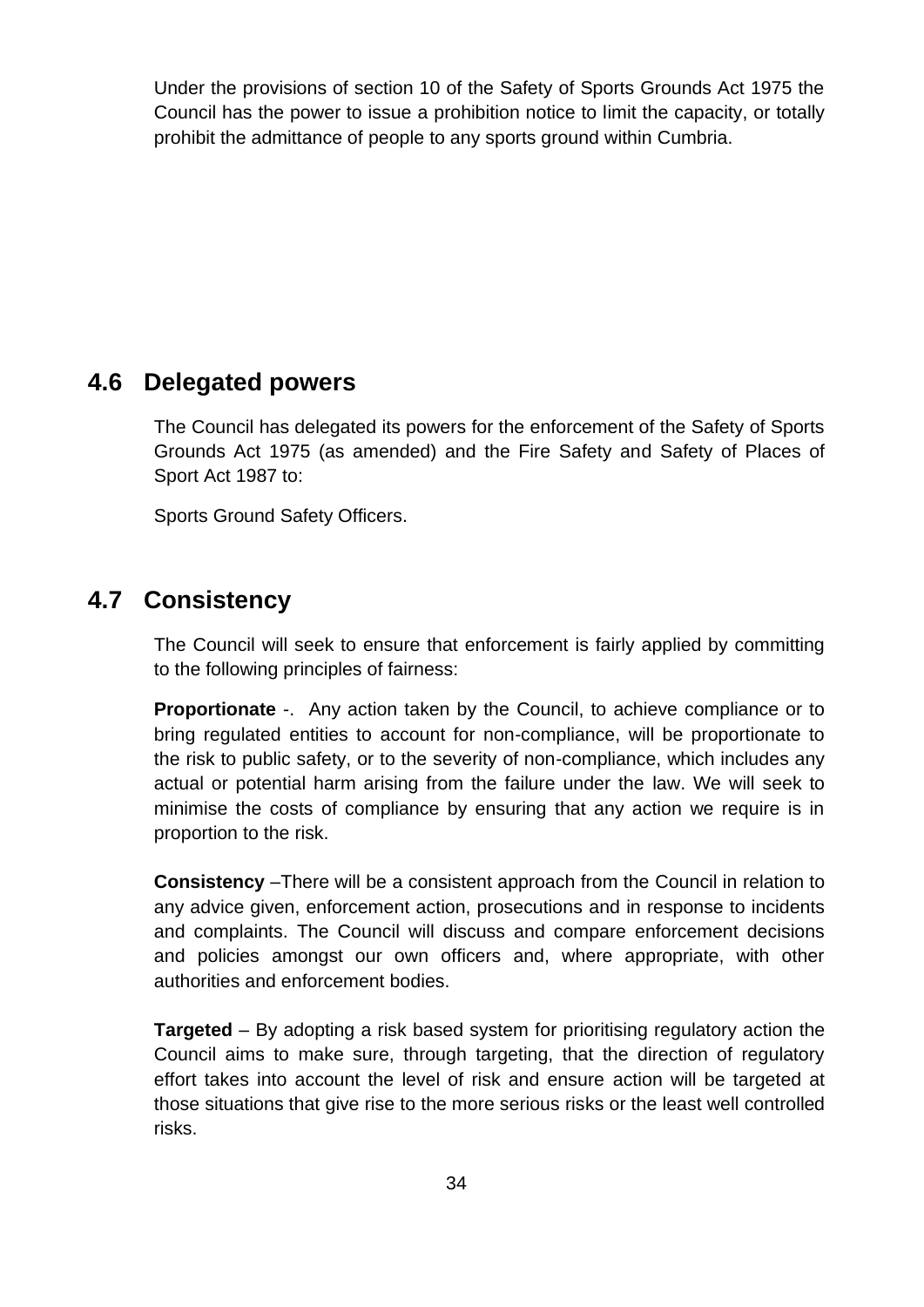**Transparent**– The Council will be open about how we set about our work and will provide information and advice in plain language. We will ensure we help those we regulate to understand the standards expected from them and the standards that they should expect from the local authority.

**Accountable** - The Council will be able to justify all enforcement decisions and be accountable for the efficiency, effectiveness and cost. Consultation and feedback opportunities are given to stakeholders. The local authority will publish an annual report which will detail performance for the previous year.

#### **4.8 Enforcement considerations**

The Council's Sports Ground Licensing Officers will consider a number of factors and questions before deciding when to act, these questions will include:

- The seriousness of compliance failure i.e. could the offence lead to a serious risk of injury or has serious injury or death already occurred, if the problem is not rectified will it lead to a significant risk?
- The degree of willfulness involved i.e. does the individual or organisation concerned appear to be willing to carry out the necessary action immediately or in a specified time frame or has the problem resulted from a deliberately ignoring conditions or the law?
- The ground management's past performance and its current practice i.e. this a recurring problem, has the business had a previous high standard of practice?
- The risks being controlled and their consequences what type of risks are involved and will they have serious consequences that could affect the public?
- Legal, official or professional guidance Has all legislation and guidance been taken into consideration when taking a decision? Has the issue been referred to the local authority legal department for their consideration and interpretation?

## **4.9 Choices of enforcement action**

There are several courses of action open to the Council's Sports Ground Licensing Officers depending on the different circumstances that may be encountered or apply to the situation. The choices of enforcement action are: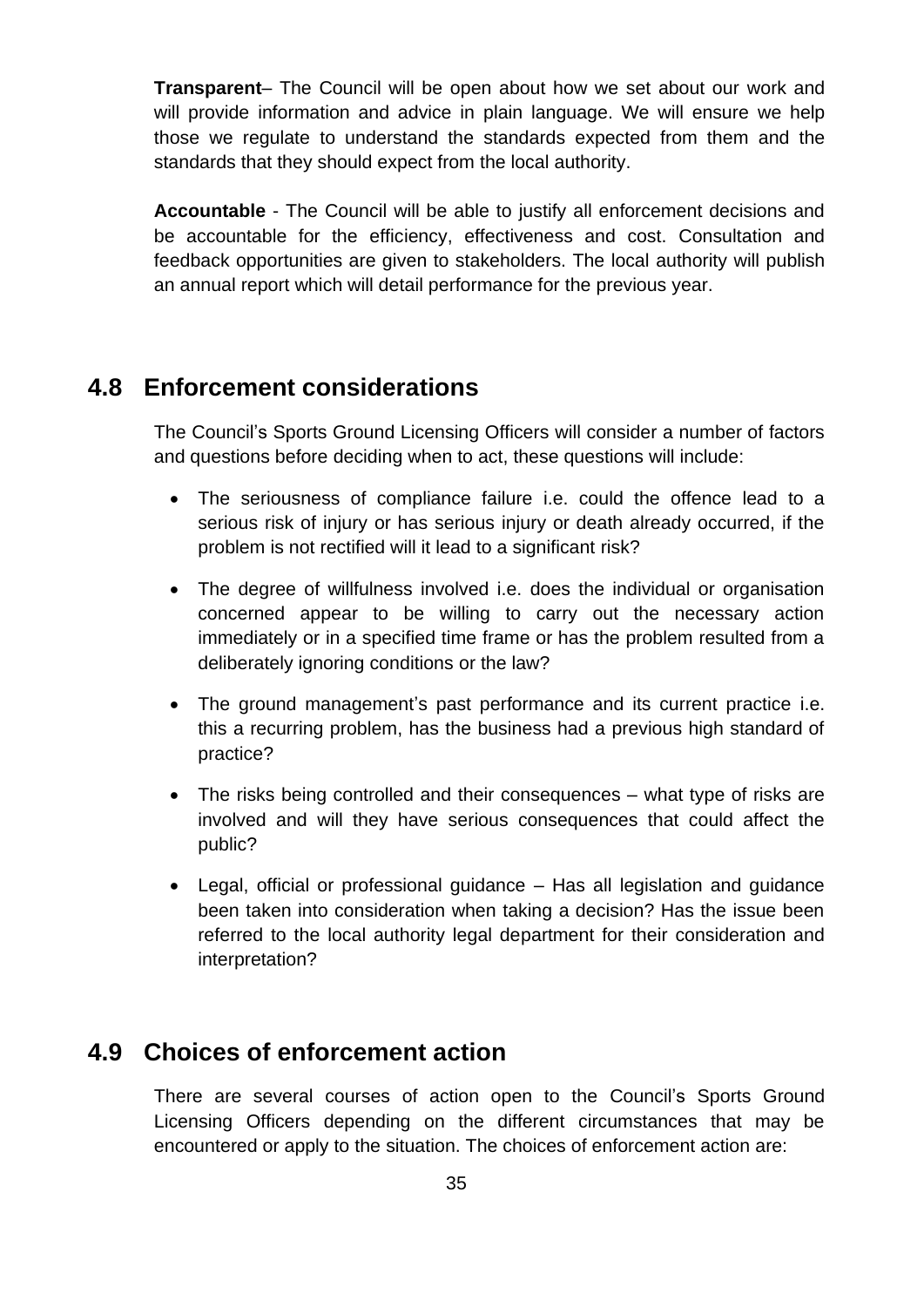- Informal Warning
- Reduction in Capacity
- Prohibition Notice
- Simple Caution
- Prosecution

The following gives a more detailed explanation of each of the enforcement options:

#### **Informal warning**

Informal action includes offering advice, verbal warnings and requests for action, the use of letters/informal notices and reports.

Informal action is appropriate where:

- the act or omission is not serious;
- it can reasonably be expected that informal action will achieve compliance;
- confidence in the business management is reasonably high; and
- the consequences of non-compliance will not pose a significant risk to health, safety or the public,

An informal warning will be in the form of a written letter that clearly and in plain language will:

- contain all information necessary to ensure that the club/organisation knows what is required and why it is necessary;
- indicate the regulations contravened and the measures that will achieve compliance with the legal requirements and that other means of compliance may be chosen;
- where recommendations of good practice are included make it clear that they are not legal requirements; and
- set out the timescales for compliance.

#### **Reduction in capacity**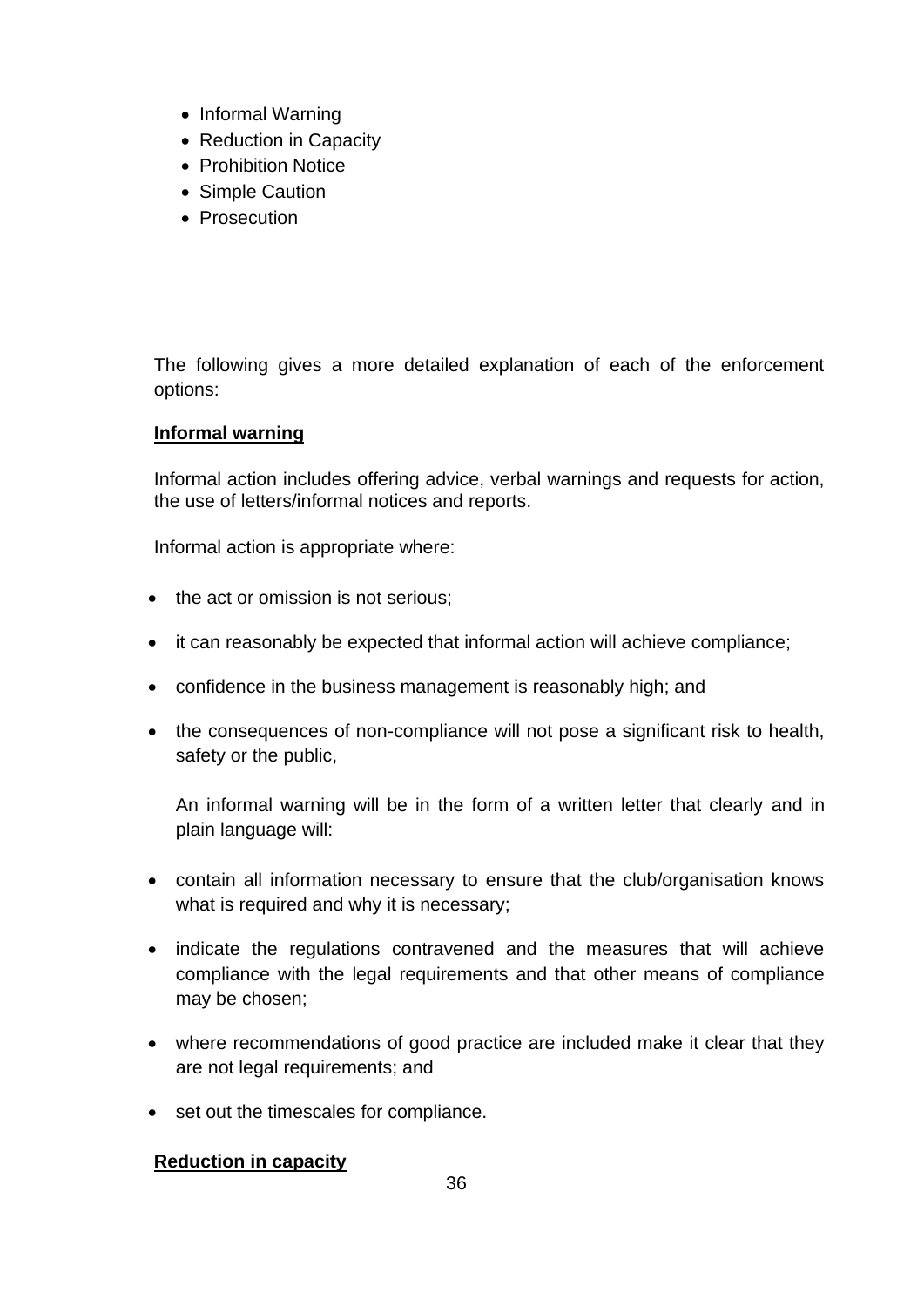Reducing the capacity of all, or part of, a sports ground is a formal action which would be appropriate in the following situations:

- if an incident suggests that the management of a sports ground is performing poorly; or
- if the Council's inspecting personnel identify any deficiencies in the fabric, equipment, records or management systems, which the authority has not already taken into account when accepting or calculating the permitted capacity.

Any new capacity should be properly calculated having regard to the change in circumstances and the procedures to be followed will be the same as during the routine annual review of the safety certificate. Ground management should be invited to submit its proposed revised (P) or (S) factor, but the Council reserve the right to overrule this if appropriate.

When reducing a capacity it is important that

- officers act reasonably and in accordance with due process, not least because the certificate holder has a right of appeal against any reduction in capacity; and
- a formal amendment to the safety certificate is issued.

Once the remedial measures or improvements have been implemented consideration should be given to restoring the original capacity.

#### **Prohibition notice**

Unlike the other provisions of the 1975 and 1987 Acts, the power to issue a prohibition notice applies to all sports grounds, as defined in section 17 of the 1975 Act, including those that are neither designated nor contain a regulated stand.

Section 10 of the 1975 Act empowers the Council to issue a prohibition notice in respect of all or part of any sports ground if it considers that "the admission of spectators to a sports ground or any part of a sports ground involves or will involve a risk to them so serious, that, until steps have been taken to reduce it to a reasonable level, admission to the sports ground or that part of the sports ground ought to be prohibited or restricted". A prohibition notice is therefore a measure of last resort and should only be used where an amendment of the safety certificate (where issued) is not considered an effective way of dealing with the risk(s)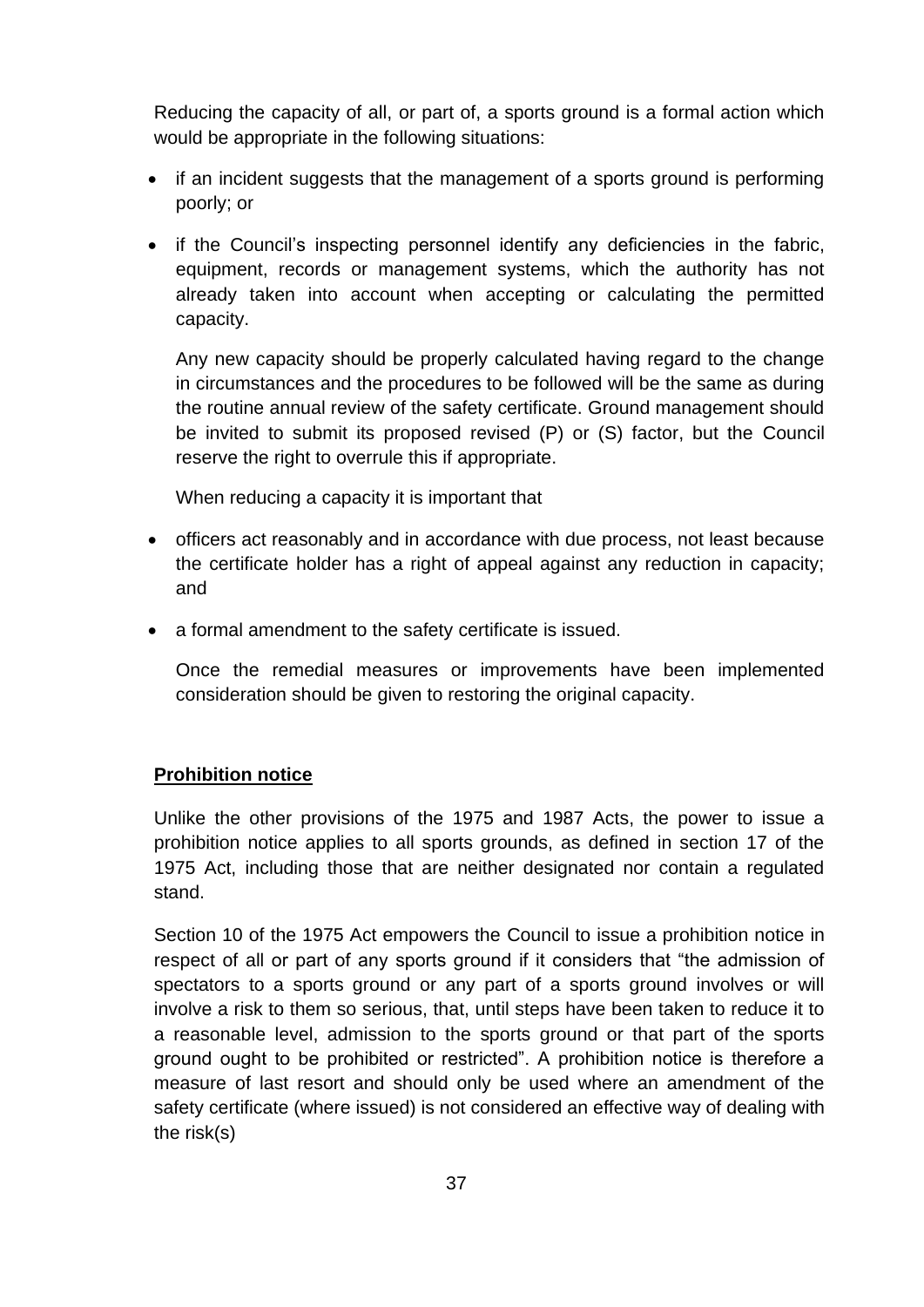When issuing a prohibition notice consideration should be given as to whether the risk to those at the sports ground is or may be imminent and if so the notice should take effect as soon as it is served. In all other cases it should come into force at the end of the period specified in the notice.

A prohibition notice must specify:

- the nature of the risk; and
- the number of persons that may be admitted to the sports ground, or any part of the sports ground, until appropriate steps have been taken to address those risks.

The notice may also include directions as to the steps which will have to be taken to reduce the risk to a reasonable level.

Under the Environment and Safety Information Act 1988 the local authority is required to keep a register of any prohibition notices that it has issued.

#### **Simple cautions (formerly known as formal cautions)**

A simple caution should only be issued for offences where there is no imminent risk or where the offence is readily admitted and immediate action has removed the imminent risk. A caution can be used to:

- deal quickly and simply with less serious offenders
- to divert them from unnecessary appearance in the criminal courts and
- to reduce the chances of their re-offending

A record of the caution is required to be kept on the Council's computer system.

If the offender commits a further offence, the caution may influence our decision to take a prosecution

Simple cautions should not be used as an alternative to prosecutions where insufficient evidence is available. Officers should be prepared to prosecute where an individual or business refuses to accept a simple caution

More information can be found in Home Office Circular 016/2008 – "Simple Cautioning Adult Offenders"

#### **Prosecution**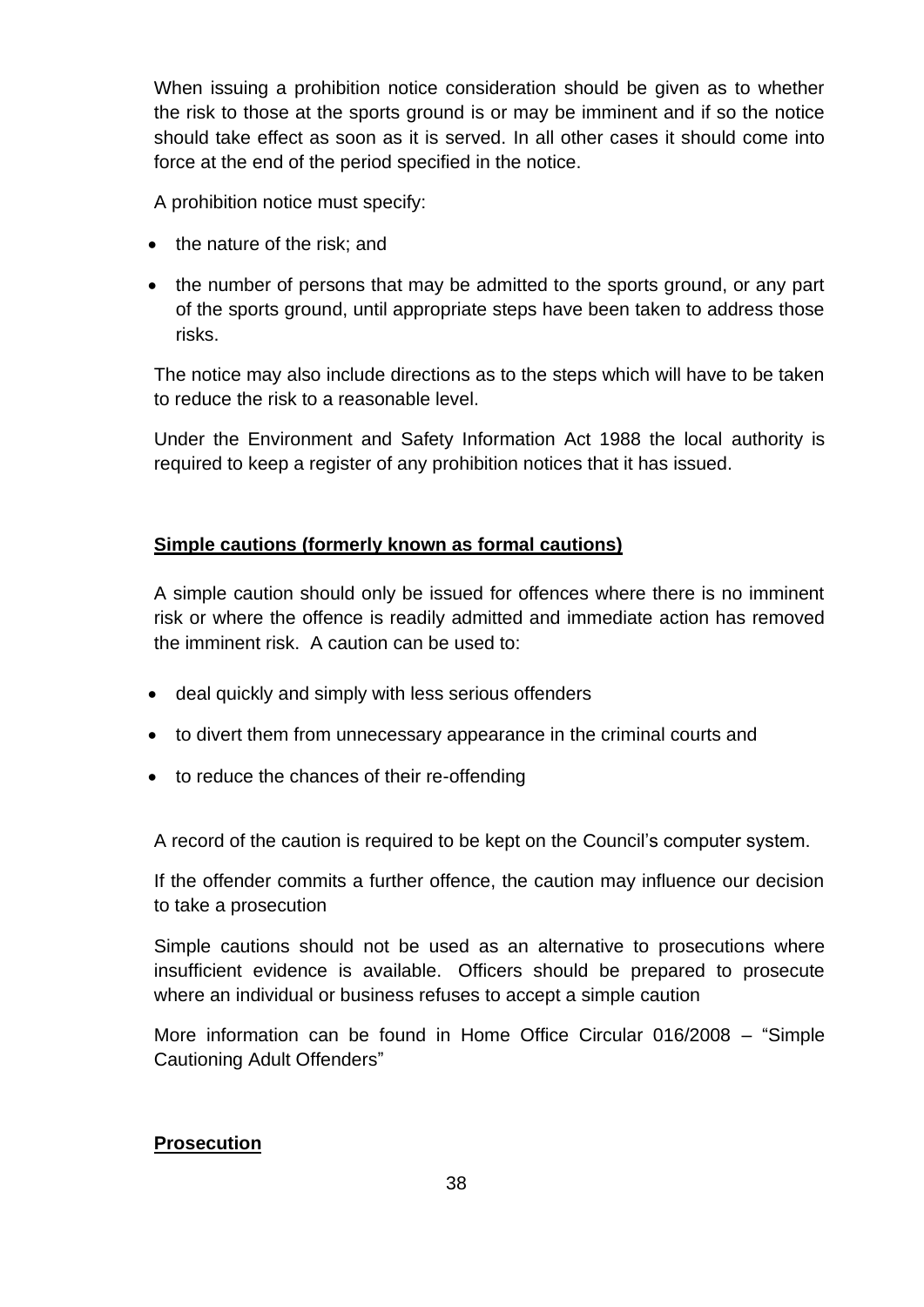The decision to prosecute is very significant and must be related to risk. In general, it should be reserved for those who

- blatantly disregard the law;
- refuse to implement basic legal requirements and who put the public at risk.

Factors to consider are:

- The seriousness of the offence, including the seriousness of the result of the offence.
- The previous history of the defendant/organisation.
- Availability, co-operation and reliability of witnesses.
- The willingness of persons involved to put matters right.
- The probable public benefit and importance of the case.
- Whether other action e.g. prohibition notices would be more effective (It may be appropriate in some circumstances to serve a prohibition notice as well as to prosecute if the risk to employees or the public remains high).
- Any explanation offered by the defendant/organisation.

Before deciding to proceed with a prosecution officers must be satisfied that there is relevant, admissible, sufficient and reliable evidence that the offence has been committed by the defendant and that there is a realistic prospect of conviction. Any prosecutions should be brought without delay.

## **4.10 Appeals**

Appeals against a reduction in capacity imposed by way of an amendment to a safety certificate or against a prohibition notice are to a Magistrates Court. Where an appeal is made against an amendment to a safety certificate the amendment cannot take effect until the appeal is heard. However, in the case of an appeal against a prohibition notice any reduction in capacity remains in place until the appeal is heard.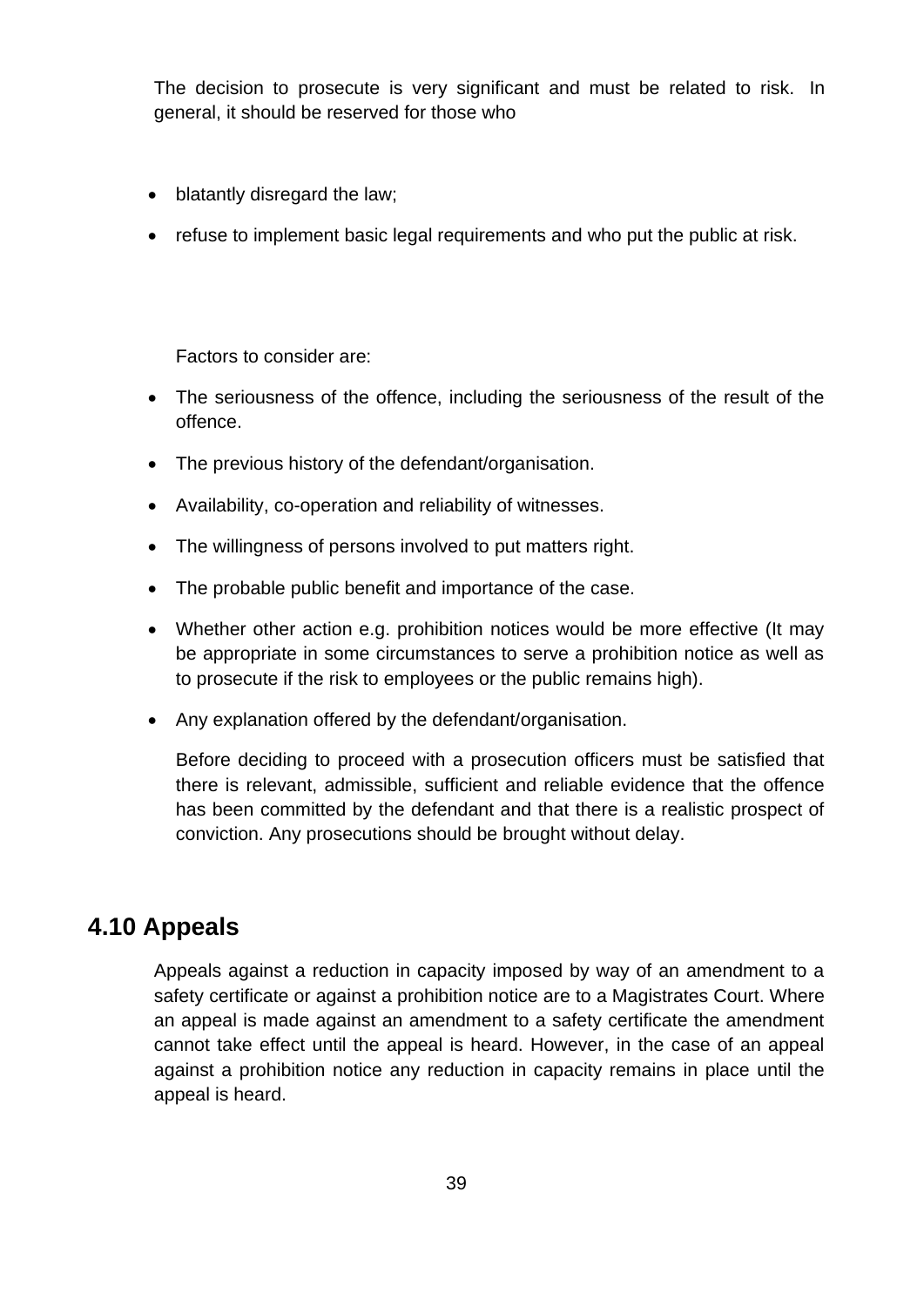# **4.11 Penalties**

It is an offence for any responsible person, not merely the certificate holder, to contravene the terms and conditions of a safety certificate or a prohibition notice. These offences and associated penalties, along with the defences of absence of consent and due diligence, are listed in section 12 of the Safety of Sports Grounds Act 1975 and section 36 of the Fire Safety and Safety of Places of Sport Act 1987.

# **4.12 Suitably trained and competent staff**

Individual officers who undertake enforcement duties under the 1975 and 1987 Acts will be suitably trained and qualified to ensure their competency.

The Council will ensure that:

- duties are specified in job descriptions and experience is built-up over time with provision made in individual appraisal for monitoring progress;
- all advisers have professional qualifications, experience in other sectors and are on CPD cycles as well a regular participation in sports grounds work and SAGs; and
- appropriate succession planning is in place to ensure that staff have the necessary training and experience to undertake the roles they may be expected to undertake.

# **4.13 Revisions to this Document and Review**

This policy and procedures will be reviewed at intervals not exceeding 12 months and amended at any stage to reflect any changes that may occur in operation, procedure or current legislation.

Following any amendment a complete replacement will be distributed.

Date of Issue – Date of last review –

Reviewed by –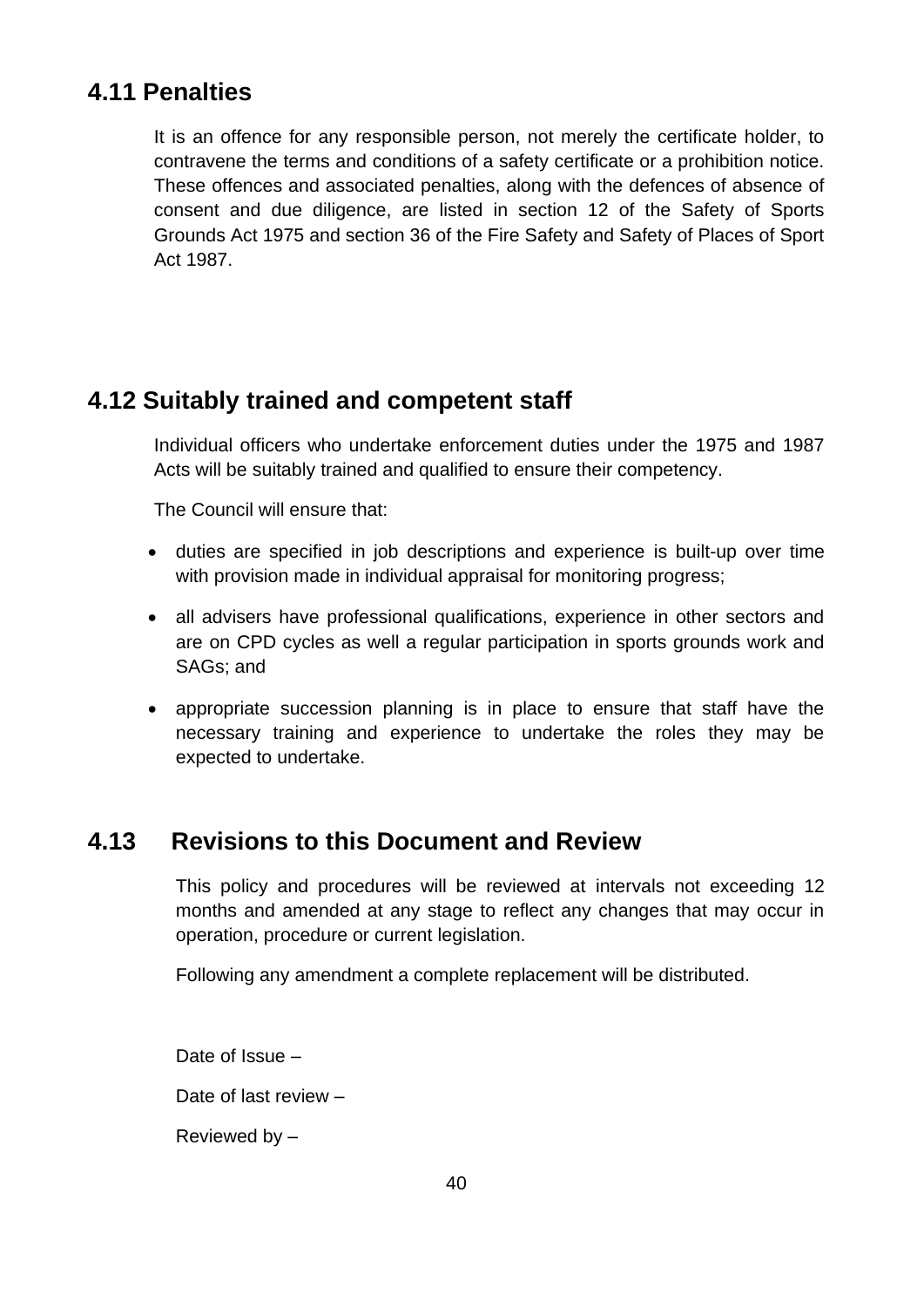# **5. DCR and Scheme of Delegation Procedures**

To function under the powers designated under the Scheme of Delegation to the Development Control and Regulation Committee and the Corporate Director, the following procedures should be adhered to by the Sports Grounds Licensing Officers:

- a) the Corporate Director/Assistant Director/Trading Standards Manager signs the following safety certificates for issue by the Officer:
	- (i) annual renewal of the designated Sports Grounds and regulated Stands;
	- (ii) special safety certificate issued for a one off or a series of events.
- b) where the Sports Grounds Licensing Officer becomes aware of a potential problem that is of a serious risk to the public, or could bring the Council into disrepute, and where time allows, he/she should consult jointly with both the Chair of the DCR and Corporate Director/Assistant Director/Trading Standards Manager, if possible, to make them aware of the situation and agree a suitable course of action. Any such actions will then be implemented by the Sports Grounds Licensing Officer on behalf of the Council and the matter reported to the full DCR Committee by the Corporate Director/Assistant Director as soon as possible.
- c) The Corporate Director/Assistant Director, through the Sports Grounds Licensing Officer, will report to the DCR Committee on:
	- (i) annual report;
	- (ii) any urgent safety matters that has resulted in enforcement action or the serving of a Section 10 Prohibition notice;
	- (iii) a situation where the Council could have, or is about to be, brought into disrepute.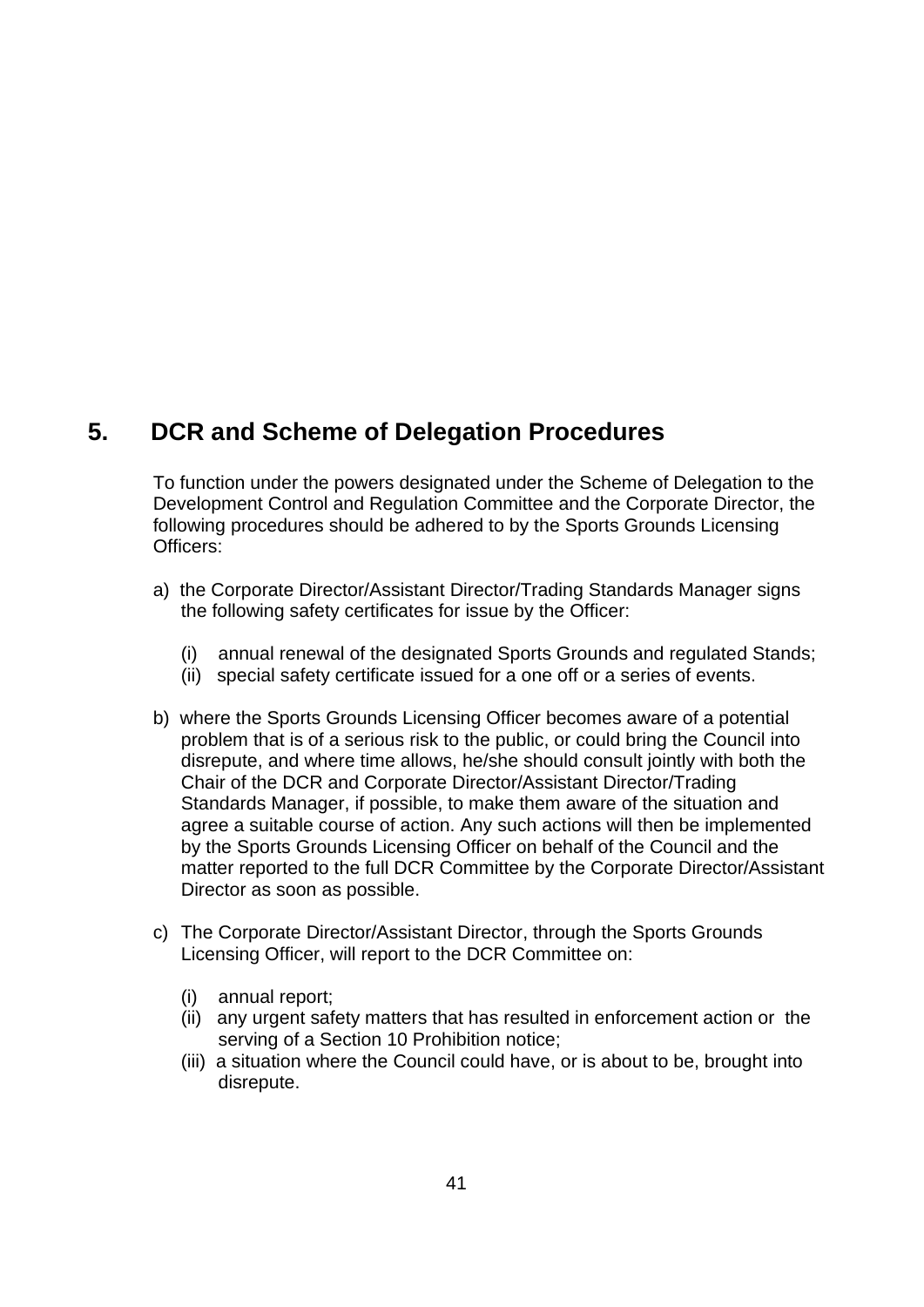- d) the Sports Grounds Licensing Officer will make arrangements for annual audits, inspection of stewards and Sports Grounds, along with any SAG meetings;
- e) the Sports Grounds Licensing Officer will investigate any incidents, or near misses, affecting the safety of those present at the ground and complete a report for the Corporate Director/Assistant Director. In the course of this investigation, the officer may gather such evidence as described in Section **3.0** above and ensure that any recommended actions or outcomes are followed through to conclusion;
- f) the DCR Committee will be invited to carry out a fact finding visit to every certificated Sports Ground on an annual basis.
- g) the Corporate Director/Assistant Director/Trading Standards Manager and the Sports Grounds Licensing Officer will meet on a regular basis every 3 – 4 months, or whenever an urgent matter arises.

# **5.1 Revisions to this Document and Review**

This policy and procedures will be reviewed at intervals not exceeding 12 months and amended at any stage to reflect any changes that may occur in operation, procedure or current legislation.

Following any amendment a complete replacement will be distributed.

Date of Issue –

Date of last review –

Reviewed by –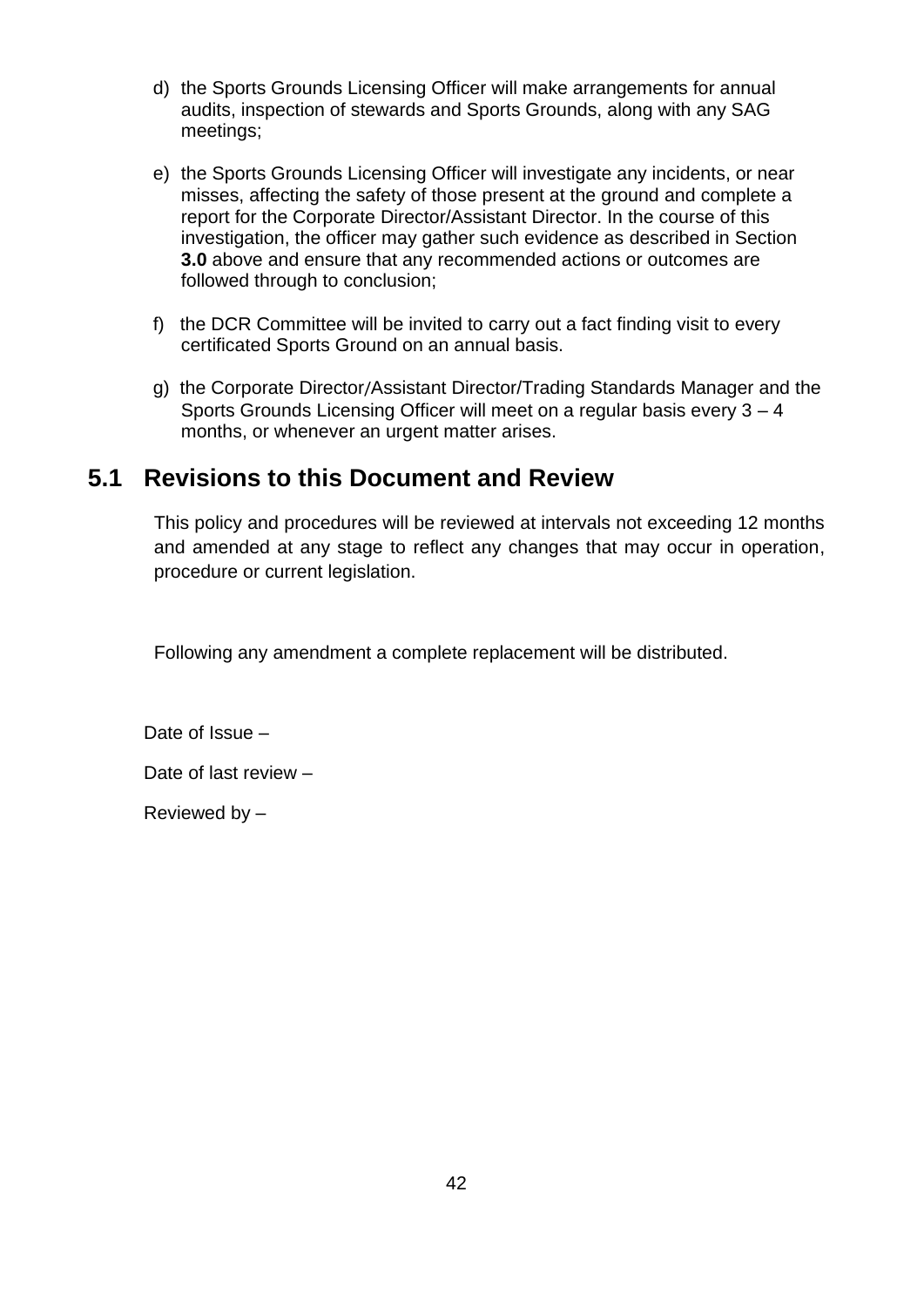# **6.0 Internal Policy Review Procedures**

As the Enforcing Authority for the safety of those present during an event at Sports Grounds, the Council will carry out an internal audit of its performance, matched against national standards, whereby the Sports Grounds Licensing Officer will liaise with the Corporate Director/Assistant Director/Trading Standards Manager at the end of each year, to review both the Directorate's and the Safety Advisory Group's previous 12 month performance in their functions and competency, covering:

- a) the Sports Ground legislation, national guidance and Conditions of Licence are enforced and any breaches acted upon;
- b) investigations have been carried out into any incidents, or near misses, affecting safety of those present at sports grounds with any outcomes acted upon through to conclusion;
- c) steward during performance inspections carried out;
- d) audit targets met and outcomes acted upon;
- e) inspection of Sports Grounds carried out annually and upon any specific works;
- f) review of Council policy is dynamic to reflect any national or local changes;
- g) review of departmental performance regularly carried out and any deficiencies rectified;
- h) clubs meeting their legal and moral duties towards the safety of those present during an event, undertaking regular reviews of their safety policies and carrying out regular drills/exercises;
- i) safety certificates have been issued in line with the policies of the Council;
- j) working in partnership with other enforcing authorities;
- k) working in partnership and education with ground management in preference to enforcing.

# **6.1 Performance Audit Review.**

The findings and any recommendations of the Performance Audit review are recorded in the review document found at the end of this policy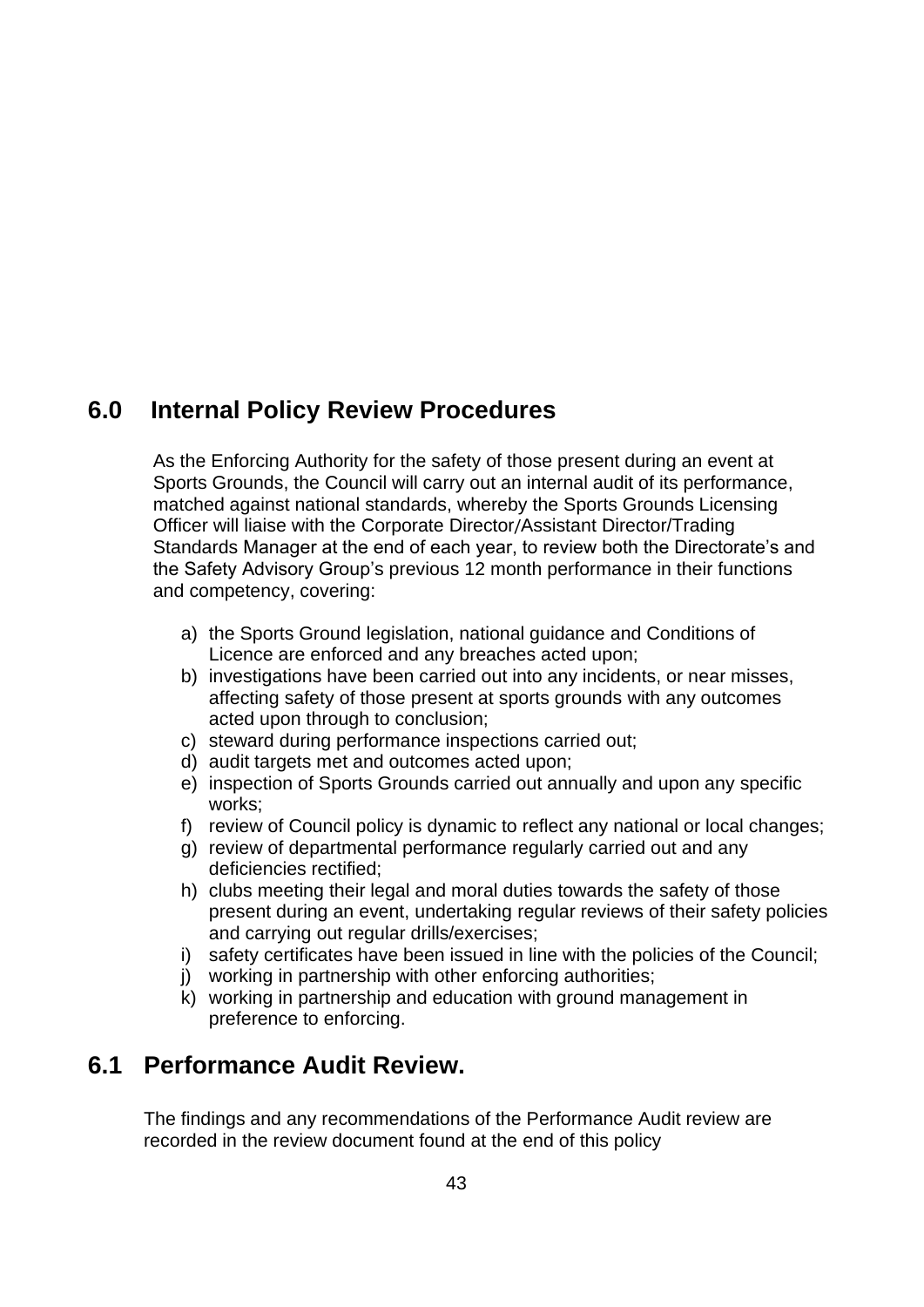# **6.2 Safety Advisory Group**

- a) the group has operated in line with the SAG Constitution and reflected the policies of the Council in the discharge of its duties;
- b) competency of the SAG has been maintained through continual assessment, with any reduction in standards of members addressed ;
- c) the SAG has ensured that any recommendations, enforcement action and/or remedial works concluded to the satisfaction of the Group;
- d) the SAG members attend the audits and inspections upon request to meet the needs of the Group;
- e) the SAG meet the needs of the Sports Ground management.

## **6.3 Revisions to this Document and Review**

This policy and procedures will be reviewed at intervals not exceeding 12 months and amended at any stage to reflect any changes that may occur in operation, procedure or current legislation.

Following any amendment a complete replacement will be distributed.

Date of Issue – Date of last review – Reviewed by –

## **7. Summary**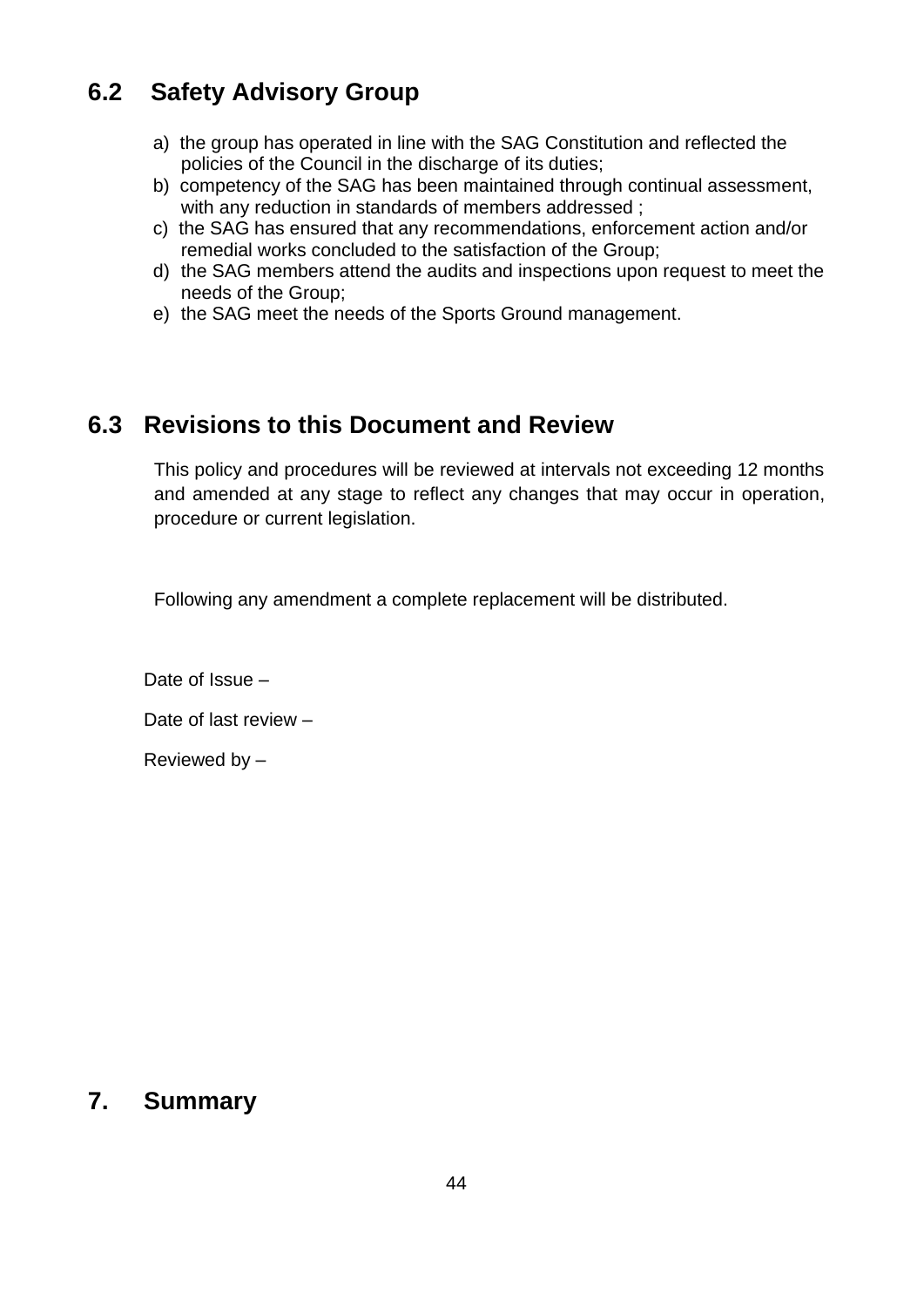Although it is better for the Enforcing Authority and the Safety Advisory Group to work in partnership with Sports Ground management and event promoters than through the use of enforcement actions, ultimately the Enforcing Authority, through SAG, are responsible for ensuring that management in Sports Grounds or other events are effective in carrying out their legal responsibilities towards the safety of those present during an event in a Sports Ground and in the course of their activity, where it affects the public highway or privately owned land, whether it be a specified activity or a special event.

Where Sports Ground management/event promoter is found to be seriously deficient towards this goal, the Council must not shy away from implementing any of the above enforcement actions. Where there is no legislative power for the Enforcing Authority at an event and it is only goodwill advice or recommendations, the onus is on the event promoter/land owner to ensure that best practise, as advised, is followed.

By having a duty of care, all parties must ensure that any Sports Ground or public event is safe for any member of the public to attend and enjoy the event, with all contingencies planned for and rehearsed by Sports Ground/ event management, local authorities, Safety Advisory Group members and the emergency services. Whether it is through advice or enforcement, **ultimate responsibility for the safety of those present during an event lies with the management for that event, not the Enforcing Authority**.

Where Safety Advisory Groups are formed and decisions of minutes produced, the composition of the various representatives as outlined above and as described in the SAG Constitution, **must be competent** to fulfil the role expected of them when giving advice on technical and professional matters, especially as their recommendations to the Group will form part of the overall SAG decision making process, the outcome of which may be available for public scrutiny and challenge by the club/event management.

Members should also be at a level within their own organisation whereby they are authorised and competent to make any recommendation or decision as representative of that organisation at a meeting without having to continually refer back to a higher level for a decision.

This document will be reviewed during the end of year internal review audit to ascertain that it is still current and reflects best practice in the enforcement of the Council's policies on the safety of those present during an event at Sports Grounds and similar venues within Cumbria.

#### **7.1 Revisions to this Document and Review**

This policy and procedures will be reviewed at intervals not exceeding 12 months and amended at any stage to reflect any changes that may occur in operation, procedure or current legislation.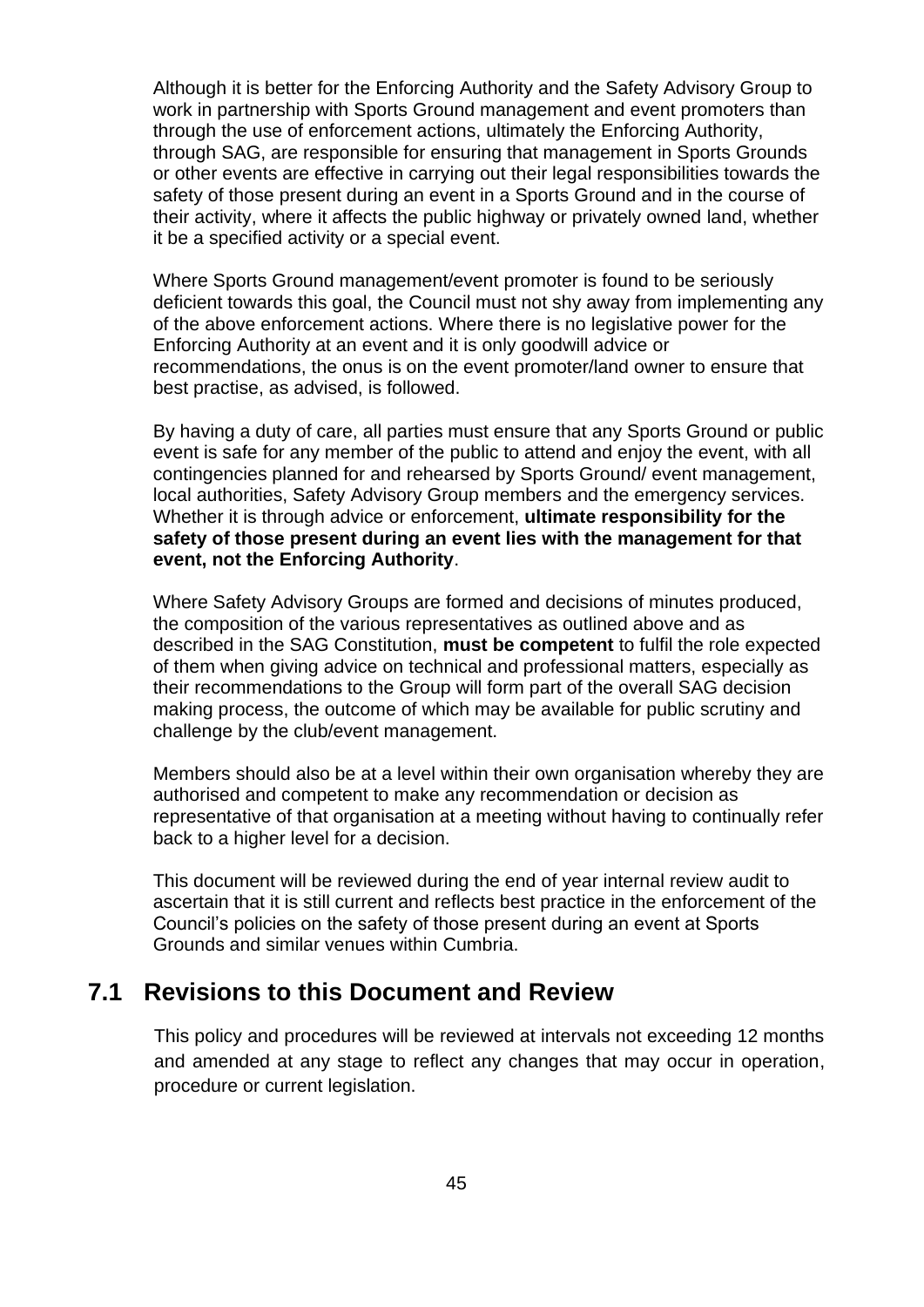Following any amendment a complete replacement will be distributed.

Date of Issue –

Date of last review –

Reviewed by –

| <b>Signed</b> | 1.LA |
|---------------|------|
|               |      |

Corporate Director/Assistant Director/Trading Standards Manager

# **Sports Grounds Internal Performance Review Audit (December)**

| <b>Cumbria County Council</b>  |                      |   |           |                 |
|--------------------------------|----------------------|---|-----------|-----------------|
| <b>Procedure</b>               | <b>Completed/not</b> | S | <b>NS</b> | <b>Comments</b> |
| legislation/national/guidance/ |                      |   |           |                 |
| licence conditions enforced    |                      |   |           |                 |
| investigations undertaken and  |                      |   |           |                 |
| concluded                      |                      |   |           |                 |
| steward performance            |                      |   |           |                 |
| inspection                     |                      |   |           |                 |
| audits and outcomes            |                      |   |           |                 |
| ground inspections             |                      |   |           |                 |
| review of policy               |                      |   |           |                 |
| review of department           |                      |   |           |                 |
| performance                    |                      |   |           |                 |
| club management                |                      |   |           |                 |
| performance                    |                      |   |           |                 |
| safety certificates            |                      |   |           |                 |
| other enforcing authority      |                      |   |           |                 |
| partnership working            |                      |   |           |                 |
| club management partnership    |                      |   |           |                 |
| working                        |                      |   |           |                 |
| budgetary targets              |                      |   |           |                 |
| <b>Safety Advisory Group</b>   |                      |   |           |                 |
| reflected constitution and     |                      |   |           |                 |
| council framework policies     |                      |   |           |                 |